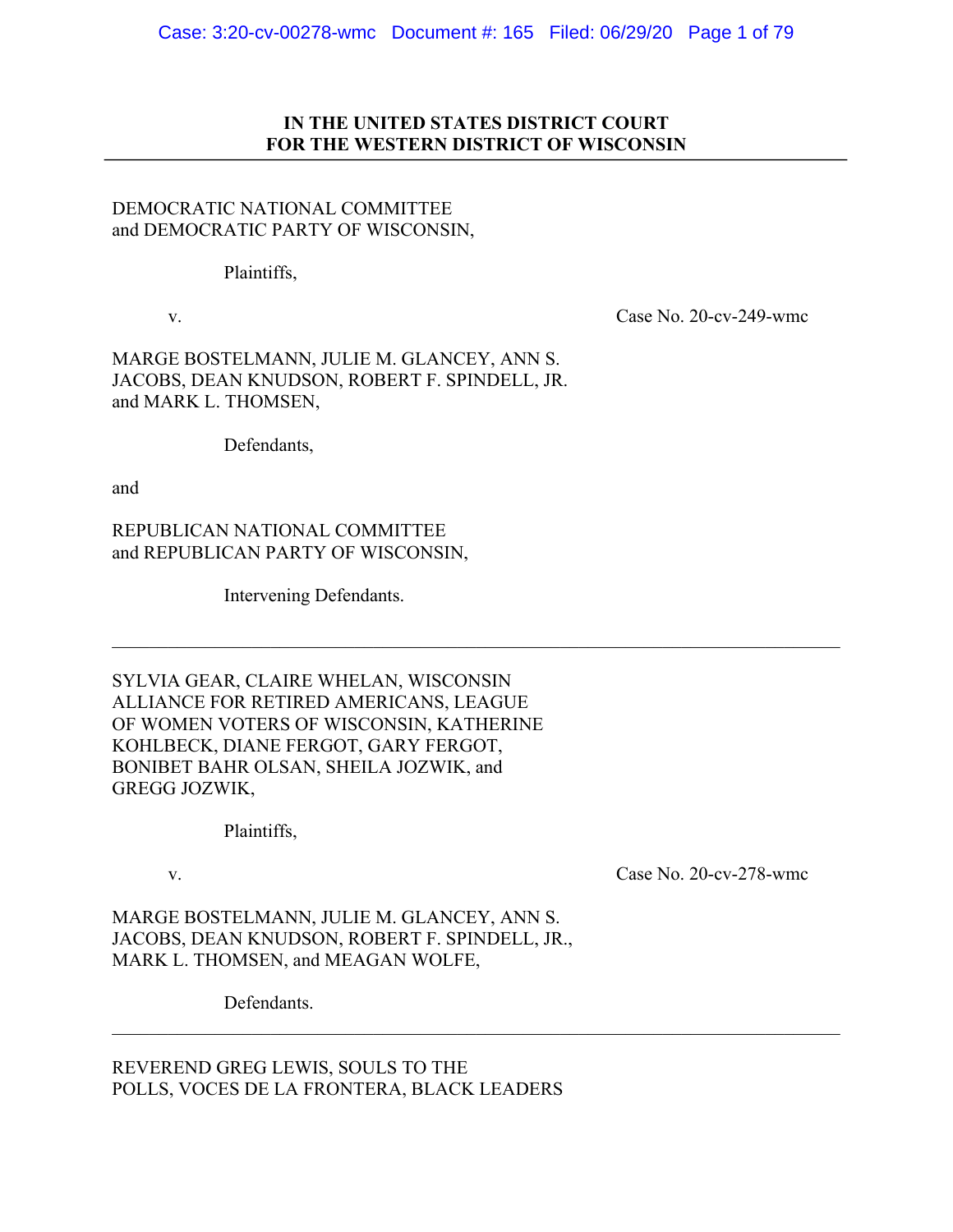ORGANIZING FOR COMMUNITIES, AMERICAN FEDERATION OF TEACHERS LOCAL, 212, AFL-CIO, SEIU WISCONSIN STATE COUNCIL, and LEAGUE OF WOMEN VOTERS OF WISCONSIN,

## Plaintiffs,

v. Case No. 20-cv-284-wmc

MARGE BOSTELMANN, JULIE M. GLANCEY, ANN S. JACOBS, DEAN KNUDSON, ROBERT F. SPINDELL, JR., MARK L. THOMSEN, and MEAGAN WOLFE,

Defendants.

# *GEAR, ET AL. V. BOSTELMANN, ET AL., CASE NO.* **20-CV-278, PLAINTIFFS' FIRST AMENDED COMPLAINT FOR DECLARATORY AND INJUNCTIVE RELIEF**

Plaintiffs Katherine Kohlbeck, Diane Fergot, Gary Fergot, Bonibet Bahr Olsan, Sheila Jozwik, Gregg Jozwik, Claire Whelan, Sylvia Gear, League of Women Voters of Wisconsin ("LWVWI"), and Wisconsin Alliance for Retired Americans("Wisconsin Alliance") (collectively, "Plaintiffs") file this First Amended Complaint pursuant to leave of the Court granted on the record in open court at the status conference held on June 29, 2020. Plaintiffs seek declaratory and injunctive relief as follows:

## **NATURE OF ACTION**

1. The COVID-19 pandemic presents an unprecedented challenge to our nation, threatening millions of Americans' lives and livelihoods and severely straining health care systems, the economy, and all levels and branches of government. It is wreaking havoc across all sectors and causing massive disruptions in election administration during this presidential election year.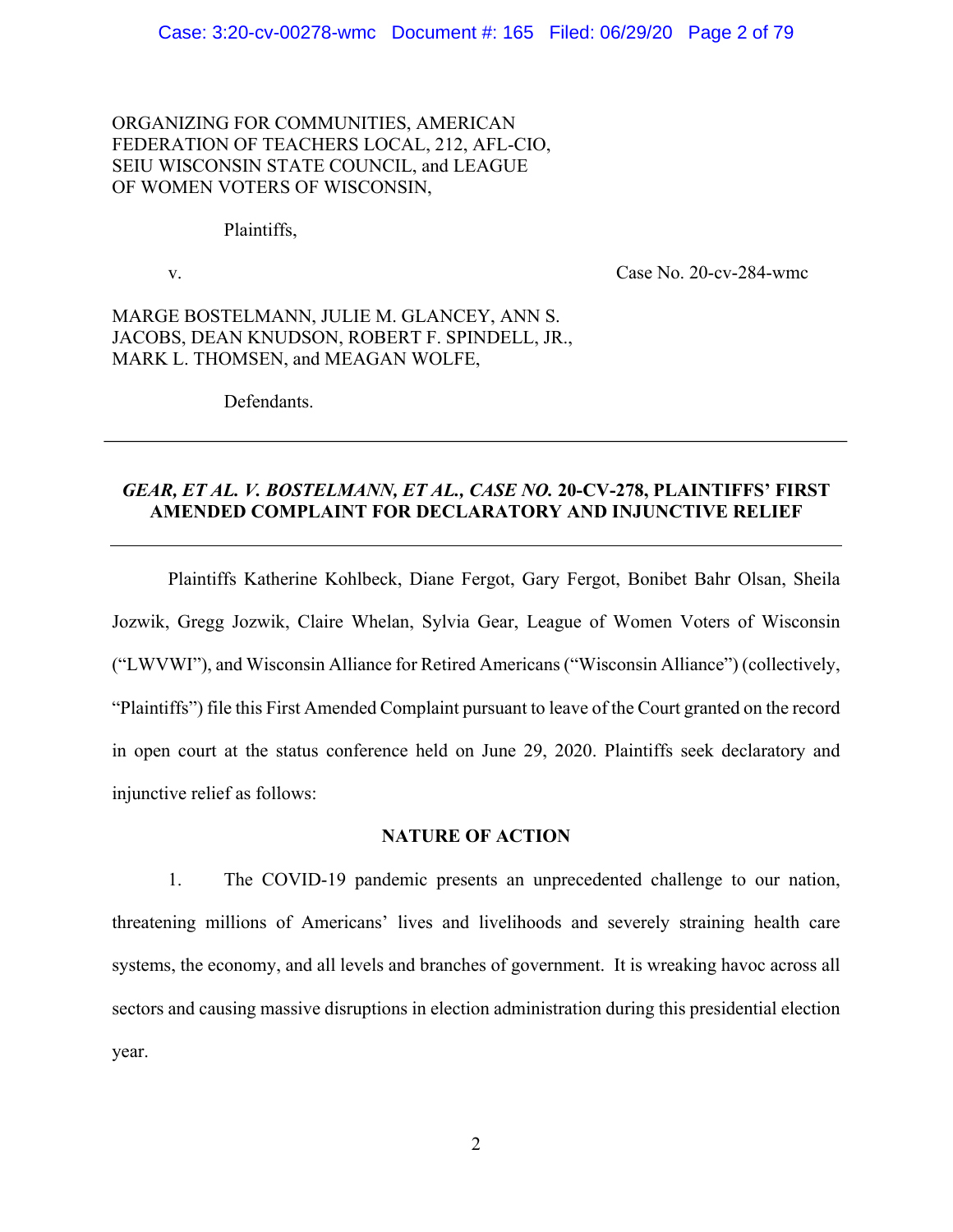## Case: 3:20-cv-00278-wmc Document #: 165 Filed: 06/29/20 Page 3 of 79

2. COVID-19's high transmission rate and lethality pose a severe risk to in-person voters, particularly those in at-risk groups identified by the Centers for Disease Control and Prevention ("CDC"). The pandemic has already resulted in massive withdrawals by volunteer poll workers who justifiably fear contracting the disease and the widespread closure of voting sites throughout Wisconsin. In the April 7, 2020 election, only five of the usual 180 polling places in Milwaukee were open.<sup>1</sup> In Green Bay, just two of the usual 31 were operational.<sup>2</sup>

3. The threat of contracting COVID-19, particularly in confined spaces like polling sites and the long lines of voters who waited for their turn to access them on April 7, along with the precipitous reduction in election administration resources for in-person voting both on and before Election Day, have forced a seismic shift towards mail-in absentee voting in Wisconsin. According to the Wisconsin Elections Commission's ("WEC" or "the Commission") recentlyreleased report on absentee voting in the April 7, 2020 election ("the Post-Election Absentee Voting Report"), mail-in absentee ballots have been cast by 4.8 to 8.1 percent of voters in spring and fall general elections going back to the 2016 fall general election, but in the April 7, 2020 election, they comprised a stunning 61.8 percent of votes cast. <sup>3</sup> In that election, voters submitted an unprecedented total of 1,239,611 absentee ballot requests to municipal clerks, clerks issued 1,282,097 absentee ballots (some of them replacement ballots), and voters returned 1,157,599 of

<sup>1</sup> Alison Dirr and Mary Spicuzza, *What we know so far about why Milwaukee only had 5 voting sites for Tuesday's election while Madison had 66*, MILWAUKEE JOURNAL SENTINEL (Apr. 9, 2020), https://www.jsonline.com/story/news/politics/elections/2020/04/09/wisconsin-electionmilwaukee-had-5-voting-sites-while-madison-had-66/2970587001/.<br><sup>2</sup> *Id*. <sup>3</sup> *See* Wisconsin Elections Commission, April 7, 2020 Absentee Voting Report ("Post-Election")

Absentee Voting Report"), at 6 (Table 4) (May 15, 2020), https://elections.wi.gov/sites/elections.wi.gov/files/2020- 05/April%202020%20Absentee%20Voting%20Report.pdf.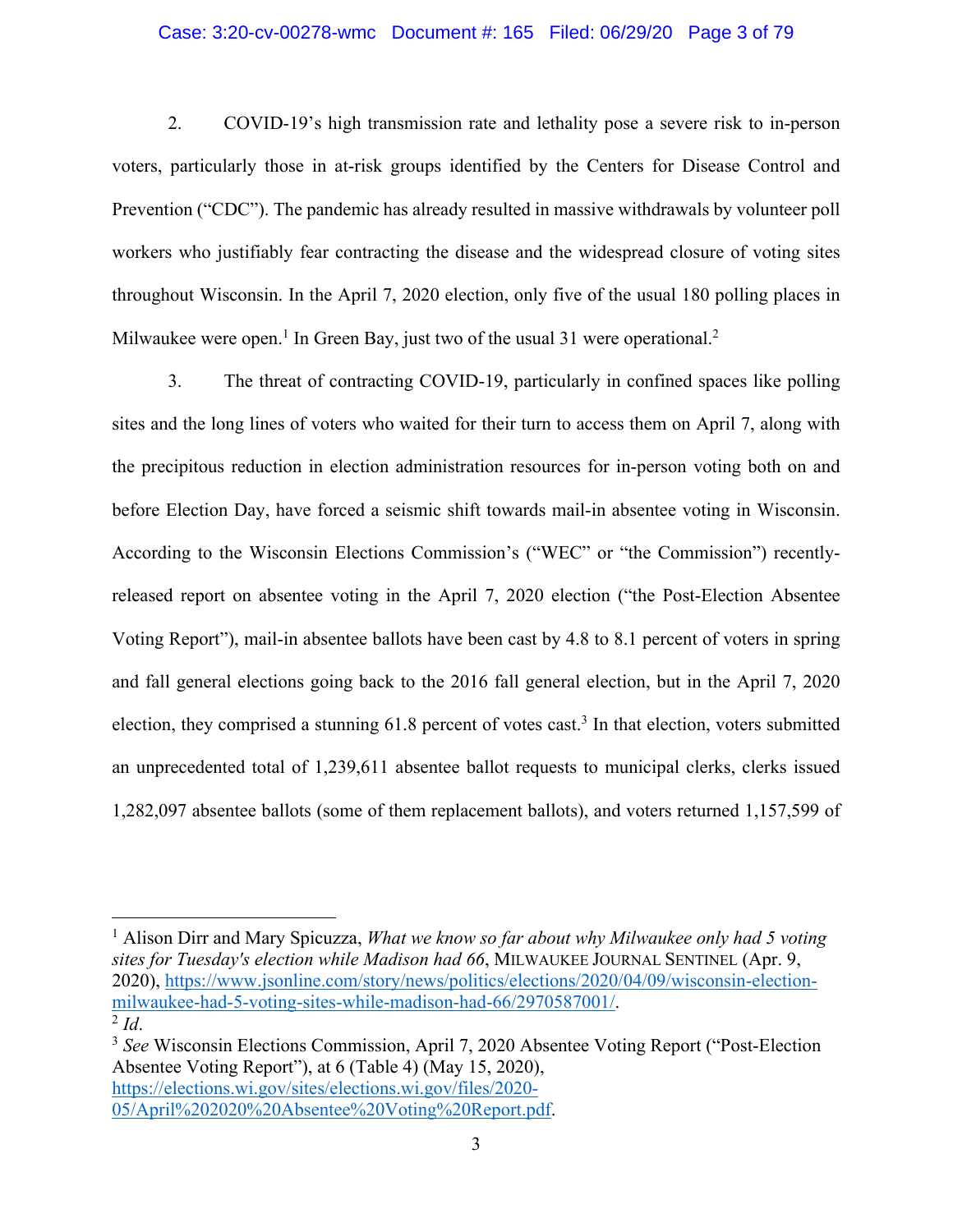### Case: 3:20-cv-00278-wmc Document #: 165 Filed: 06/29/20 Page 4 of 79

those ballots, or 73.2 percent of the total turnout in the election, 1,555,263. <sup>4</sup> Only a fraction of these were in-person absentee ballots, as 964,433 or 83.3 percent of the 1,157,599 absentee ballots were mail-in absentee ballots; and as noted, this was nearly 62 percent of the total turnout.<sup>5</sup> Based on these figures, 42,486 of the mail-in absentee ballots were replacement ballots, many chasing previously-requested ballots that were delayed or lost in the mail, and 124,498 mail-in absentee ballots were ultimately never returned.<sup>6</sup>

4. Notwithstanding municipal clerks' heroic efforts to prepare and mail out an unprecedented volume of absentee ballots, voters in the April 7th election faced a systemic and catastrophic failure to timely prepare and deliver absentee ballots by mail. The total number of voters disenfranchised in this way is unknown, but as recounted by Defendants in their Post-Election Absentee Voting Report, at least several thousand voters never received their ballots in the mail. According to Defendants' own rolling absentee ballot reports, as of the morning of April 7, the last day to postmark a ballot for delivery or drop it off, it appears that 9,388 ballots had not yet been mailed out.7 Some voters received their ballots too late to cast and deliver or postmark them by April 7th, while some voters never received them at all, even weeks later. Absent any failsafe alternatives for these voters who diligently and timely requested absentee ballots, their remaining options were to play Russian roulette with their health at the polls or lose their right to vote.

<sup>4</sup> Absentee Ballot Report - April 7, 2020 Spring Election and Presidential Preference Primary (updated Apr. 21, 2020), https://elections.wi.gov/node/6862; *see supra* note 3, Post-Election Absentee Voting Report, at 4 (Table 2), 5 (Table 3).

<sup>5</sup> *See supra* note 3, Post-Election Absentee Voting Report, at 4 (Table 1).

<sup>6</sup> Absentee Ballot Report - April 7, 2020 Spring Election and Presidential Preference Primary (updated Apr. 21, 2020), https://elections.wi.gov/node/6862.

 $7$  Absentee Ballot Report - April 7, 2020 Spring Election and Presidential Preference Primary (updated Apr. 7, 2020 at 7:30 a.m.), https://elections.wi.gov/node/6825.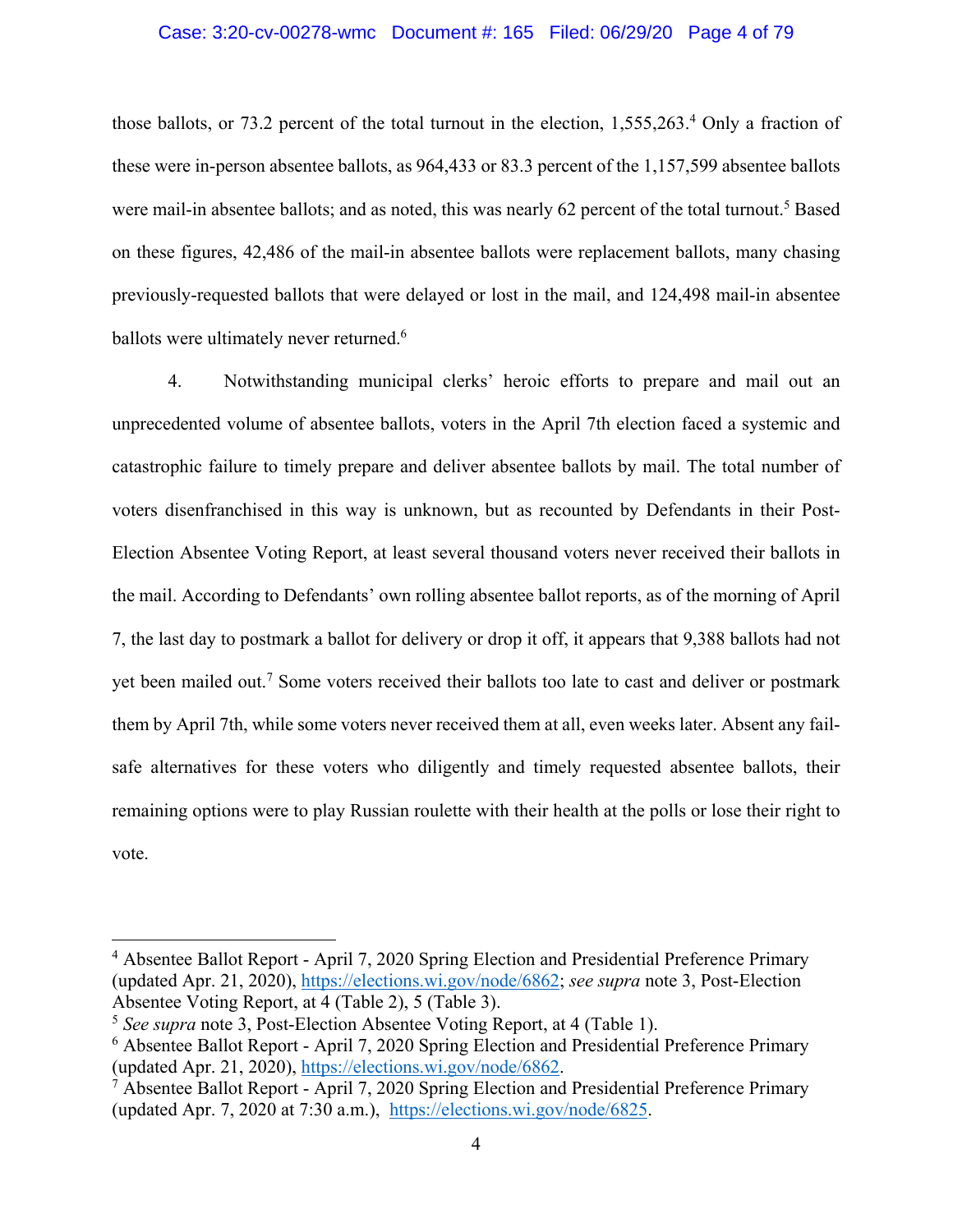### Case: 3:20-cv-00278-wmc Document #: 165 Filed: 06/29/20 Page 5 of 79

5. This debacle was fueled by the Legislature's and Governor's inaction, Defendants', municipal clerks', and the U.S. Postal Service's ("USPS") systemic administrative incapacity to keep pace with the demand for absentee ballots, flaws or weaknesses in Defendants' computer systems and database management, and the burdens of enforcing Wisconsin's myriad legal requirements, such as the photo ID requirement for absentee voters. All of these factors made it extremely difficult to process and deliver so many ballots to voters. Wisconsin's election administration system, from the processing of absentee ballot requests to the printing of address labels to information technology glitches, buckled under the strain of the surge in absentee ballot requests compared with the 2016 presidential primary and spring election. As Defendants put it in their post-mortem report, "The most fundamental challenge faced by election officials was simply meeting the unprecedented demand."8 That same report notes that:

Absentee voting remains a largely manual, labor-intensive process administered by each individual jurisdiction across the state. While voters can request a ballot and upload a photo ID on their smart phone in just a few minutes, behind the scenes clerks must still manually verify the IDs, stuff and seal envelopes by hand, apply postage, carry boxes of envelopes to the post office, and physically check off each request. . . . When mail volume is up to ten times higher than anticipated, clerks must complete the same tasks without the benefit of having more staff, additional supplies or more hours to meet statutory deadlines.<sup>9</sup>

Given the complex and labor-intensive procedures for processing and mailing out absentee ballots, Wisconsin election offices are simply not adequately staffed or funded to cope with an unprecedented shift to mail-in absentee voting by a vast majority of the electorate. Absent the kind of massive allocation of funding and resources to permit election officials to scale up staff and supplies to meet demand, which only Congress and/or the Wisconsin Legislature can provide, it is

<sup>8</sup> *See supra* note 3, Post-Election Absentee Voting Report, at 13.

<sup>9</sup> *Id*. at 3.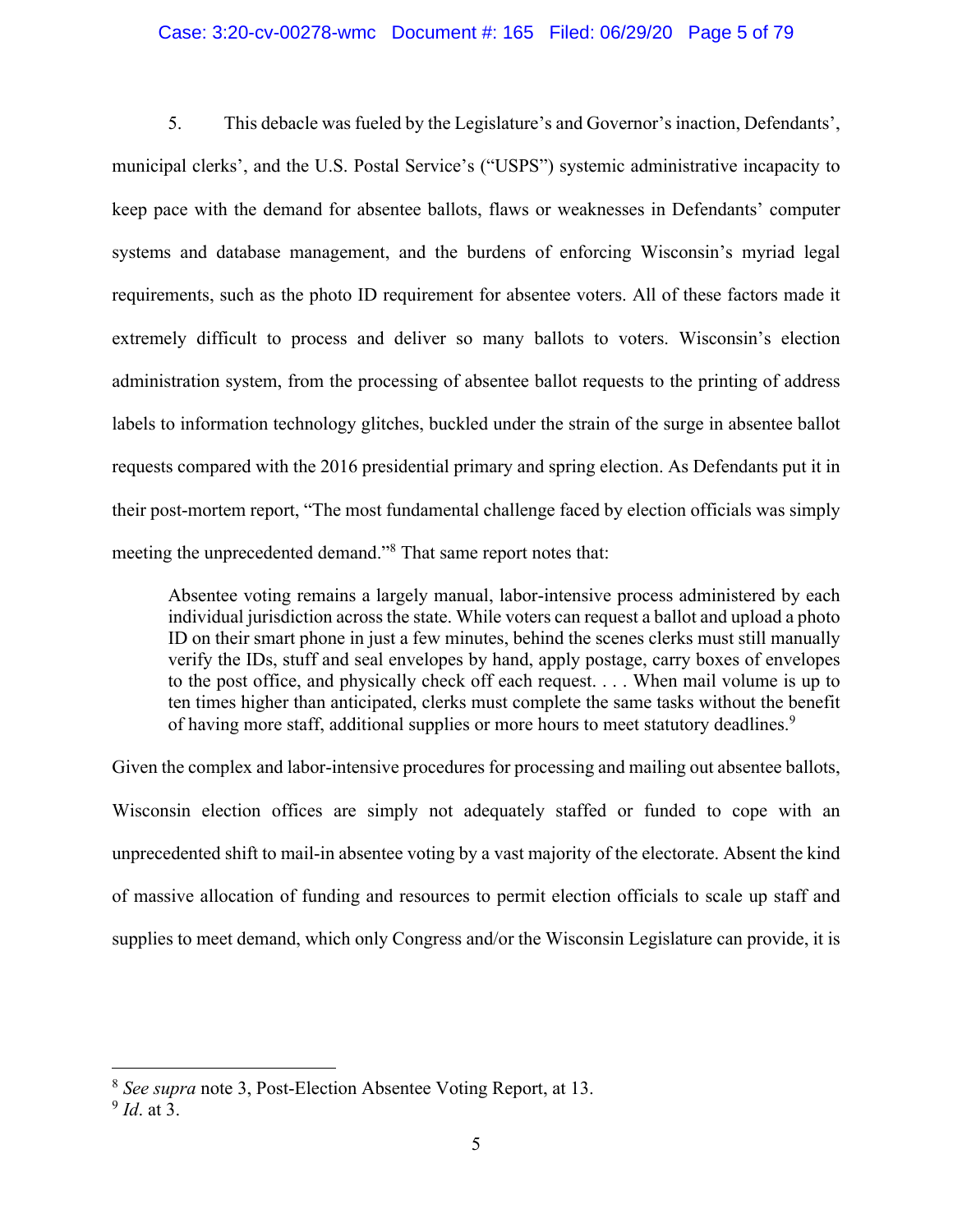## Case: 3:20-cv-00278-wmc Document #: 165 Filed: 06/29/20 Page 6 of 79

far more likely than not that Wisconsin election officials will remain unable to satisfy a much greater demand for mail-in absentee ballots in the fall.

6. The April 7, 2020 election set the record for most mail-in ballots ever cast in any Wisconsin election ever.<sup>10</sup> The Commission reports that "[a]s the enormous quantity of absentee ballots began entering the mail system, voters began asking more questions and expressing concerns about ballot deliveries. With nearly six times more ballots in circulation, the number of complaints and concerns increased by a similar amount. Some voters also reported not receiving their absentee ballots . . . ."11 Voters who requested their mail-in absentee ballots weeks in advance of April 7th, such as Plaintiffs Katherine Kohlbeck, Diane Fergot, Gary Fergot, Bonibet Bahr Olsen, Sheila Jozwik, and Gregg Jozwik, never received their ballots in the mail—not before, on, or after Election Day. All of these Plaintiffs were in Wisconsin at the time of the election. Many voters like Plaintiffs Katherine Kohlbeck, Diane Fergot, and Gary Fergot contacted their municipal clerks' offices to inquire about their missing absentee ballots, all to no avail. One media report cited additional glitches:

In Wauwatosa, one couple said they received envelopes with no ballots. In Milwaukee, three would-be voters said they received a form letter from Mayor Tom Barrett thanking them for requesting an absentee ballot — but not the ballot itself. . . . For some Wisconsin residents wintering in New Mexico and Florida, ballots simply never showed up. Nineteen Wisconsin citizens across eight cities — from New Auburn in the north to Bristol in the south — said they requested absentee ballots only to later be told the system had no record of their applications.<sup>12</sup>

 $10$  *Id.* 

<sup>11</sup> *Id*. at 12.

<sup>12</sup> Daphne Chen, Catharina Felke, Elizabeth Mulvey and Stephen Stirling, *'They should have done something': Broad failures fueled Wisconsin's absentee ballot crisis, investigation shows*, MILWAUKEE JOURNAL SENTINEL (Apr. 21, 2020),

https://www.jsonline.com/story/news/2020/04/21/wisconsin-absentee-ballot-crisis-fueledmultiple-failures/5156825002/.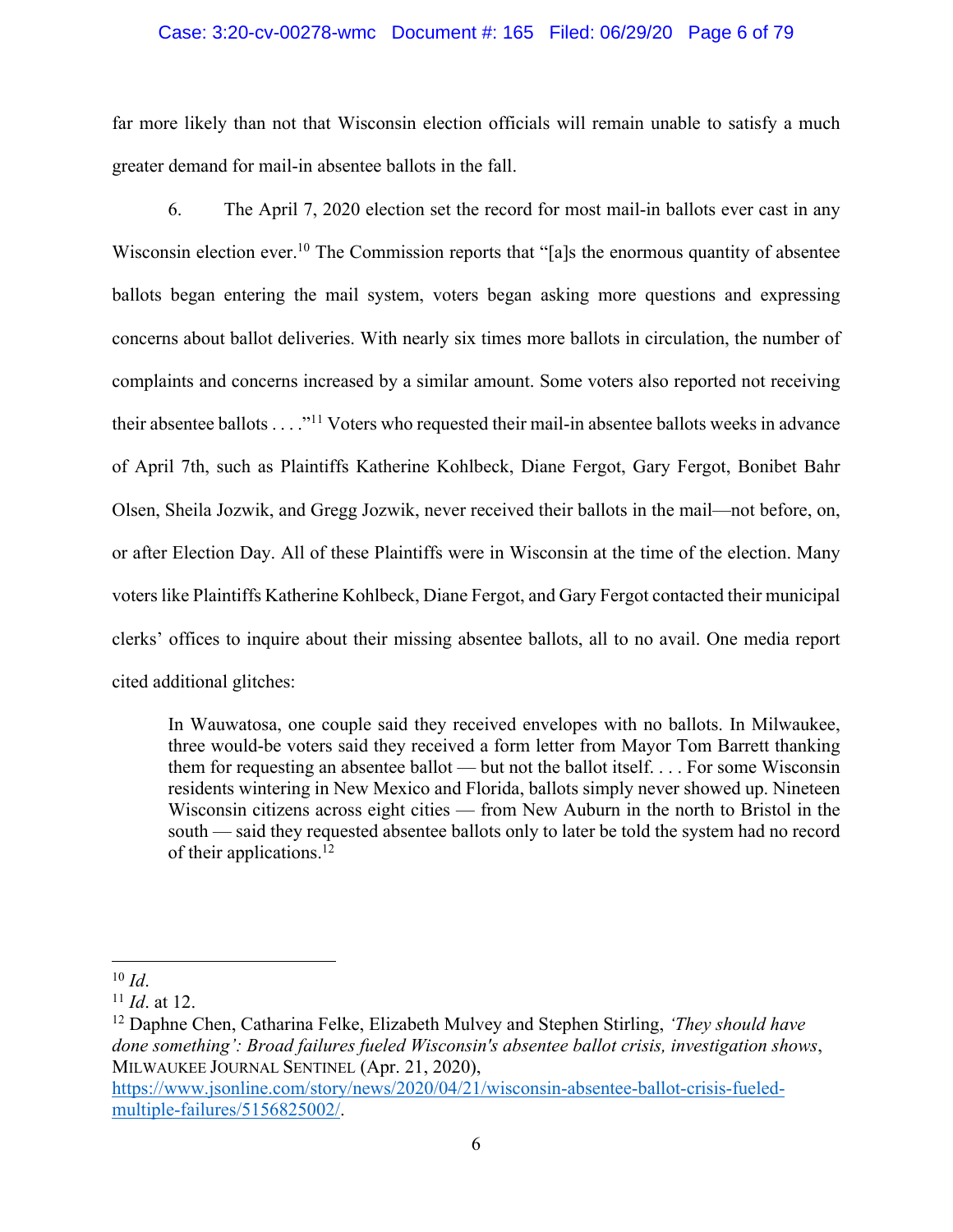## Case: 3:20-cv-00278-wmc Document #: 165 Filed: 06/29/20 Page 7 of 79

7. The Commission just recently released a report on absentee voting in the April 7, 2020 election, which recounts the multifarious and alarming failures to put absentee ballots in voters' hands. "Oshkosh and other Fox Valley communities all reported voters complaining that their ballots were arriving late or not arriving at all," but Defendants could not ascertain why this had occurred.<sup>13</sup> USPS notified WEC—the day after the election—that it had found three tubs of approximately 1,600 absentee ballots destined for Appleton and Oshkosh; no explanation was offered, and none has been discovered.<sup>14</sup> In the Village of Fox Point, USPS bizarrely and repeatedly returned absentee ballots to the clerk's office without explanation as to any defect precluding delivery, culminating in the return of 100 to 150 returned ballots *per day* in the week leading up to Election Day and 175 returned in a plastic mail bin on Election Day.<sup>15</sup> The WEC's report notes that "[r]esidents who did not receive an absentee ballot in the mail were advised to vote in person at their polling place on Election Day," but of course that was not a viable, safe option for at-risk voters.16 Finally, in Milwaukee, as a result of human and computer error or delay, "2,693 requested ballots were never sent to City of Milwaukee residents. Of the affected voters,

<sup>14</sup> *Id*. at 16; Ashley Luthern, *Wisconsin Election Commission decides to dig deeper into unreturned absentee ballots from election*, MILWAUKEE JOURNAL SENTINEL (Apr. 18, 2020), https://www.jsonline.com/story/news/politics/2020/04/18/wisconsin-election-commission-lookinto-unreturned-absentee-ballots/5159766002/; *see also* Nick Corasaniti & Stephanie Saul, *Inside Wisconsin's Election Mess: Thousands of Missing or Nullified Ballots*, N.Y. TIMES (Apr. 9, 2020), https://www.nytimes.com/2020/04/09/us/politics/wisconsin-election-absentee-coronavirus.html.

<sup>15</sup> Returned To Sender: Postal Officials Investigating Wisconsin Absentee Ballots That Were *Never Delivered*, WISCONSIN PUBLIC RADIO (Apr. 9, 2020) ("Returned to Sender"), https://www.wpr.org/returned-sender-postal-officials-investigating-wisconsin-absentee-ballotswere-never-delivered; *supra* note 3, Post-Election Absentee Voting Report, at 16-17. In response to these inexplicable failures, both of Wisconsin's U.S. Senators called upon the Inspector General of the U.S. Postal Service to investigate "absentee ballots not being delivered in a timely manner." *See* Letter from Senators Tammy Baldwin and Ron Johnson to U.S. Postal Service Inspector General (Apr. 9, 2020), https://www.wispolitics.com/wpcontent/uploads/2020/04/200409LETTER.pdf.

<sup>13</sup> *See supra* note 3, Post-Election Absentee Voting Report, at 16.

<sup>16</sup> *See supra* note 3, Post-Election Absentee Voting Report, at 16-17.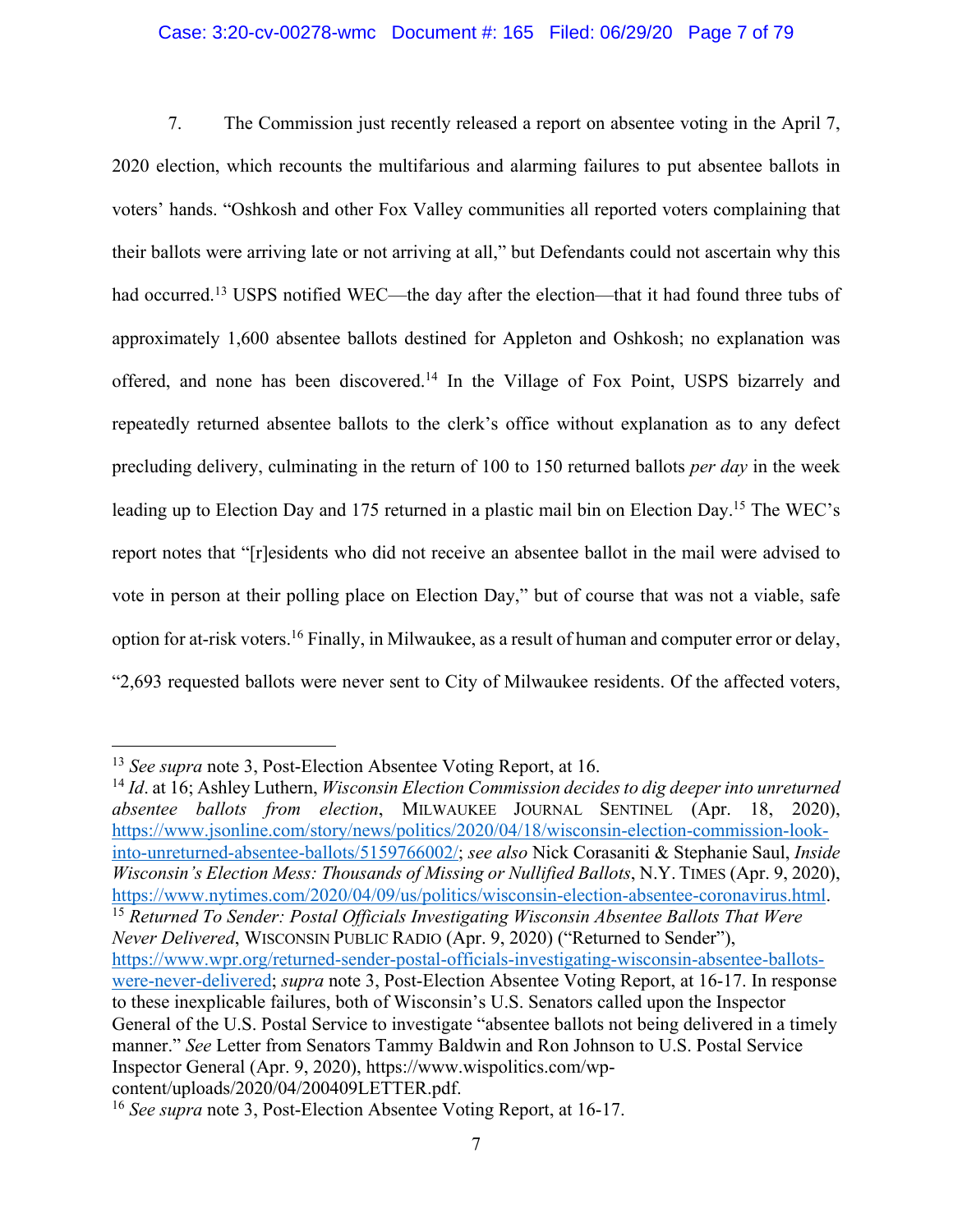## Case: 3:20-cv-00278-wmc Document #: 165 Filed: 06/29/20 Page 8 of 79

52.5% voted in the election either on a replacement absentee ballot or at the polls on election day."17 This shocking incident disenfranchised approximately 1,279 voters, who lost their right to vote through no fault of their own. They had timely requested their ballots more than two weeks before Election Day and, believing that the mail was delayed and that they had no other alternatives for ballot delivery, watched the days elapse and finally Election Day go by without receiving an absentee ballot in the mail. Absent any fail-safe, these voters, including Plaintiffs Katherine Kohlbeck, Diane Fergot, Gary Fergot, Bonibet Bahr Olsen, Sheila Jozwik, and Gregg Jozwik saw their most fundamental right of U.S. citizenship denied or severely burdened.

8. If this is the level of ballot delivery failures and disenfranchisement when a total of 1,555,263 of the state's voters—less than 50% of the registered voters—turn out to vote,18 it is inevitable that the state's 1,850 municipal clerks' offices will not be able to handle nearly double that volume of absentee ballot requests in a timely fashion for the November 3, 2020 general election. Wisconsin had 3,397,693 registered voters as of May 1, 2020.19 In 2016, 2,976,150 voters cast ballots for President.<sup>20</sup> If the same number of voters who voted in the 2016 Presidential election vote in the fall general election, and, as in the April 7 election, 61.8 percent of those ballots cast are mail-in absentee ballots, municipal clerks will need to process a *minimum* of 1,839,260 absentee ballot requests and successfully deliver the same number by mail. Assuming the 1 to

https://elections.wi.gov/sites/elections.wi.gov/files/Canvass%20Results%20Summary\_spring%2 0election%20all%20contests\_4\_7\_2020.pdf; Wisconsin Elections Commission, May 1, 2020 Voter Registration Statistics, https://elections.wi.gov/node/6886.

<sup>17</sup> *Id*. at 19-20.

<sup>&</sup>lt;sup>18</sup> Wisconsin Elections Commission, Canvass Results for 2020 Spring Election and Presidential Preference Vote,

<sup>19</sup> Wisconsin Elections Commission, May 1, 2020 Voter Registration Statistics, https://elections.wi.gov/node/6886.

<sup>20</sup> Wisconsin Elections Commission, Canvass Results for 2016 General Election, https://elections.wi.gov/sites/elections.wi.gov/files/Statewide%20Results%20All%20Offices%20 %28post-Presidential%20recount%29.pdf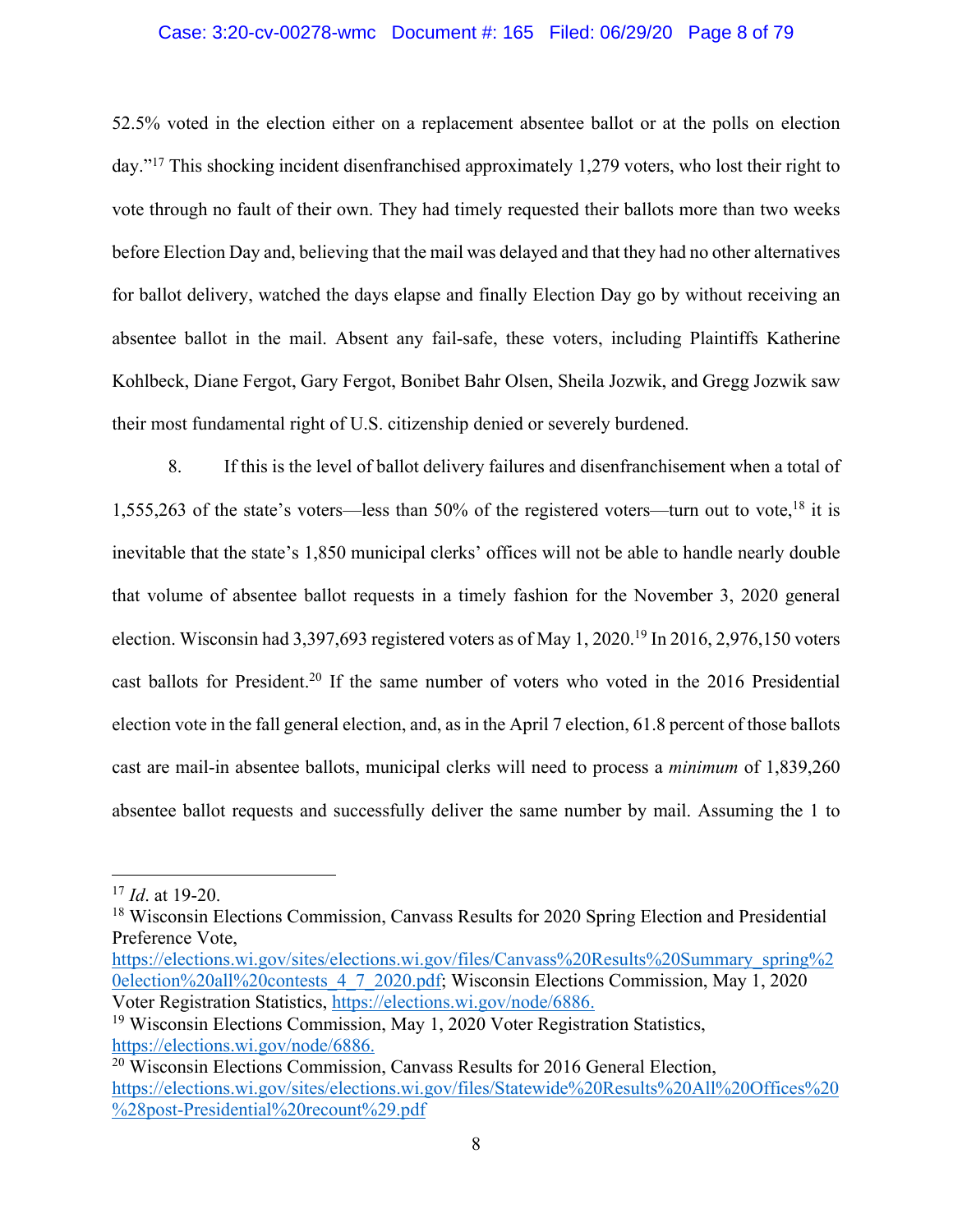### Case: 3:20-cv-00278-wmc Document #: 165 Filed: 06/29/20 Page 9 of 79

1.129 ratio of returned mail-in ballots to total issued mail-in absentee ballots holds from the April 7 election, then clerks will need to issue over 2 million mail-in absentee ballots this fall. <sup>21</sup> This stands in stark contrast to the 2016 fall general election, in which just 162,445 absentee ballots returned by mail and other means such as special voting deputies (but excluding in-person absentee voting), and which constitutes about one-sixth of the total such ballots cast in the April 7 election and just 8.83 percent of the projected total for the 2020 fall general election.<sup>22</sup> All but guaranteeing another unprecedented surge in absentee voting, this Wednesday Defendants voted to send absentee ballot request forms to approximately 2.7 million registered Wisconsin voters, excluding the approximately 528,000 who have already requested absentee ballots and the approximately 158,000 suspected of moving to a different municipality or state.23

9. Further, many of these requests are submitted in the final days before the deadline, when municipal clerks' offices will be busy conducting in-person absentee voting and making other preparations for Election Day. The Commission notes in its report that: "Statewide, the volume of absentee requests received remained high in the week prior to April 7. Clerks received over 60,000 requests alone on the Friday before election day. Even if all these requests were mailed on Saturday, it is unknown how long those ballots took to reach voters."24 With significant USPS delays, it is likely that a substantial portion did not arrive in time for voters to cast them. 80,593 requests were submitted on March 31, 2020, 66,482 on April 1, 79,921 on April 2, and 62,172 on

 $21$  This calculation assumes that all or almost all in-person absentee ballots are returned.

<sup>&</sup>lt;sup>22</sup> Wisconsin Elections Commission, Absentee Ballot Report (Nov. 8, 2016), https://elections.wi.gov/node/4397.

<sup>&</sup>lt;sup>23</sup> Patrick Marley, *Wisconsin election officials agree to mail absentee ballot request forms to most voters*, MILWAUKEE JOURNAL SENTINEL (May 27, 2020), https://www.jsonline.com/story/news/politics/2020/05/27/wisconsin-officials-take-up-mailingabsentee-ballot-request-forms/5262753002/. 24 *See supra* note 3, Post-Election Absentee Voting Report, at 17.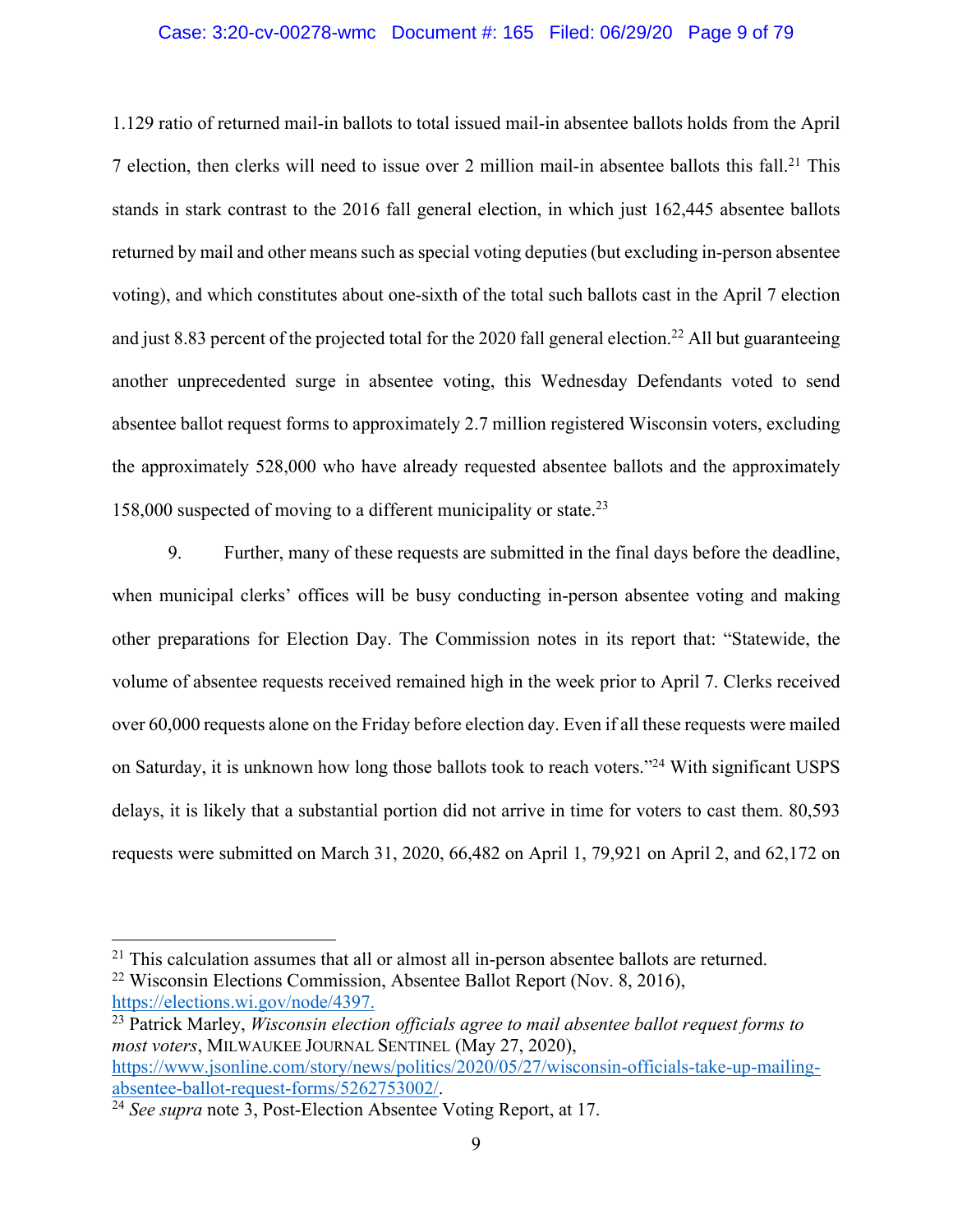### Case: 3:20-cv-00278-wmc Document #: 165 Filed: 06/29/20 Page 10 of 79

April 3, which, by this Court's order, was the last day to request a *mail-in* absentee ballot. *See Democratic Nat'l Comm. v. Bostelmann*, No. 20-cv-249, 2020 WL 1638374, at \*22 (W.D. Wis. Apr. 2, 2020). The overwhelming majority of these 289,168 requests, which municipal clerks received on just those four days alone, were requests for mail-in absentee ballots,<sup>25</sup> which by law must be mailed out to voters within a day of receiving them. Wis. Stat.  $\S 7.15(1)(cm)$ .

10. Absent radical funding and staffing increases, Wisconsin election officials at the state and local level will not be able to handle such an enormous increase in mail-in absentee ballot requests. Defendants seem to concur with this assessment: "If voting patterns from April hold true, the state could see more than 1.8 million requests for absentee ballots by mail. This kind of volume would present terrific challenges for Wisconsin election officials at all levels."26 Even for the April 7th election, dozens of Milwaukee City Election Commission staffers had already worked seven days a week until 11:00 p.m. to process ballots.<sup>27</sup> Madison City Clerk Maribeth Witzel-Behl said there was "no way humanly possible" to keep up with the volume of requests, even though staffers were working 110 hours a week but still had a week's worth of backlogs by mid-March, and "that their computer system became so bogged down by the volume of applications that it only began working quickly after 10 p.m.<sup>"28</sup> As the Commission noted in its post-mortem report,

Nearly every community experienced unprecedented absentee request volume, and many hired temporary staff to cope with demand. Many small and medium size jurisdictions learned to use WisVote absentee batch processing tools for the first time, having never previously needed any automation assistance to manage their workload. Larger cities, while used to higher volumes, were forced to work around the clock and conduct much larger batch mailings then [*sic*] previously experienced. For all jurisdictions, the statutory requirement to mail ballots within 24 hours of receiving a request presented a significant challenge.<sup>29</sup>

 $^{25}$  *Id.* 

<sup>26</sup> *Id*. at 12.

<sup>27</sup> *See supra* note 12, Chen et al.

<sup>28</sup> *Id*.

<sup>29</sup> *See supra* note 3, Post-Election Absentee Voting Report, at 13.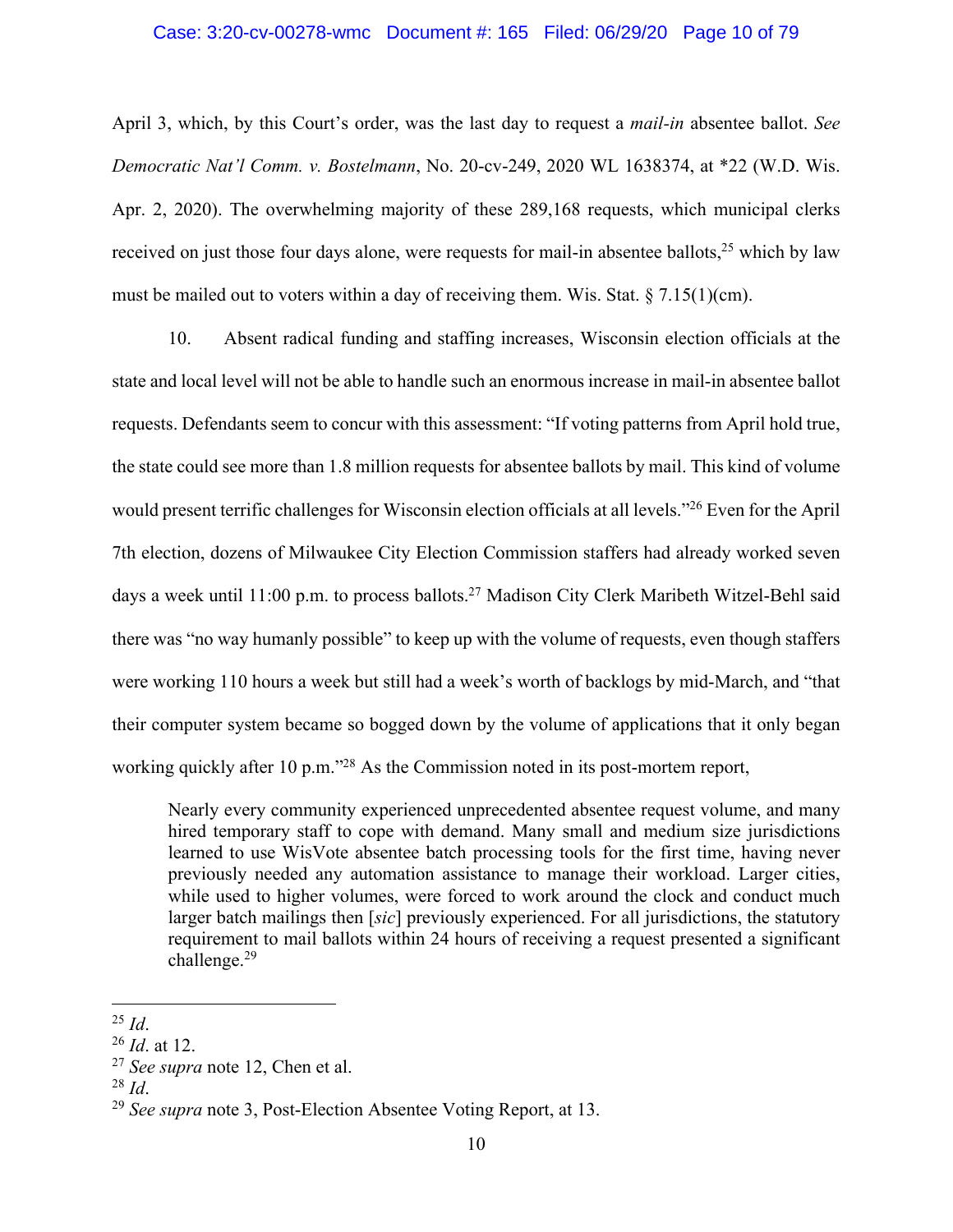## Case: 3:20-cv-00278-wmc Document #: 165 Filed: 06/29/20 Page 11 of 79

11. Defendants will argue that they have taken steps to address some of these problems, but, at bottom, they cannot guarantee that the labor-intensive tasks of processing over 2 million absentee ballot requests, entering data and printing labels for all those ballots, and then mailing them off will not once again cause the system to break down. Defendants also cannot guarantee that USPS will timely deliver ballots to absentee voters. Wisconsin's electoral system, as administered by Defendants, failed the test run. None of Defendants' proposals for new data entry procedures, tracking tools, and other measures can cure this shortfall in resources and staff. A presidential election is no time to leave voters without a fail-safe when Defendants' proposed measures prove insufficient to prevent another massive failure to put ballots in voters' hands.

12. The lack of a fail-safe option for these voters also violates the First and Fourteenth Amendments to the U.S. Constitution as an undue burden on the right to vote. No legitimate state interest is advanced by the denial of the right to vote to these voters. The lack of a fail-safe option when ballots do not arrive in the mail forces voters to choose between their constitutionallyprotected rights to bodily integrity and to vote in violation of the unconstitutional conditions doctrine and fails to provide a reasonable modification for voters with disabilities in violation of Title II of the Americans with Disabilities Act.

13. Even if voters who are at risk of suffering severe complications or dying from COVID-19 and who live alone or without an adult U.S. citizen in their household manage to receive their absentee ballots, the witness requirement still severely burdens their right to vote. Plaintiffs Claire Whelan and Sylvia Gear will once again apply for a mail-in absentee ballot for the November general election. Because they live alone and are self-quarantining during the COVID-19 pandemic, given their advanced age and/or medical histories and in light of the CDC's recommendations, the extreme difficulties for these Plaintiffs to safely obtain a witness signature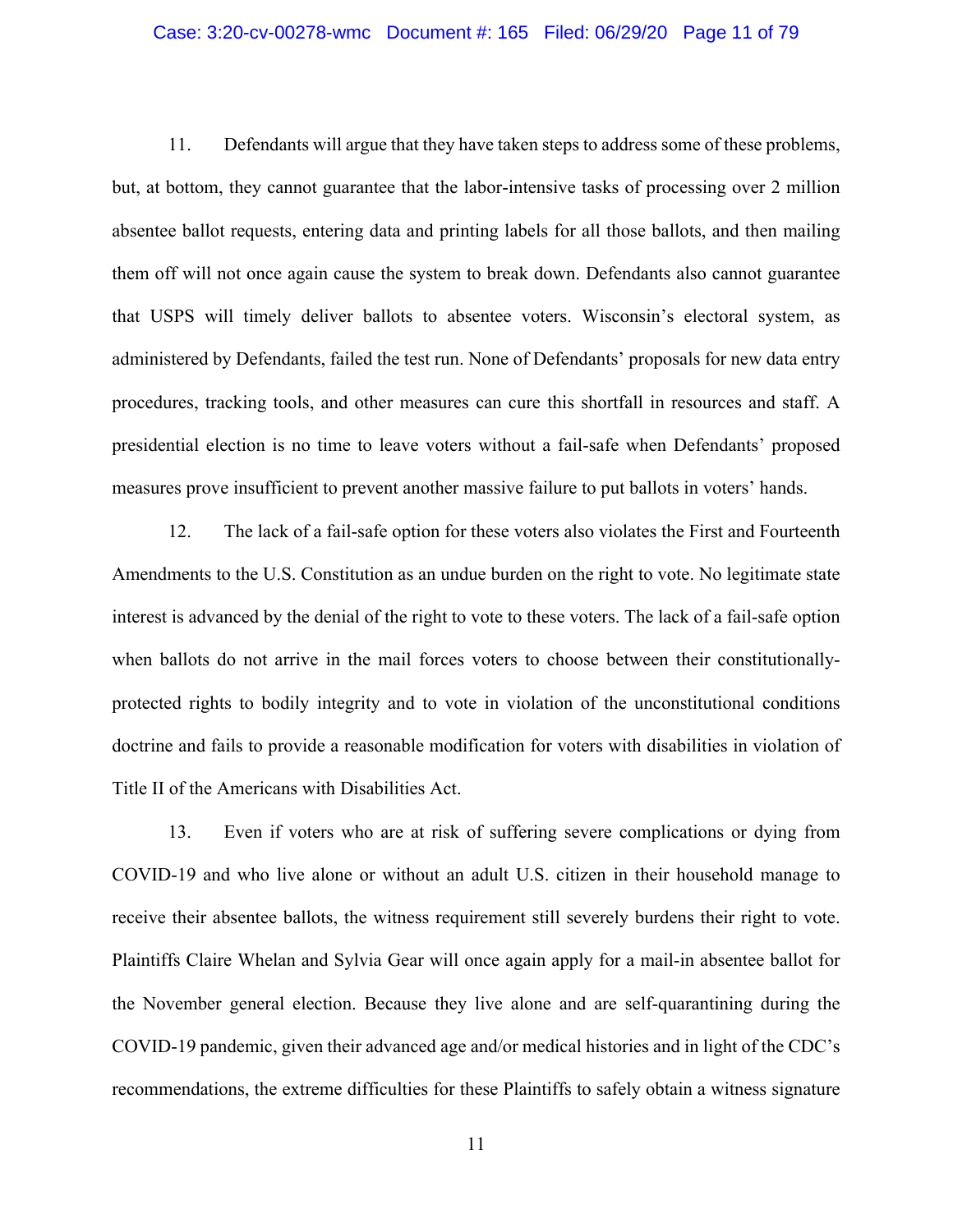### Case: 3:20-cv-00278-wmc Document #: 165 Filed: 06/29/20 Page 12 of 79

on their mail-in absentee ballot certificate envelopes remains a severe burden on their ability to vote.30

14. By Wisconsin law, these absentee, mail-in ballots must be signed by the voter and also signed by a witness who is an adult U.S. citizen. Wis. Stat.  $\S 6.87(4)(b)(1)$ . This requirement poses a significant barrier to absentee, mail-in voting for any self-quarantining eligible voter who lives alone or who does not have an adult U.S. citizen in their household, particularly if they are elderly or have an underlying medical condition that puts them at higher risk from COVID-19. These voters are compelled to take unreasonable risks to satisfy the witness requirement to vote, when reasonable alternatives that equally satisfy the state's anti-fraud interest exist.

15. Since in-person voting would pose a severe risk to the bodily integrity and lives of these individuals, that option, which must be preserved statewide, is simply not viable for voters who are at elevated risk from COVID-19. Taken together, the risks inherent in in-person voting and in securing a witness signature for an absentee mail-in ballot prevent certain eligible Wisconsin voters who live alone or without an adult U.S. citizen in the household from casting a ballot.

16. Enforcing this statutory requirement, particularly as to voters who are at heightened risk from COVID-19, constitutes an undue burden on the right to vote not justified by any legitimate or important government interest, a violation of the First and Fourteenth Amendments to the U.S. Constitution. If no alternatives are offered, such as a reasonable efforts certification that the voter can sign in lieu of securing a witness signature or witnessing without a physical

<sup>&</sup>lt;sup>30</sup> There are over 675,000 single-member households in Wisconsin, and many other households that include only one adult. More than 250,000 of these single-member households are individuals over the age of 65. *See* U.S. Census Bureau, *2013-2017 American Community Survey 5-Year Estimates*, Table 2501, Occupancy Characteristics.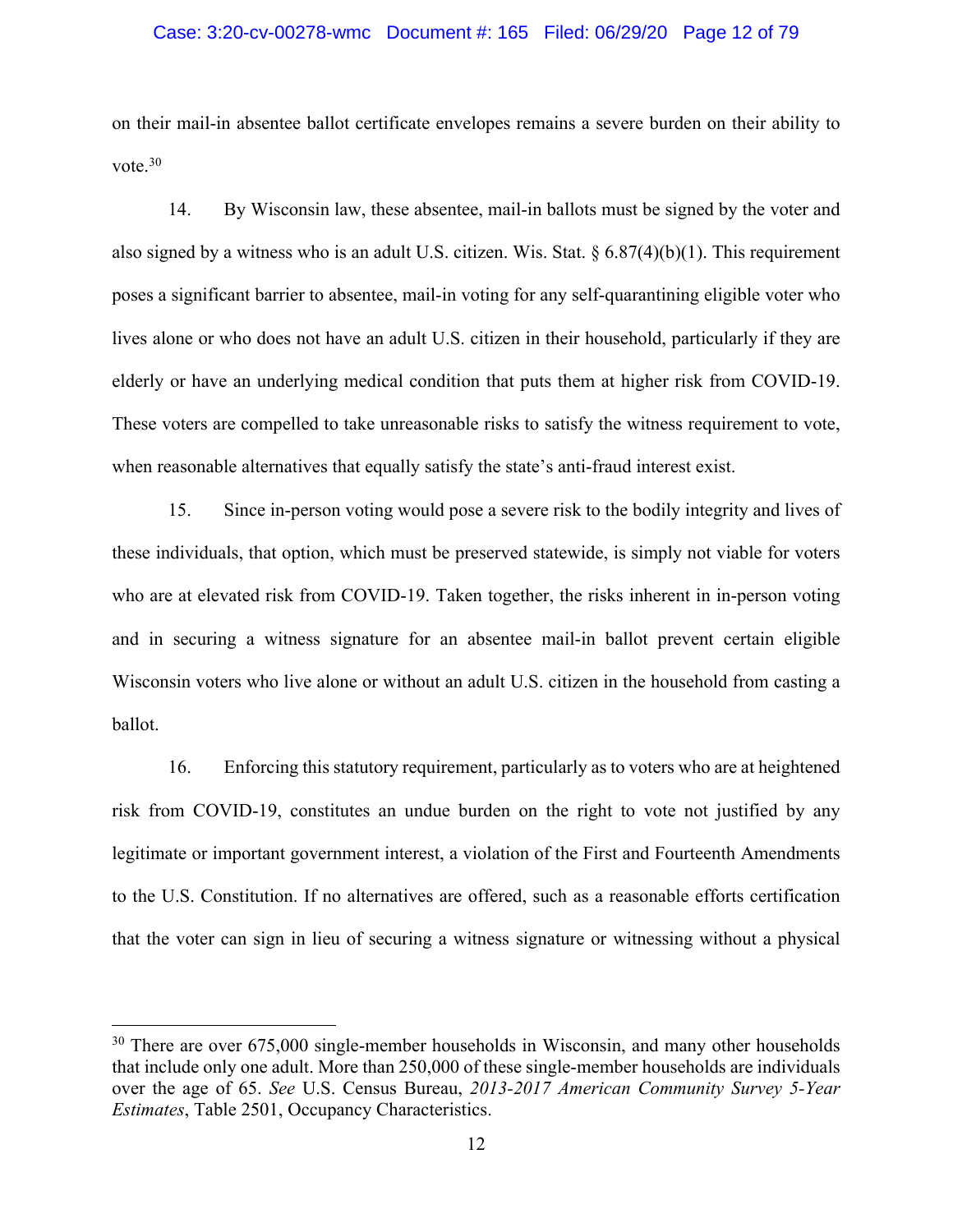### Case: 3:20-cv-00278-wmc Document #: 165 Filed: 06/29/20 Page 13 of 79

signature, the witness requirement will force voters to choose between engaging another person in an unreasonably risky exercise, in-person voting that threatens their voter's bodily integrity and health, or their disenfranchisement. This forces voters to choose between their constitutionallyprotected right to bodily integrity and their right to vote in violation of the unconstitutional conditions doctrine and fails to provide a reasonable modification for voters with disabilities in violation of Title II of the Americans with Disabilities Act.

## **JURISDICTION AND VENUE**

17. This Court has jurisdiction over Plaintiffs' claims pursuant to 28 U.S.C. §§ 1331 and 1343 because this case arises under the United States Constitution and seeks equitable and other relief for the deprivation of constitutional rights under color of state law.

18. This Court has jurisdiction to award attorneys' fees and costs pursuant to 42 U.S.C. § 1988 and 28 U.S.C. § 1920.

19. This Court has jurisdiction to grant declaratory relief pursuant to 28 U.S.C. §§ 2201 and 2202.

20. This Court has personal jurisdiction over Defendant-Commissioners Dean Knudson, Julie M. Glancey, Mark L. Thomsen, Ann S. Jacobs, Marge Bostelmann, and Robert F. Spindell, Jr., the members of the Commission, and Meagan Wolfe, the Administrator of the Commission, who are sued in their official capacities. Defendants Knudson, Glancey, Thomsen, Jacobs, Bostelmann, Spindell, Jr. and Wolfe are state officials who reside in Wisconsin and work in Madison, Wisconsin.

21. Venue is appropriate in the Western District of Wisconsin, under 28 U.S.C. § 1391(b)(1), because Defendants are state officials working in Madison, Wisconsin. A substantial

13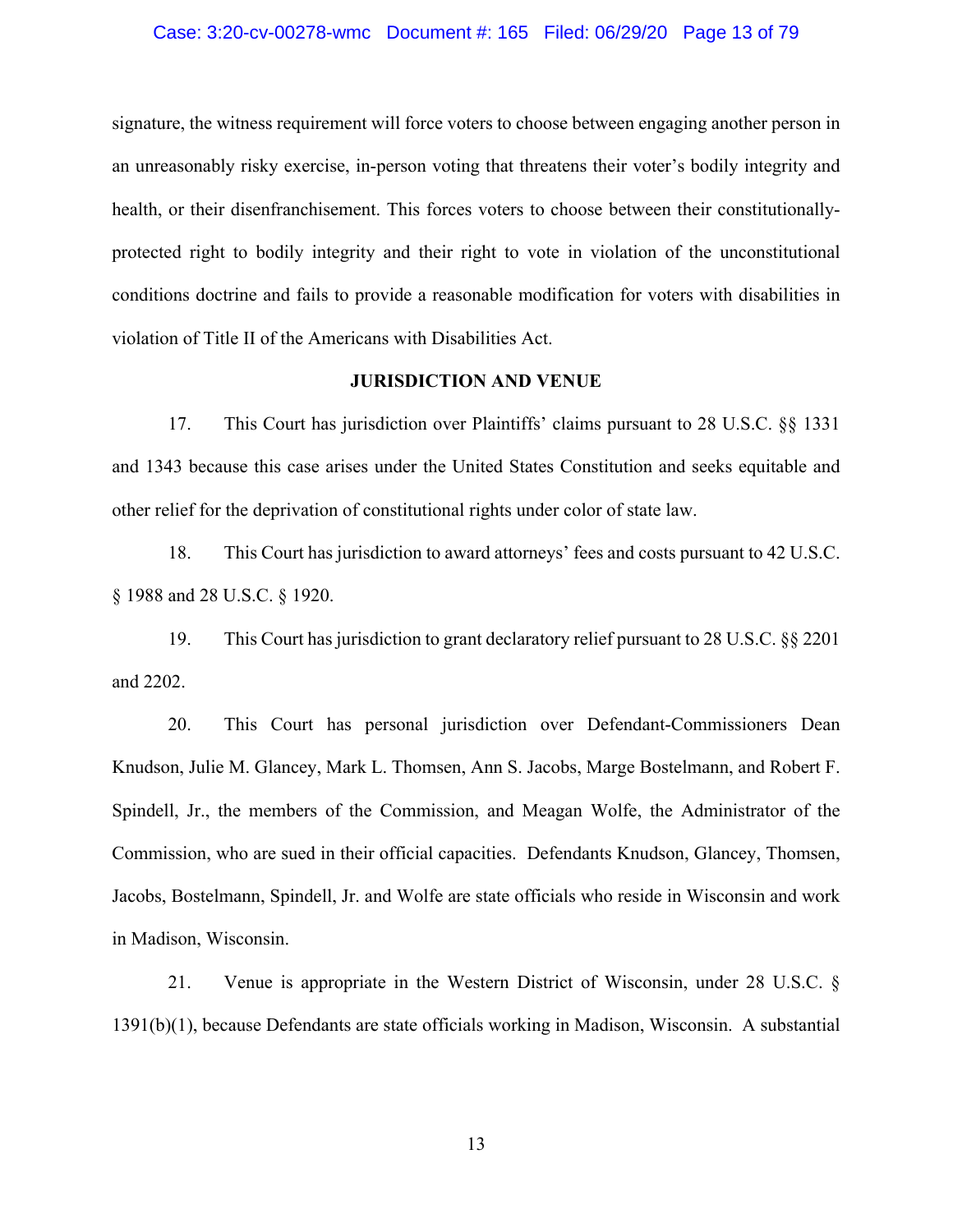# Case: 3:20-cv-00278-wmc Document #: 165 Filed: 06/29/20 Page 14 of 79

part of the events giving rise to these claims occurred and continues to occur in this district, making venue also proper under 28 U.S.C. § 1391(b)(2).

## **PARTIES**

22. Plaintiff Katherine Kohlbeck is 72 years old and a resident of Milwaukee, Wisconsin. She is a United States citizen and a registered Wisconsin voter. She has never lost her right to vote by reason of a felony conviction or a court order. She wants to vote in the August primary election and the November general election. She lives alone and has been self-quarantined during the COVID-19 pandemic. On March 11th, she was diagnosed with breast cancer, and on May 12th, after a two-month delay due to the pandemic, she finally had her lumpectomy surgery. Typically, she votes in person on Election Day, but sometimes she votes early in person and she has voted by absentee ballot only on a few occasions, such as when she has gone on vacation. Because of her health condition and the uncertainty surrounding it, she attempted to vote by mail in the April 7, 2020 election. Her doctor told her not to risk getting COVID-19 and that she should absolutely not be in contact with people. She was told to stay home and stay safe, and she followed that medical advice. She was told by her surgeon that in order to have the lumpectomy, she would have to take a COVID-19 test and test negative. Fortunately, because she followed her doctors' advice, she ultimately tested negative. If she had tested positive, she could not have had this necessary surgery. That is one major reason she had to vote by mail. She could not be exposed because at any moment she could have been called up for the postponed surgery. But even if she did not have breast cancer and did not need that surgery, at her age, her odds of surviving COVID-19 are not good. And if she had managed to somehow survive COVID-19, it might well have made it impossible for her to have the lumpectomy afterwards. So, to avoid voting in person and the dangers of COVID-19, she requested an absentee ballot by mail using the website myvote.wi.gov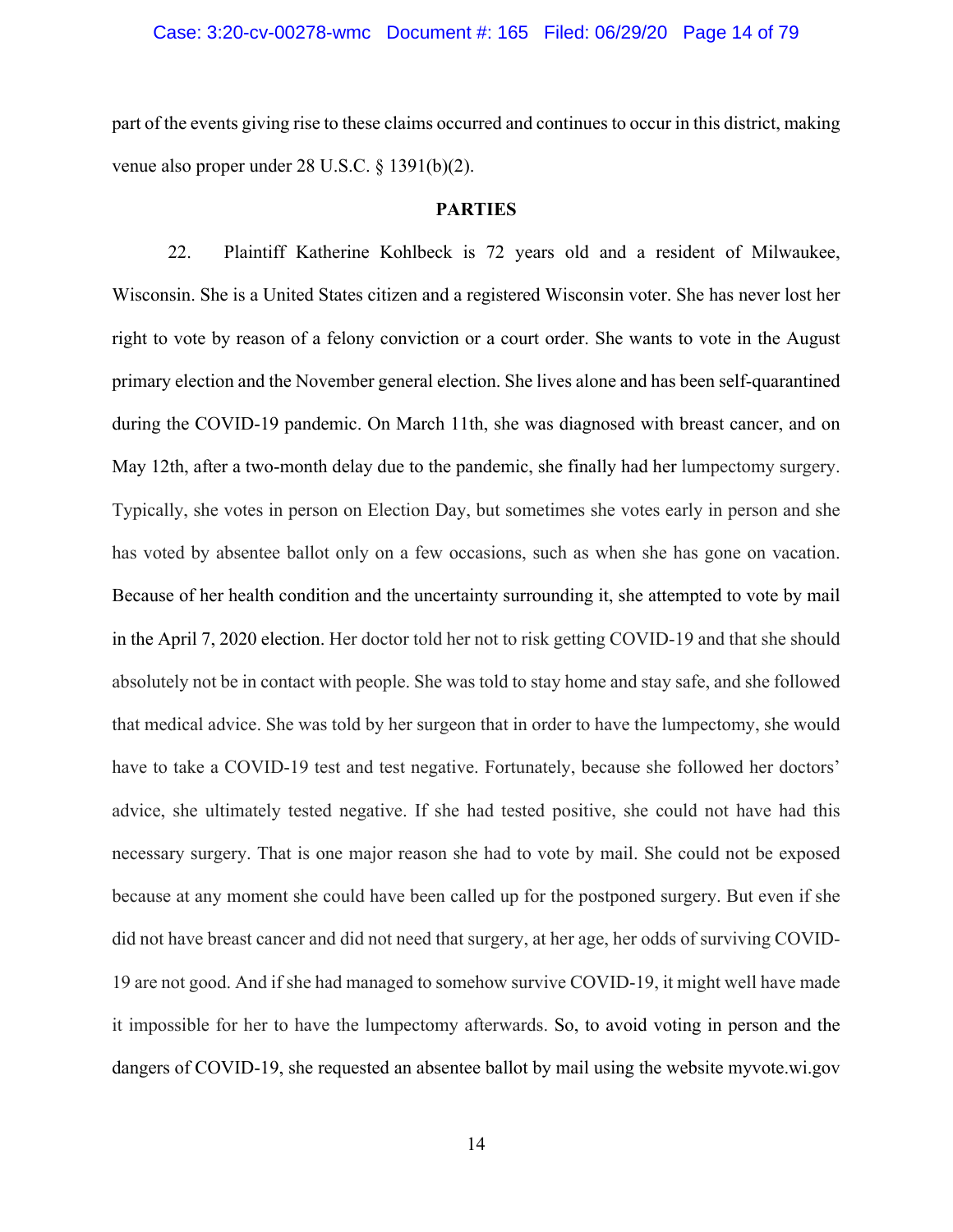# Case: 3:20-cv-00278-wmc Document #: 165 Filed: 06/29/20 Page 15 of 79

on March 19th or 20th, but never received the ballot in the mail, even after Election Day. She managed to upload an image of her Wisconsin driver's license. She had to take a photo of her driver's license, and then she had to send it from her phone to her email and download it onto her laptop. Finally, she uploaded it to myvote.wi.gov. She was able to track her ballot on myvote.wi.gov. She waited for almost a week and checked the website again on March 25th and again on March 26th. The site showed that her ballot had been mailed out on March 23rd, but she had not yet received it. She did receive a letter from Milwaukee's Mayor Tom Barrett thanking her for requesting an absentee ballot. At the time, she had no idea what was causing the delay, but since the election she has read some of the stories of how ballots were lost or delayed in the mail or never even were mailed out due to computer problems. She did not call the Milwaukee City Election Commission at any point. She thought her ballot was delayed but still coming, and that as long as it arrived soon, she could vote it and drop it off or mail it in. She did email the city election commission and received an email back from Neil Albrecht, the head of the Commission, who informed her that another ballot would be mailed out to her. Ultimately, she did not receive either of these ballots in the mail before, on, or even after Election Day. There was no way she was going to vote in person given her health situation and her age. She is at high risk from COVID-19 and has been quarantining herself since mid-March. She has not been to church since March 15th. The risk of contracting COVID-19 is simply too high and, based on what she saw on the news, she would have had to wait in long lines for 90 to 120 minutes or longer and vote in a very crowded polling place, increasing her risk of contracting COVID-19. Instead of the usual almost-200 polling places in the city, there were only five open on April 7th. This was due to the shortage of available poll workers and the COVID-19 crisis. She saw on the news that the lines and long waits continued throughout the day. She wants to vote by mail in the August primaries and the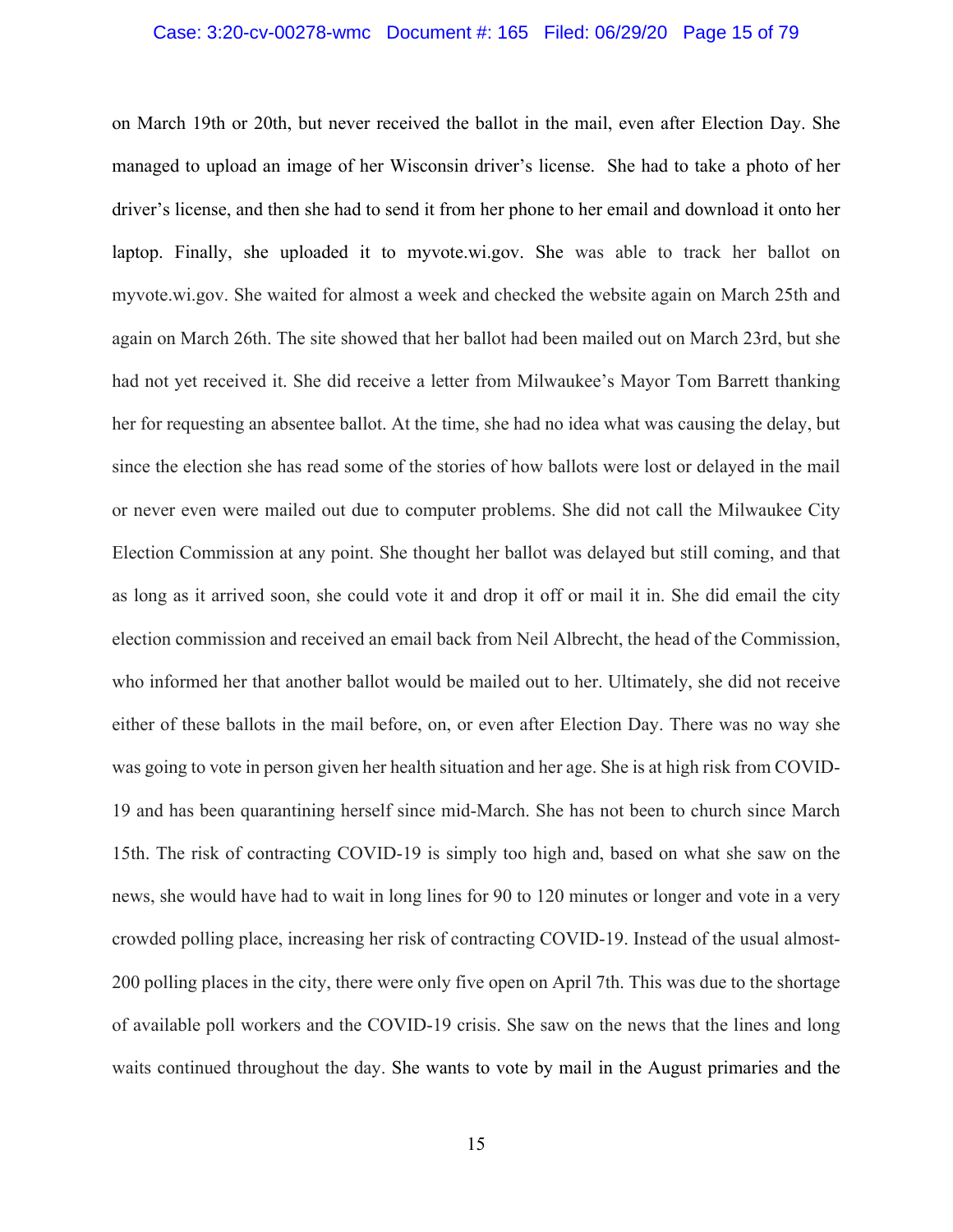# Case: 3:20-cv-00278-wmc Document #: 165 Filed: 06/29/20 Page 16 of 79

November general election. For the November election, she wants to request an absentee ballot be delivered to her home by mail. She does not want to deal with printing off an emailed ballot and assembling the envelope for its mailing. However, if that requested ballot does not arrive by mail in time for her to cast and return it on time, then she needs a back-up because she cannot safely vote in person at the polls on or before Election Day. Because of her health, age, and the ongoing COVID-19 crisis, voting in person is simply too high a risk to her health and life. If the cancer comes back, she might need additional surgery in the future. For the same reasons that she could not risk contracting COVID-19 by voting in person in the April 7th election, she cannot risk contracting it in the August and November elections. So, if her ballot does not arrive in the mail on time, she wants to electronically access and download or be emailed her mail-in absentee ballot. She has access to a computer, a printer, her email account, and tape: everything she needs to print off, assemble, vote, and mail that emailed ballot back. She hopes it does not come to that and that her ballot arrives on time. If she cannot vote by mail in these elections, she will not be able to vote.

23. Plaintiff Diane Fergot is 59 years old and a resident of Oshkosh, Wisconsin. She is a United States citizen and a registered Wisconsin voter. She has never lost her right to vote by reason of a felony conviction or a court order. She wants to vote in the August primary election and the November general election. She lives with her husband, and they have been quarantining themselves during the COVID-19 pandemic. Typically, she votes in person on Election Day, but COVID-19 poses a serious risk to her health and life. She has a history of severe blood clotting that required 14 years of medication; she also suffers from hypertension. From what she has read in the news, she understands that COVID-19 is causing blood clotting and strokes, even in healthy and younger people. She is extremely worried about COVID-19 and will only be voting by mail while the COVID-19 pandemic lasts. To avoid voting in person and the dangers of COVID-19, on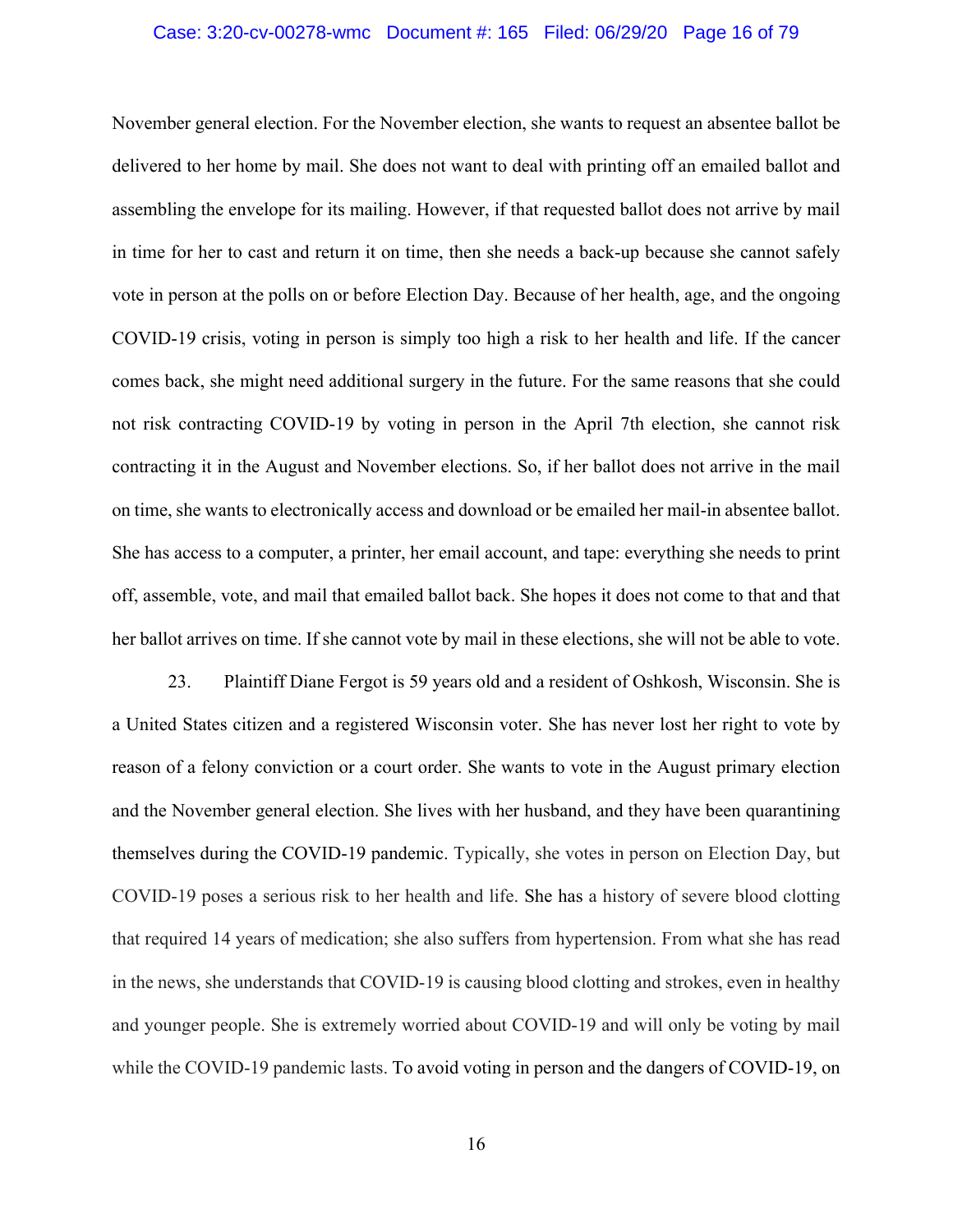# Case: 3:20-cv-00278-wmc Document #: 165 Filed: 06/29/20 Page 17 of 79

March 24th, roughly two weeks before the April 7th election, she and her husband went on myvote.wi.gov and requested their absentee ballots be mailed to them, but they never received them, even after Election Day. On April 2nd, she realized that their ballots had not arrived in the mail yet, so she emailed the clerk's office. The following day, April 3, having not heard back, she went on myvote.wi.gov and saw that her ballot had been mailed out on March 24th. She also sent the clerk's office a second email. Later that day, she received an email back informing her that her and husband's ballots had been reissued and mailed out that day, April 3, the Friday before the election. The clerk's office did not offer to email them their absentee ballots as a more expedient option. Ultimately, they never received their ballots in the mail, before, on, or after Election Day. They thought their ballots were delayed but still coming, and that as long as they arrived soon, they could still vote and drop them off or mail them. Due to her health conditions, she could not safely vote in person. There was no way she was going to vote in person; the risk of contracting COVID-19 was simply too high. She is at high risk from COVID-19 and has been quarantining since mid-March. She has not been to the grocery store. She has only briefly visited at 6:00 a.m. one store that requires masks for customers and employees and an outdoor garden store. Those have been her only two shopping excursions in over two months. She wants to vote by mail in the August primaries and the November general election. For the November election, she wants to request an absentee ballot be delivered to her home by mail. She does not want to deal with printing off an emailed ballot and assembling the envelope for its mailing. However, if that requested ballot does not arrive by mail in time for her to cast and return it on time, then she needs a back-up because she cannot safely vote in person at the polls on or before Election Day. Because of her health, age, and the ongoing COVID-19 crisis, voting is simply too high a risk to her health and life. If her ballot does not arrive in the mail on time, she wants to electronically access and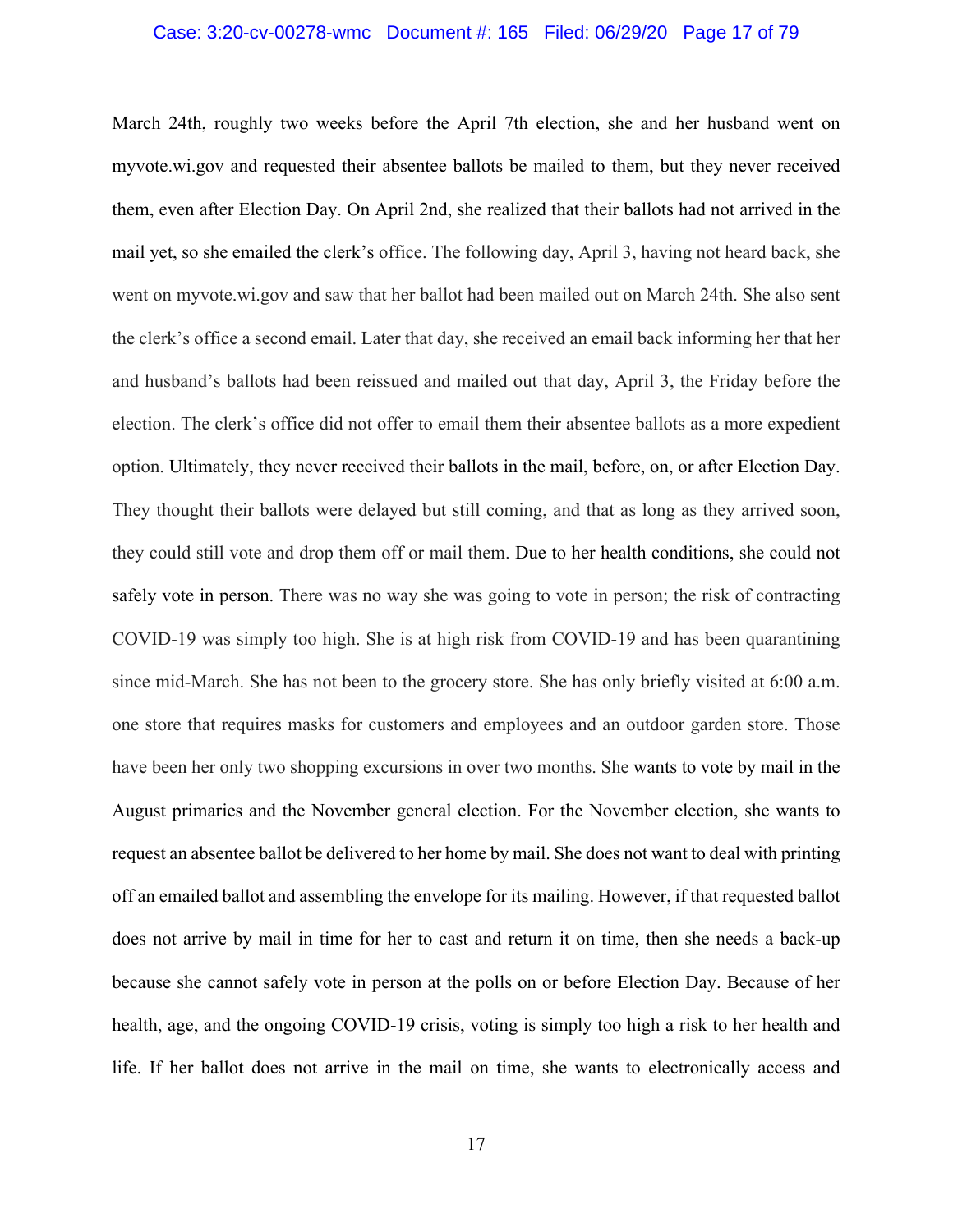# Case: 3:20-cv-00278-wmc Document #: 165 Filed: 06/29/20 Page 18 of 79

download or be emailed her mail-in absentee ballot. She has access to a computer, a printer, her email account, and tape: everything she needs to print off, assemble, vote, and mail that emailed ballot back. She hopes it does not come to that, and her ballot arrives on time. If she cannot vote by mail in these elections, she will not be able to vote.

24. Plaintiff Gary Fergot is 69 years old and a resident of Oshkosh, Wisconsin. He is a United States citizen and a registered Wisconsin voter. He has never lost his right to vote by reason of a felony conviction or a court order. He wants to vote in the August primary election and the November general election. He lives with his wife, and they have been quarantining during the COVID-19 pandemic. He always votes in person on Election Day, but COVID-19 poses a serious risk to his health and life because of his age. He has never voted absentee in his life, but he will only be voting by mail while this pandemic lasts. To avoid voting in person and the dangers of COVID-19, on March 24th, two weeks before the April 7th election, he and his wife went on myvote.wi.gov and requested their absentee ballots be mailed to them, but they never received them, even after Election Day. On April 2nd, they realized that their ballots had not arrived in the mail yet, so his wife emailed the clerk's office. On April 3rd, they received an email back informing them that their ballots had been reissued and mailed out that day, which was the Friday before the election. The clerk's office did not offer to email them their absentee ballots. Ultimately, they never received their ballots in the mail, before, on, or after Election Day. They thought their ballots were delayed but still coming, and that as long as they arrived soon, they could still vote and drop them off or mail them. Due to his age (he will be 70 this year), Gary was extremely worried about COVID-19. There was no way he was going to vote in person; the risk of contracting COVID-19 was simply too high. Gary is at high risk from COVID-19 and has been quarantining since mid-March. The only store he has been to in two months is the grocery store between 5:00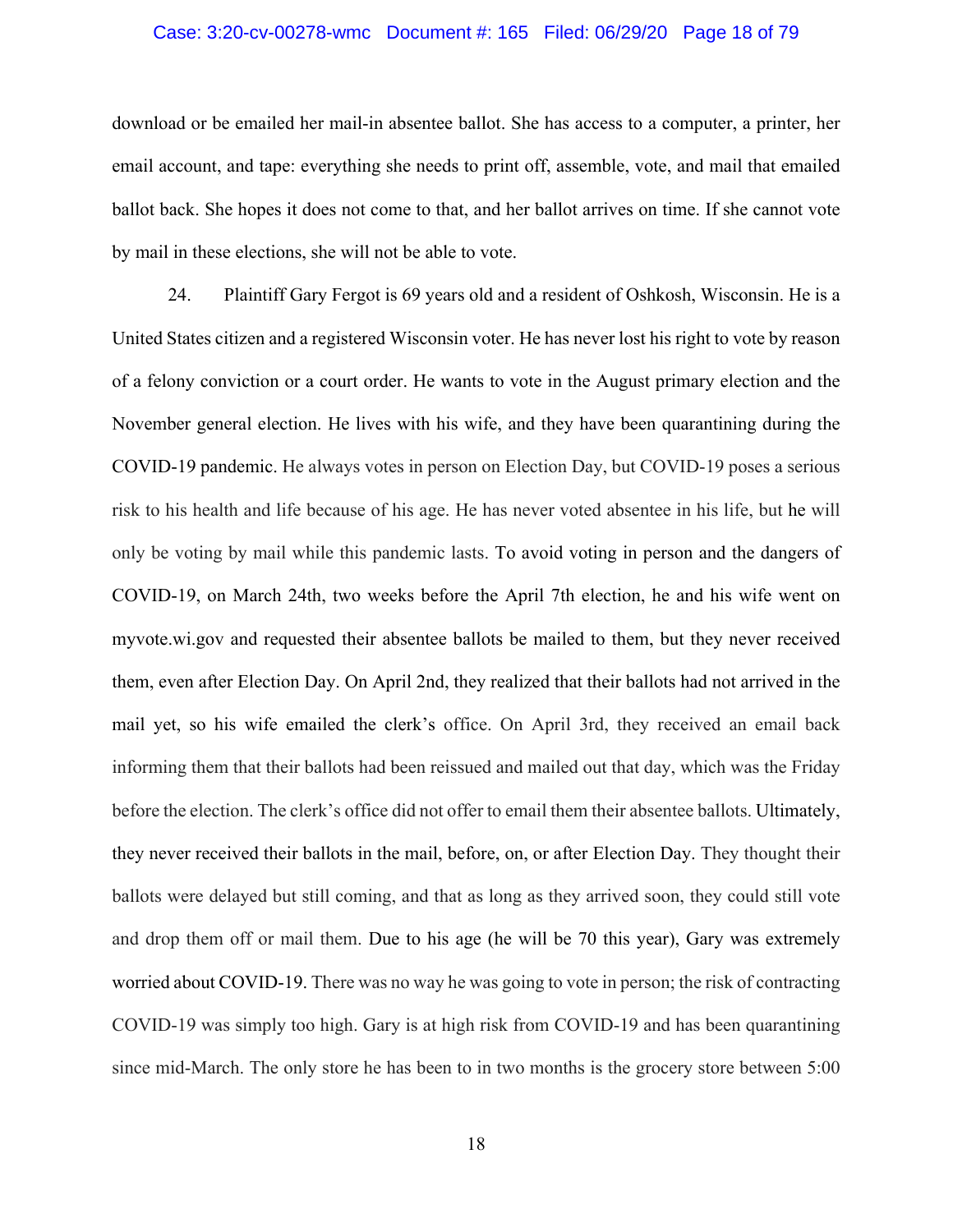# Case: 3:20-cv-00278-wmc Document #: 165 Filed: 06/29/20 Page 19 of 79

a.m. and 6:00 a.m., and he always wears a mask. The grocery store allows senior citizens two hours to shop from 5:00 a.m. to 7:00 a.m., and there is hardly anyone there when he shows up. He has not been to any other stores or visited with any people or had anyone visit him. He has not had any other interactions with any people other than a very limited interaction with grocery store cashiers. He and his wife are taking social distancing very seriously. Gary wants to vote by mail in the August primaries and the November general election. For the November election, he wants to request an absentee ballot be delivered to his home by mail. He does not want to deal with printing off an emailed ballot and assembling the envelope for its mailing. However, if that requested ballot does not arrive by mail in time for him to cast and return it on time, then he needs a back-up because he cannot safely vote in person on or before Election Day. Because of his age and the ongoing COVID-19 crisis, voting is simply too high a risk to his health and life. If his ballot does not arrive in the mail on time, he wants to electronically access and download or be emailed his mail-in absentee ballot. Gary has access to a computer, a printer, his email account, and tape: everything he needs to print off, assemble, vote, and mail that emailed ballot back. He hopes it does not come to that, but if he cannot vote by mail in these elections, he will not be able to vote.

25. Plaintiff Bonibet Bahr Olsan is 77 years old and a resident of Appleton, Wisconsin. She is a United States citizen and a registered Wisconsin voter. She has never lost her right to vote by reason of a felony conviction or a court order. She wants to vote in the August primary election and the November general election. She lives with her husband, and they have been quarantining themselves during the COVID-19 pandemic. She has never voted absentee in her entire life, but at her age, COVID-19 poses a serious risk to her health and life. Because of her age, Bonibet attempted to vote by mail for the first time in the April 7, 2020 election. To avoid voting in person and the dangers of COVID-19, in mid-March, she requested an absentee ballot by mail using the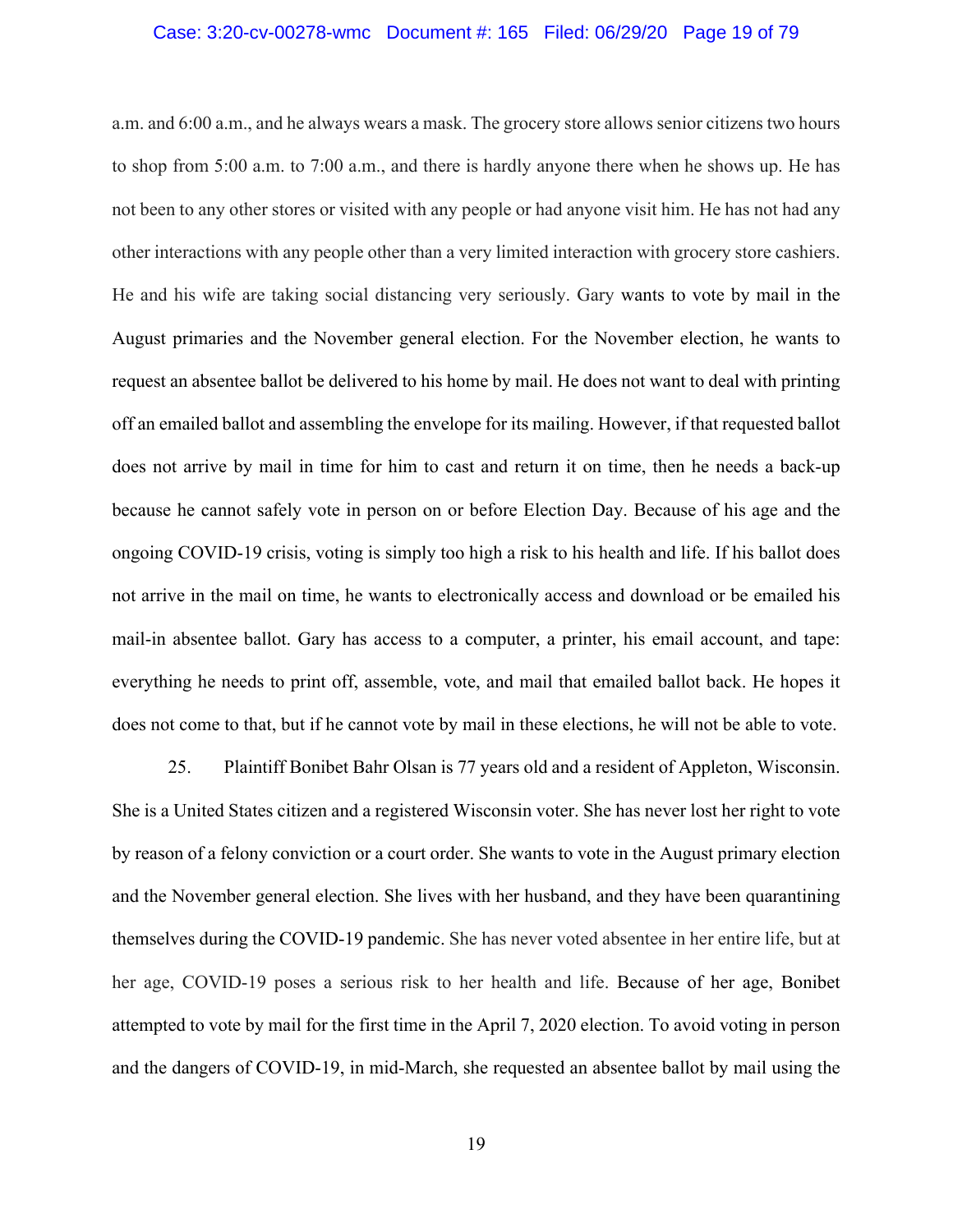# Case: 3:20-cv-00278-wmc Document #: 165 Filed: 06/29/20 Page 20 of 79

request form, which she and her husband printed off from myvote.wi.gov. She filled her request form out and mailed in this absentee ballot request form along with a printed photo she took of her Wisconsin driver's license using her phone camera. She requested that her ballot be mailed to her. She does not recall an option on the form to select delivery by email. Bonibet never received her ballot in the mail, not even after Election Day. Her husband requested his ballot at the same time as she did and received it a week before Election Day. Before Election Day, she checked myvote.wi.gov, and it showed that her absentee ballot had been mailed out to her on March 28th. She did not contact the Appleton city clerk's office. She thought her ballot was delayed but still coming, and that as long as it arrived soon, she could vote it and drop it off or mail it in time. She waited until the very last minute on April 7, Election Day, but the ballot still had not arrived in her mailbox and she was out of time. She was forced to make the difficult decision not to vote because the only option left to her was to vote in person and she did not want to risk the exposure. She has been self-quarantining since mid-March. She walks her dog and has been to a grocery store once, wearing a mask and gloves. There was no way she was going to vote in person given her age. The risk of contracting COVID-19 is simply too high. She wants to vote by mail in the August primaries and the November general election. For the November election, she wants to request an absentee ballot be delivered to her home by mail. She does not want to deal with printing off an emailed ballot and assembling the envelope for its mailing. However, if that requested ballot does not arrive by mail in time for her to cast and return it on time, then she needs a back-up because she cannot safely vote in person at the polls on or before Election Day. Because of her age and the ongoing COVID-19 crisis, voting is simply too high a risk to her health and life. If her ballot does not arrive in the mail on time, she wants to electronically access and download or be emailed her mail-in absentee ballot. She has access to a computer, a printer, her email account, and tape: everything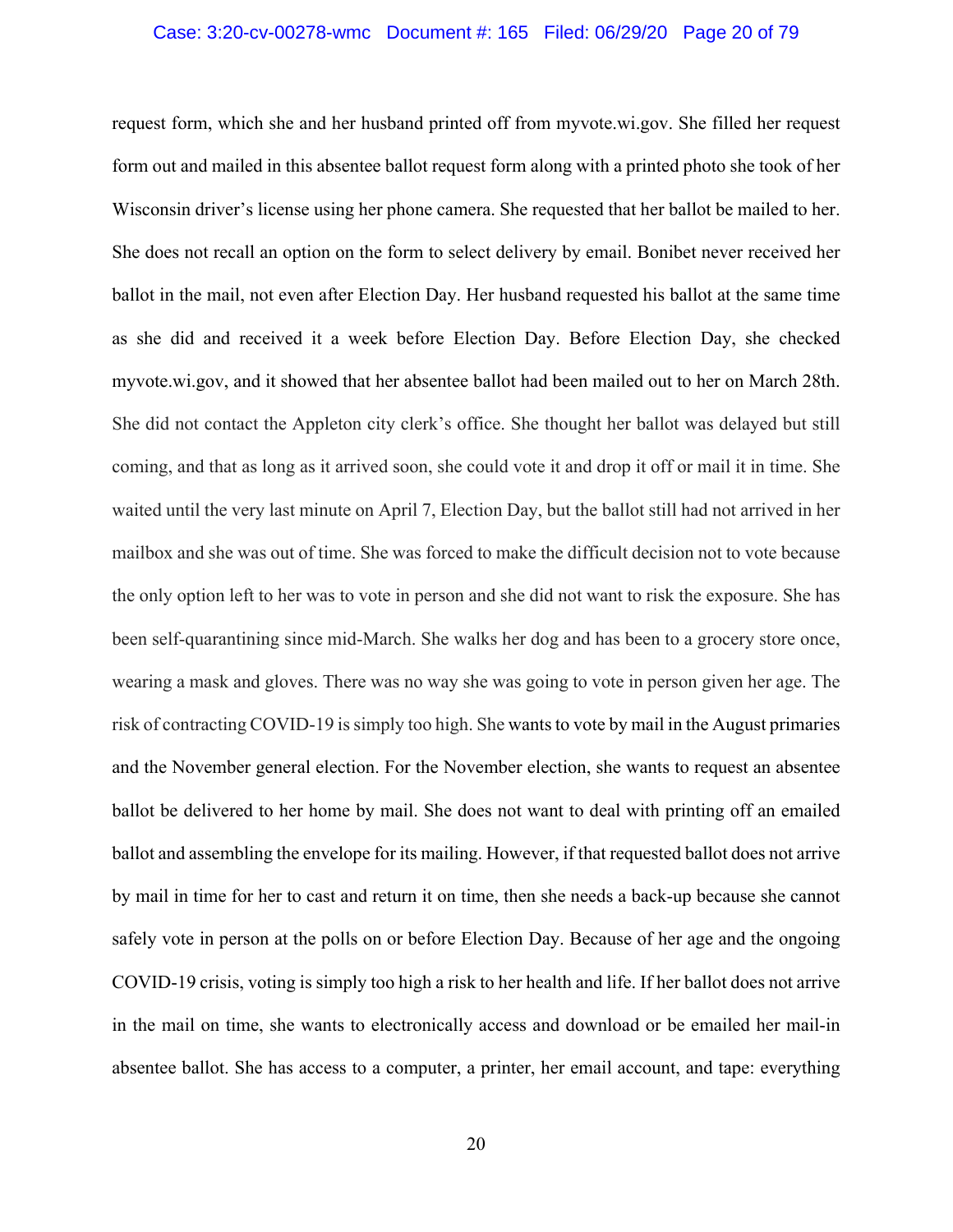# Case: 3:20-cv-00278-wmc Document #: 165 Filed: 06/29/20 Page 21 of 79

she needs to print off, assemble, vote, and mail that emailed ballot back. She hopes it does not come to that, and her ballot arrives on time. But if she cannot vote by mail in these elections, she will not be able to vote.

26. Plaintiff Sheila Jozwik is 68 years old and a resident of Brookfield in Waukesha County, Wisconsin. She is a United States citizen and a registered Wisconsin voter. She has never lost her right to vote by reason of a felony conviction or a court order. She wants to vote in the August primary election and the November general election. She lives with her husband, Gregg Jozwik, in Brookfield. Since March 21st, they have been self-isolating at a cabin during the COVID-19 pandemic with her 93-year-old mother. To avoid voting in person and the dangers of COVID-19, she and her husband Gregg attempted to vote by mail in the April 7, 2020 election. They both requested absentee ballots by mail using myvote.wi.gov on March 17, 2020. They requested that their ballots be mailed to their home in Brookfield, but never received them, even after Election Day. In order to request their ballots online at myvote.wi.gov, they had to upload images of their Wisconsin driver's licenses. They had to submit the images of their IDs three times before they could continue with the ballot request process. She did not receive any message confirming that the image had been successfully uploaded. Her husband had the same experience. Since March 30, her husband, mother, and she have been staying at their cabin north of Brookfield in order to self-isolate. Leading up to the April 7th election, she or Gregg would drive down and check the mail at their home in Brookfield to see if their ballots had arrived. The last time they checked was on April 5th, when Gregg went to their house to check the mail. On April 6th, they logged back onto myvote.wi.gov to see where their ballots were. It showed that they had applied to receive their ballots by mail. They never contacted the clerk's office. Ultimately, they never received their ballots, even after Election Day. They thought their ballots were delayed but still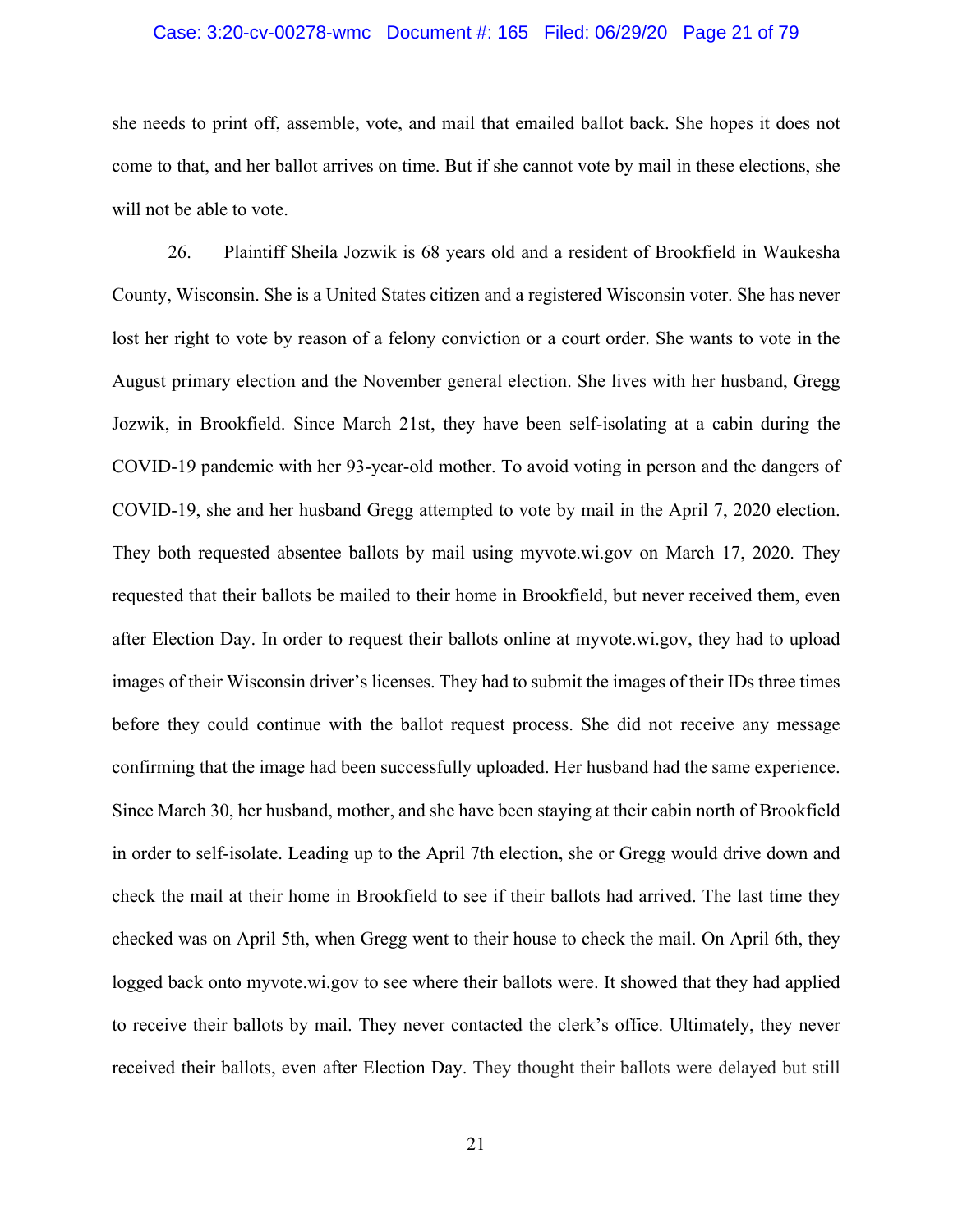## Case: 3:20-cv-00278-wmc Document #: 165 Filed: 06/29/20 Page 22 of 79

coming, and that as long as they arrived by April 7th, they could vote them and drop them off or put them in the mail so they would be postmarked by April 7th, hoping they would arrive by April 13th. She chose not to vote in person on April 7th, to protect her health and the health of her elderly mother, who is extremely vulnerable to COVID-19. It was the first time she could not vote since she first registered and voted in 1969. She wants to vote by mail in the August primaries and the November general election. For the November election, she wants to request an absentee ballot be delivered to her home by mail. She does not want to deal with printing off an emailed ballot and assembling the envelope for its mailing. However, if that requested ballot does not arrive by mail in time for her to cast and return it on time, then she needs a back-up because she does not want to risk exposure to the coronavirus that causes COVID-19 by voting in person at the polls on or before Election Day. She herself is in a high-risk category, and her mother, at 93 years of age, is at much higher risk. If her ballot does not arrive in the mail on time in the fall, she wants to electronically access and download or be emailed her mail-in absentee ballot. She has access to a computer, a printer, her email account, and tape—everything she needs to print off, assemble, vote, and mail that emailed ballot back. She hopes it does not come to that, and her ballot arrives on time. She feels she should not be forced to choose between voting and exposing herself to a deadly virus. If she cannot vote by mail in these elections, she will not be able to vote.

27. Plaintiff Gregg Jozwik is a 70-year-old resident of Brookfield in Waukesha County, Wisconsin. He is a United States citizen and a registered Wisconsin voter. He has never lost his right to vote by reason of a felony conviction or a court order. He lives with his wife, Sheila Jozwik. Since March 30, 2020, they have been quarantining with Sheila's 93-year-old mother in their cabin. To avoid voting in person and the dangers of COVID-19, he and his wife attempted to vote by mail in the April 7, 2020 election. They both requested absentee ballots be sent by mail using

22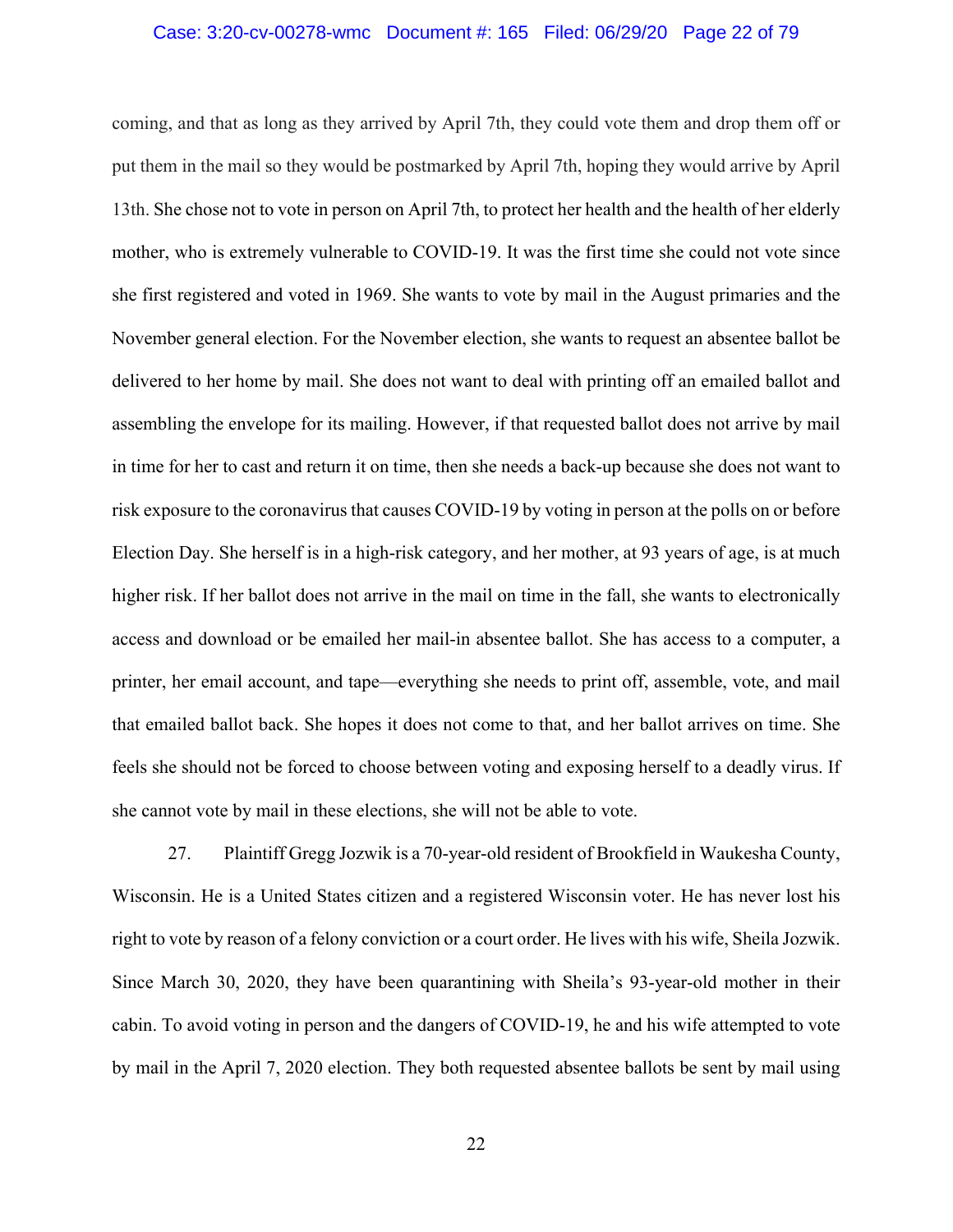# Case: 3:20-cv-00278-wmc Document #: 165 Filed: 06/29/20 Page 23 of 79

myvote.wi.gov on March 17, 2020. They requested that their ballots be mailed to their home in Brookfield. As part of the online request process, he had to submit an image of his Wisconsin driver's license. He had to upload it three times before he could continue with the process, and he did not receive any message confirming that the image had been successfully uploaded. Since March 30th, he, his wife, and his mother-in-law have been staying at their cabin up north in Tomahawk, Wisconsin. He and Sheila have occasionally returned home to check the mail, including for the ballots they requested for the April 7th election. He last checked for their ballots on April 5th. They never arrived. On April 6th, he and Sheila logged back onto myvote.wi.gov to see where their ballots were. It said that they had applied to receive their ballots by mail. They never contacted the clerk's office. Ultimately, they never received their ballots, even after Election Day. They thought their ballots were delayed but still coming, and that as long as they arrived by April 7th, they could vote them and drop them off or put them in the mail so they would be postmarked by April 7th, hoping they would arrive by April 13th. He decided to vote in person in Brookfield on April 7, although he was very worried about doing so. He wore a mask. While waiting in line to vote, he saw that all of the poll workers were wearing masks, but about half of the voters were not. He was not going to be denied his right to vote, but he does not feel he should have been forced to expose himself and potentially his loved ones as well to a lethal virus. He wants to vote by mail in the August primaries and the November general election. For the November election, he wants to request an absentee ballot be delivered to his home by mail. He does not want to deal with printing off an emailed ballot and assembling the envelope for its mailing. However, if that requested ballot does not arrive by mail in time for him to cast and return it on time, then he needs a back-up because he does not want to be forced to risk exposure to the coronavirus that causes COVID-19 by voting in person at the polls on or before Election Day. He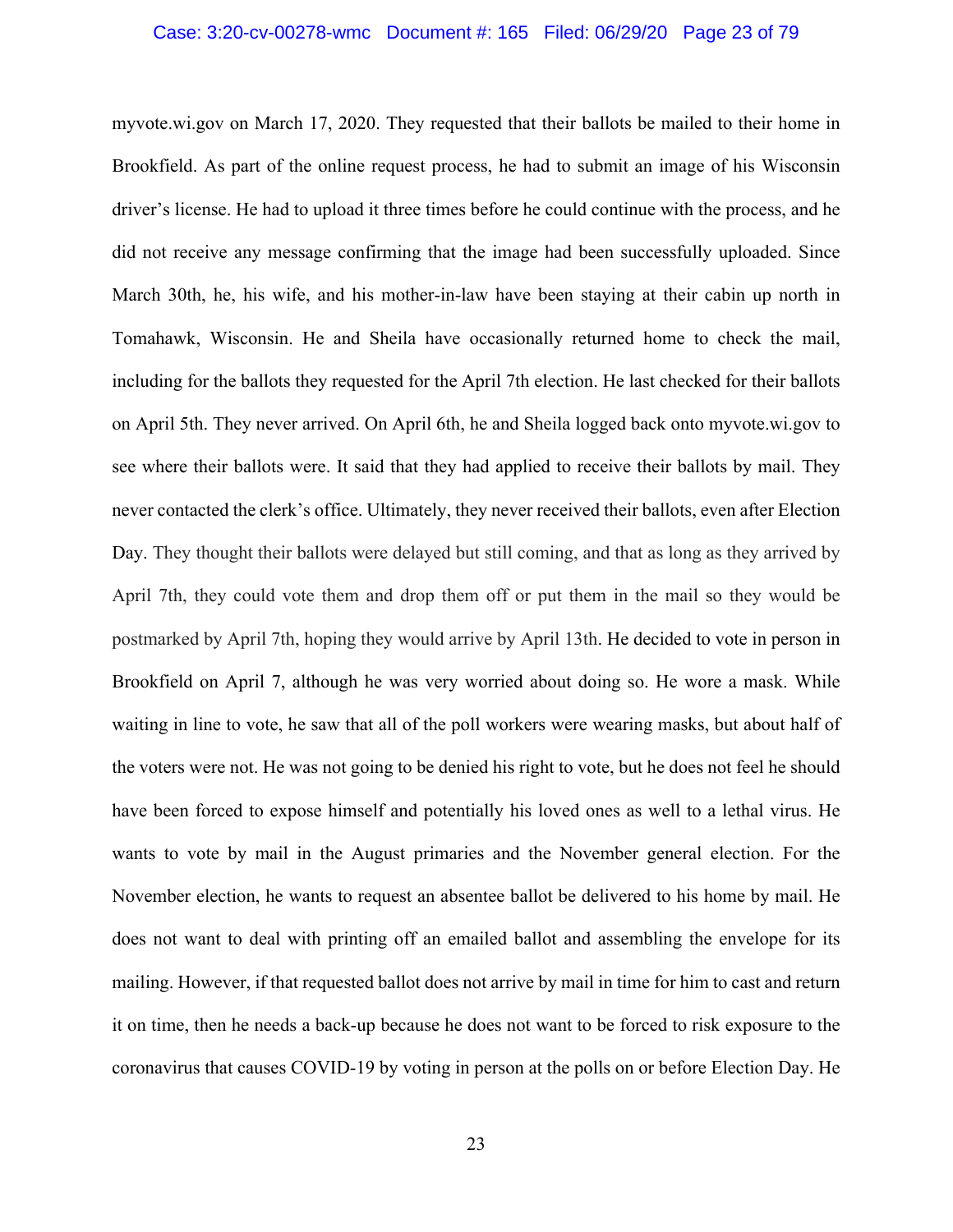# Case: 3:20-cv-00278-wmc Document #: 165 Filed: 06/29/20 Page 24 of 79

is himself in a high-risk category, and his wife's mother, at 93 years of age, is at much higher risk. If his ballot does not arrive in the mail on time in the fall, he wants to electronically access and download or be emailed her mail-in absentee ballot. He has access to a computer, a printer, his email account, and tape everything he needs to print off, assemble, vote, and mail that emailed ballot back. He hopes it does not come to that, and that his ballot arrives on time. He feels he should not be forced to choose between voting and exposing himself to a deadly virus.

28. Plaintiff Claire Whelan is a 64-year-old retiree who lives alone in her apartment in Appleton, Wisconsin. She is a United States citizen, has never lost her right to vote by reason of a felony conviction or a court order, and is a registered Wisconsin voter. Ms. Whelan is a member of the League of Women Voters of Appleton and therefore a member of Plaintiff League of Women Voters of Wisconsin. Ms. Whelan is at high risk of severe complications or even death from COVID-19 because she has chronic asthma. When the weather changed recently and became hot and humid, she forgot to close the windows at night and woke up wheezing. Once she closed the windows, it took all day for her breathing to calm down, and she was utterly exhausted and had to just sit and wait to recover. To protect herself, she has been self-quarantining at her apartment since mid-March. She makes grocery runs at 5:30 a.m., wearing a mask and gloves, and there are only a very few other people in the store. Putting the groceries away can entail up to thirty hand washings. Ms. Whelan does not feel safe going to a laundromat or even the laundry room in her apartment building and has not been to either since March 10. To protect her health, she is handwashing her clothes in her kitchen sink. She is trying to take every precaution to minimize the chance that she is exposed to COVID-19, because she wants to maximize the chance that she can once again visit her mother, who is 93 years old and lives in a nursing home nearby. She fears bringing the virus into that facility, but also fears that her mother could rapidly decline, while the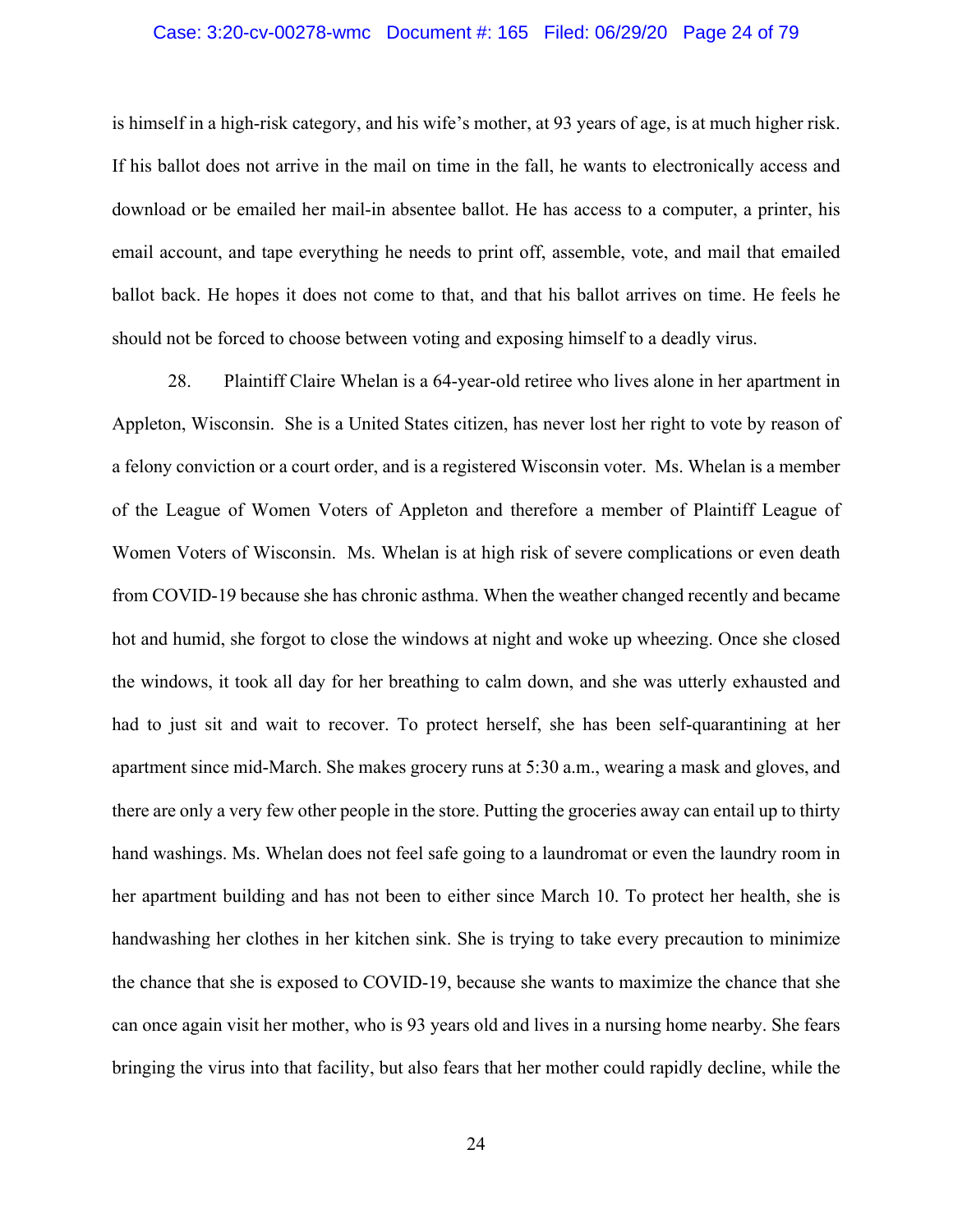## Case: 3:20-cv-00278-wmc Document #: 165 Filed: 06/29/20 Page 25 of 79

nursing home remains on lockdown, which it has been for about 2.5 months. Because Ms. Whelan is quarantining herself pursuant to federal and state government recommendations and cutting off all in-person contact unless it is absolutely necessary, she must vote by mail-in absentee ballot to avoid the severe risks to her health and life posed by in-person voting. Ms. Whelan will again request mail-in absentee ballots for the August and November general elections. In March, she requested a ballot for the April 7 election. She waited until the end of March, when she dropped off her rent check late at night to avoid other people, to see if her ballot had arrived in her mailbox. When it arrived days before the election, she knew that this Court's preliminary injunction, affording relief to individuals who certified that they could not safely secure a witness with reasonable effort, had been stayed by the U.S. Court of Appeals for the Seventh Circuit. Therefore, Ms. Whelan was compelled to ask a friend to drive from a town 8 miles away to show up at her apartment and serve as her witness. Ms. Whelan's friend entered the apartment building, rode the elevator up to the fourth floor, and waited outside Ms. Whelan's apartment. Ms. Whelan voted her ballot inside the apartment with the door closed, took photos of herself voting, and texted them to her friend outside. She filled out and signed the certificate envelope, sealed up her ballot in its envelope, and slid it under the door to her friend. Her friend signed the certificate envelope as Ms. Whelan's witness and put down her address, texted pictures of that action to Ms. Whelan, and then drove to a post office to drop off Ms. Whelan's ballot. It is unreasonable to require that voters like Ms. Whelan engage in such a process to comply with the witness requirement, while avoiding the dangers of COVID-19 transmission, in the midst of the worst public health crisis in at least a century. There are reasonable alternatives such as this Court's own injunction providing a certification alternative or the Seventh Circuit's panel suggestion of remote witnessing with the recording of a witness name, without a physical signature by that witness.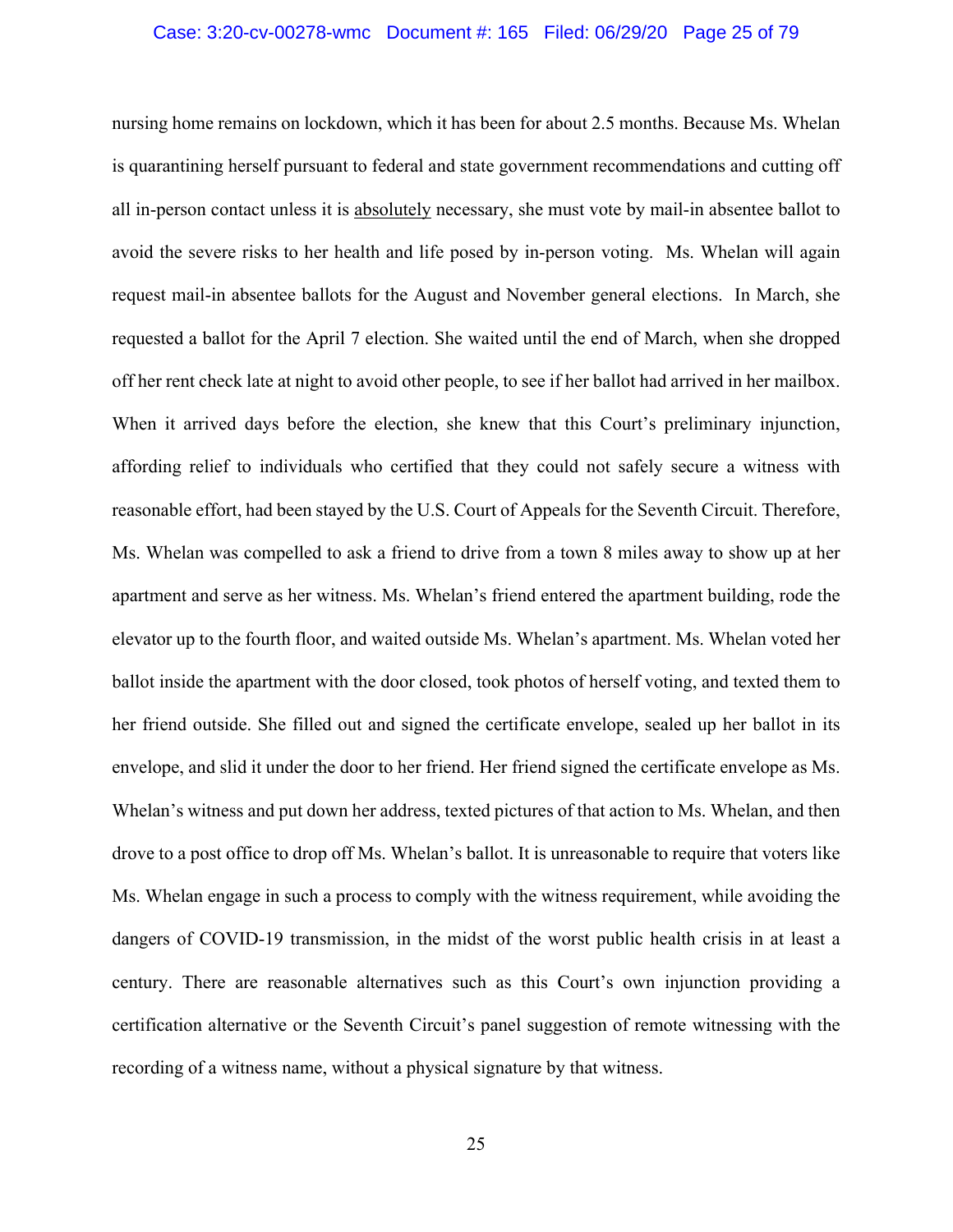### Case: 3:20-cv-00278-wmc Document #: 165 Filed: 06/29/20 Page 26 of 79

29. Plaintiff Sylvia Gear is an 83-year-old retired teacher who lives alone at her residence in Cudahy, Wisconsin. She is a United States citizen, has never lost her right to vote by reason of a felony conviction or a court order, and is a registered Wisconsin voter. Ms. Gear is a member of Plaintiff Wisconsin Alliance for Retired Americans. Ms. Gear is at risk of severe complications from the novel coronavirus and COVID-19 because of her age and her medical history as a cancer survivor. For this reason, she is self-quarantining at her home, and she has not allowed anyone in her house since March. In that time, her son and a neighbor have stopped by to visit Ms. Gear, but they spoke outside of the home on Ms. Gear's porch while maintaining at least six feet of distance between them. Since March, Ms. Gear has only left her home about once a week to go grocery shopping or to obtain prescription medications, for which she always wears a mask or a face covering like a scarf. Since March, she has not been to any of her regular social activities, including Sisters of St. Francis in St. Francis, Wisconsin and gathering with her teacher friends at a weekly fish fry at a local restaurant. She has stopped going to her sister's house and had to miss her granddaughter's and grandnephew's birthdays. Because Ms. Gear has been quarantining herself pursuant to government recommendations and, until recently, Emergency Order #12, and cutting off all in-person contact unless it is absolutely necessary, *e.g.* to obtain medication, she must vote by mail-in absentee ballot to avoid the severe risks to her health and life posed by in-person voting. She voted by mail-in absentee ballot in the April 7, 2020 Spring Election. To satisfy the witness requirement, she asked her neighbor to serve as her witness. At risk to each other, they conducted the entire process outside on Ms. Gear's porch, using their own pens. Ms. Gear would prefer to vote in person in the August and November elections, but if the COVID-19 pandemic continues to pose a threat to public safety, she will again apply to vote by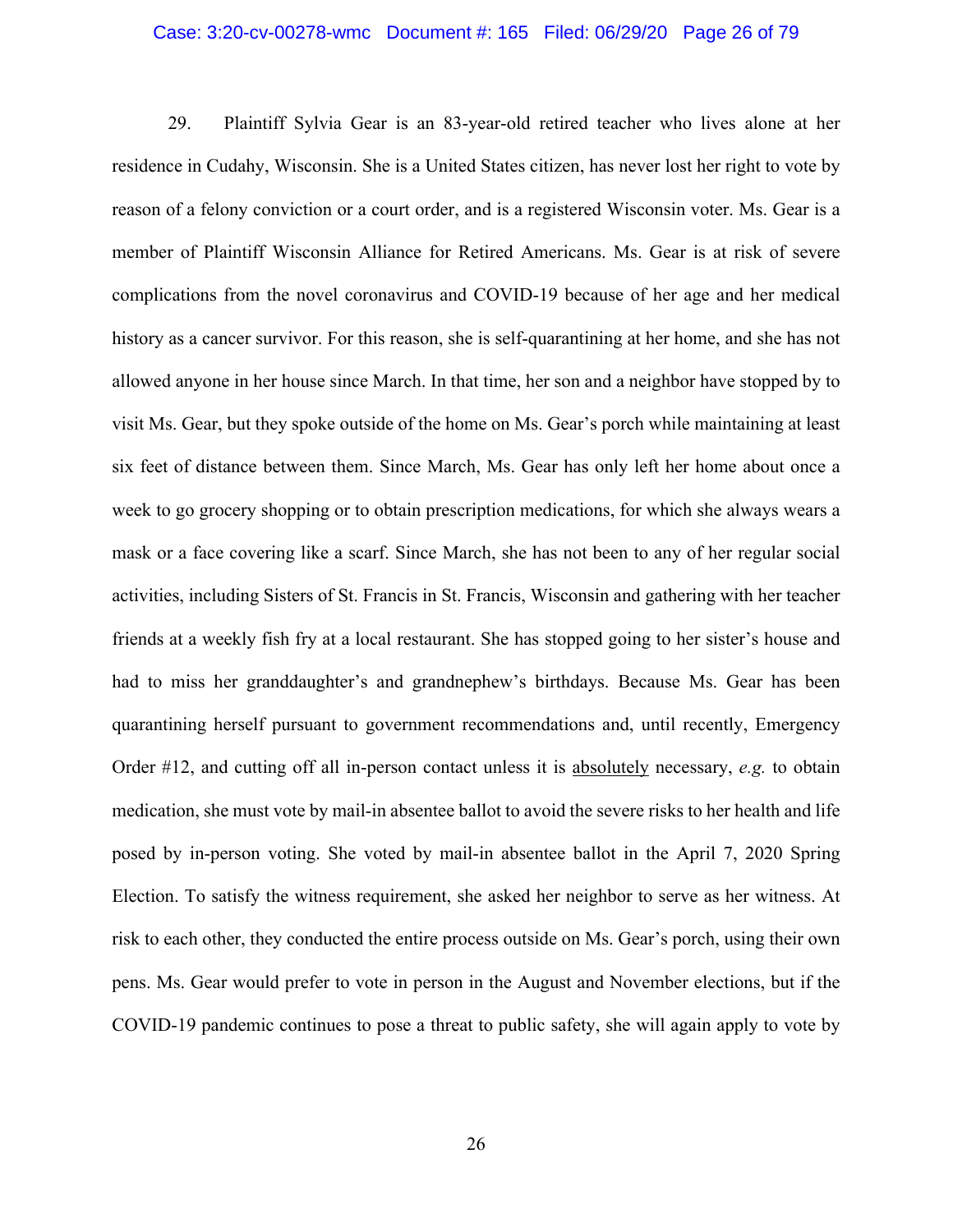## Case: 3:20-cv-00278-wmc Document #: 165 Filed: 06/29/20 Page 27 of 79

mail-in absentee ballot to protect her health. Interacting with a witness to vote absentee will once again pose a risk to her health.

30. Plaintiff Wisconsin Alliance for Retired Americans ("Wisconsin Alliance") was founded on March 14, 2005. Wisconsin Alliance has 103,611 members, composed of retirees from public and private sector unions, community organizations and individual activists. It is incorporated in the State of Wisconsin as a  $501(c)(4)$  social welfare organization under the Internal Revenue Code.

31. Alliance for Retired Americans is a national organization with more than 4.3 million members in all 50 states. The national Alliance charters state organizations, such as the Wisconsin Alliance, which then elect officers, form a governing board, affiliate local chapters and organize members in the state.

32. Wisconsin Alliance's board is presided over by Marlene Ott, a retired member of the National Education Association ("NEA"). President Ott presides over a board with a treasurer, secretary and vice president representatives from the largest affiliates. During monthly meetings, they organize activities, initiate programs, and maintain the governance of Wisconsin Alliance in the state.

33. Wisconsin Alliance participates in an organizing calendar that resembles and reflects the national Alliance for Retired Americans, with Wisconsin-specific additions. This calendar includes engaging local, state and federal representatives about issues and laws that affect retirees and seniors, highlighting May as Older Americans Month, and celebrating the anniversaries of Social Security and Medicare.

34. Wisconsin Alliance also engages in member education about elections. Historically, Wisconsin Alliance has provided information to members about how their elected

27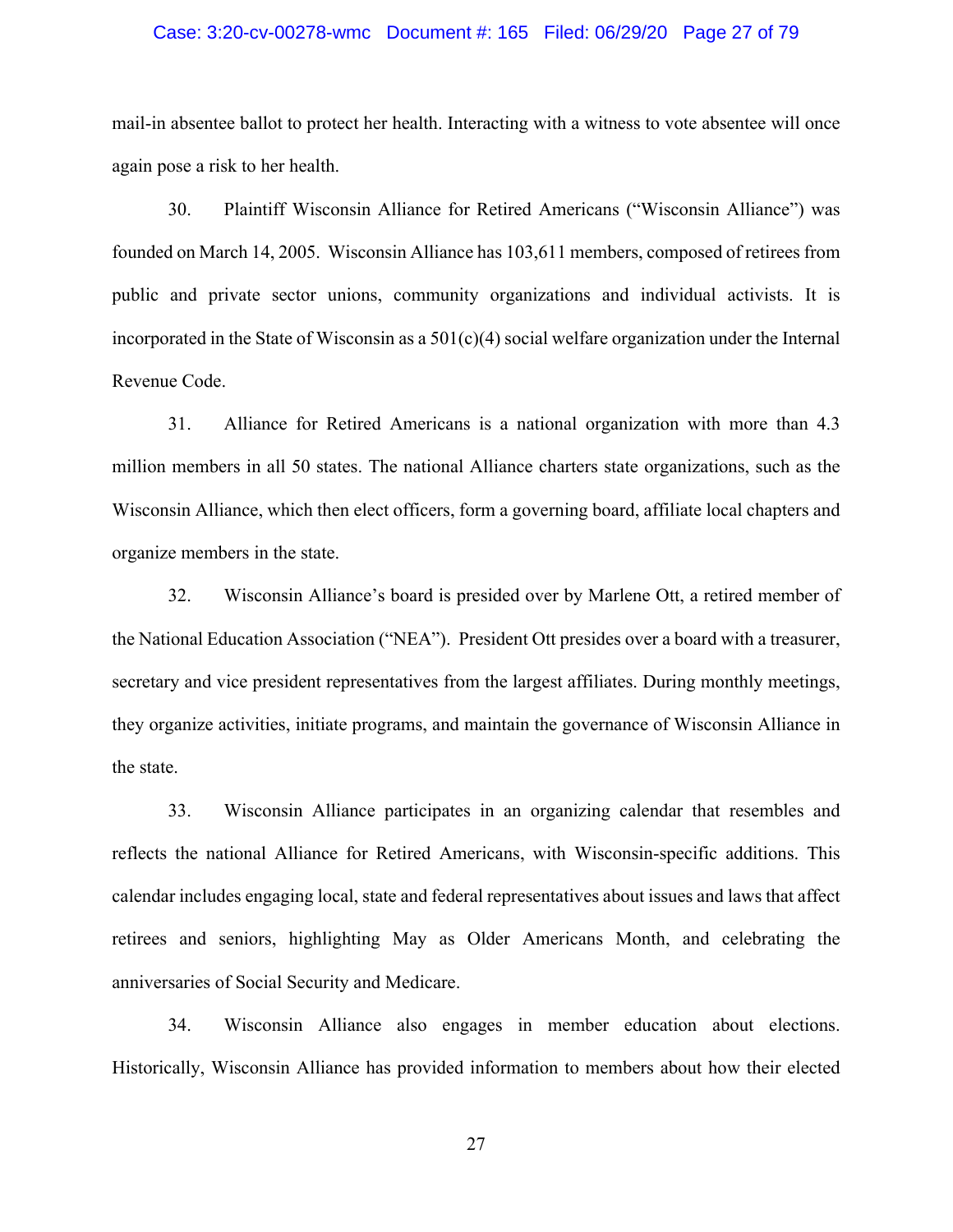### Case: 3:20-cv-00278-wmc Document #: 165 Filed: 06/29/20 Page 28 of 79

leaders have voted on issues that impact the lives of seniors and provided information about how to cast a ballot.

35. The interests Wisconsin Alliance seeks to protect in this action, the voting rights of its members and of all retired Wisconsinites, are germane to the organization's purpose as detailed above. As a membership organization, Wisconsin Alliance suffers the constitutional injury of its members, like Plaintiff Sylvia Gear.

36. The Wisconsin Alliance plans to produce, publish, and distribute educational literature and materials on voting in the November election, specifically around the process of obtaining absentee ballots, including the difficulties voters face when the ballot is not timely delivered, and the witness signature requirement. The Wisconsin Alliance Executive Director is a paid staffer and will be diverting time normally used for get-out-the-vote efforts to make and distribute these materials. The Wisconsin Alliance will distribute electronic materials through social media and email, and printed materials in person and via mail.

37. Plaintiff League of Women Voters of Wisconsin ("LWVWI") is a nonpartisan, nonprofit, non-stock corporation organized under the laws of the State of Wisconsin with its principal office located at 612 West Main St., Suite 200, in the City of Madison, Dane County, Wisconsin. LWVWI is an affiliate of The League of Women Voters of the United States, which has 750 state and local Leagues in all 50 states, the District of Columbia, Puerto Rico, the Virgin Islands, and Hong Kong. LWVWI works to expand informed, active participation in state and local government, giving a voice to all Wisconsinites.

38. LWVWI, a nonpartisan community-based organization, was formed in 1920, immediately after the enactment of the Nineteenth Amendment granting women's suffrage. LWVWI is dedicated to encouraging its members and the people of Wisconsin to exercise their

28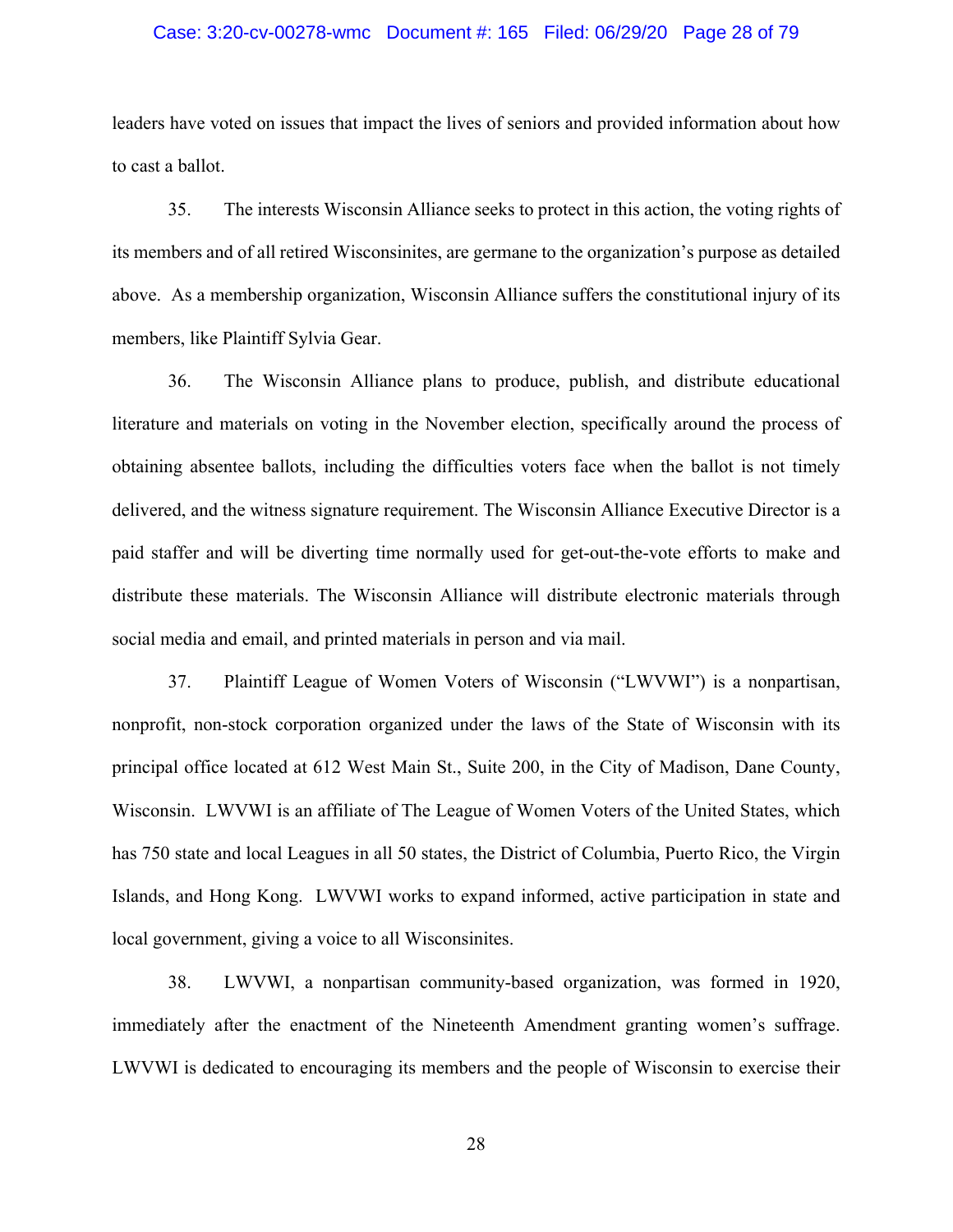# Case: 3:20-cv-00278-wmc Document #: 165 Filed: 06/29/20 Page 29 of 79

right to vote as protected by the U.S. Constitution, the Voting Rights Act of 1965, and other federal laws. The mission of LWVWI is to promote political responsibility through informed and active participation in government and to act on selected governmental issues. The League seeks to maximize eligible voter participation through its voter registration efforts and encourage civic engagement through registration and voting.

39. LWVWI impacts public policies, promotes citizen education, and makes democracy work by, among other things, removing unnecessary barriers to full participation in the electoral process. Currently LWVWI has 20 local Leagues and approximately 2,600 members, including Plaintiff Claire Whelan. LWVWI works with and through 20 local Leagues in the following cities, counties, and areas throughout Wisconsin: Appleton, Ashland/Bayfield Counties, Beloit, Dane County, Door County, the Greater Chippewa Valley, Greater Green Bay, Janesville, the La Crosse area, Manitowoc County, Milwaukee County, the Northwoods, Ozaukee County, the Ripon area, Sheboygan County, the Stevens Point area, the Upper St. Croix Valley, the Whitewater area, Winnebago County, and the Wisconsin Rapids area.

40. LWVWI began as an organization focused on the needs of women and training women voters. It has evolved into an organization concerned with educating, advocating for, and empowering all Wisconsinites. With members in nearly every county in the State, LWVWI's local Leagues are engaged in numerous activities, including hosting public forums and open discussions on issues of importance to the community. Individual League members invest substantial time and effort in voter training and civic engagement activities, including voter registration and get-outthe-vote ("GOTV") efforts. LWVWI has developed the statewide Election Observation Program and the Vote411 voter guide for Wisconsin.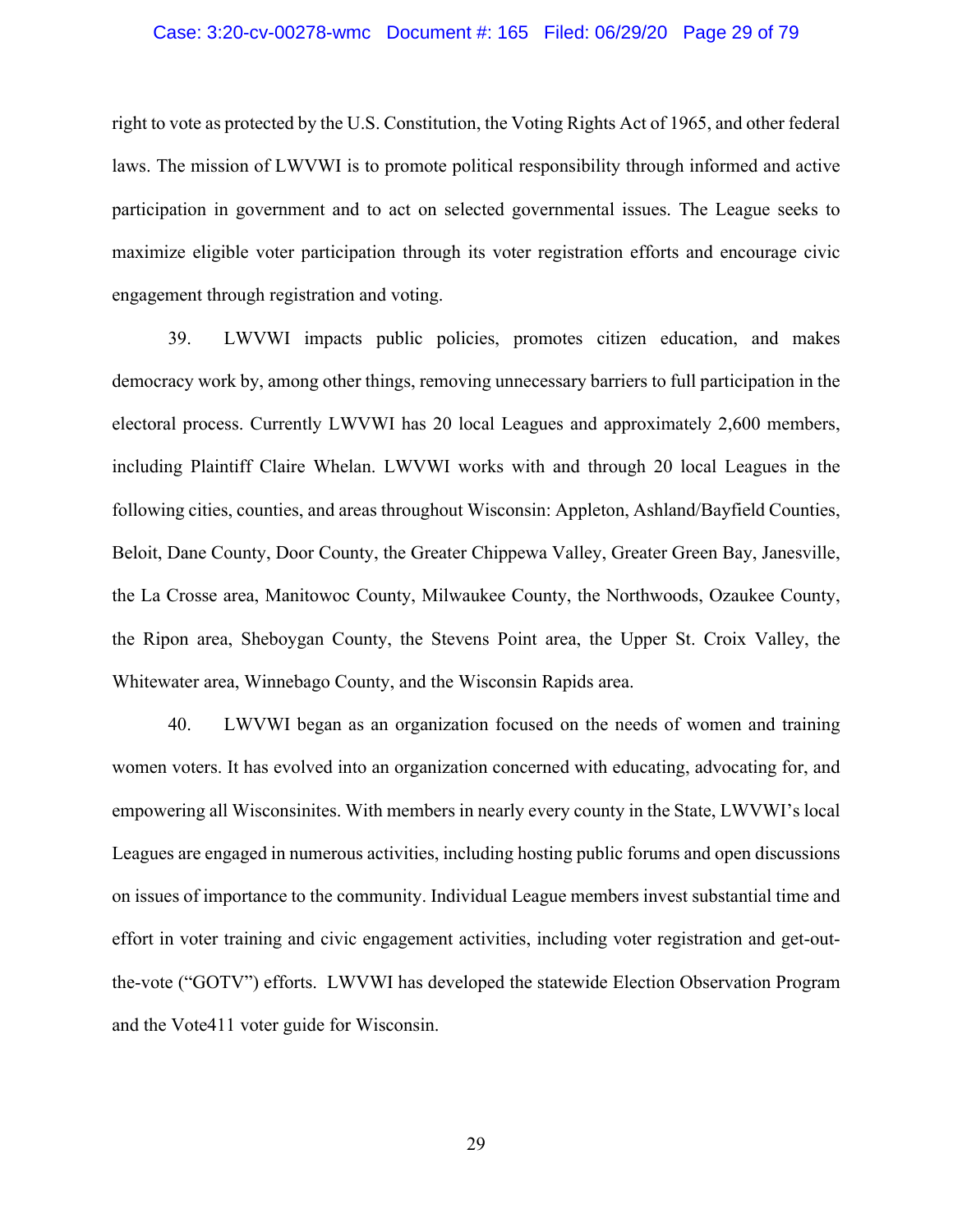## Case: 3:20-cv-00278-wmc Document #: 165 Filed: 06/29/20 Page 30 of 79

41. LWVWI also devotes substantial time and effort to ensuring that government at every level works as effectively and fairly as possible. This work involves continual attention to and advocacy concerning issues of transparency, a strong and diverse judiciary, fair and equal nonpartisan redistricting, and appropriate government oversight.

42. The interests LWVWI seeks to protect in this action, the voting rights of its members and all eligible Wisconsin voters, are germane to the organization's purpose as detailed above. As a membership organization, LWVWI suffers the constitutional injury of its members, like Plaintiff Claire Whelan.

43. For the April 7, 2020 election, LWVWI fielded calls, texts, emails, and social media messages from voters who were struggling to comply with the witness requirement, and LWVWI members offered to help voters by serving as Plaintiffs' witnesses. LWVWI also worked with partners to create educational materials around the witness requirement for voters and volunteers assisting voters. LWVWI communicated with clerks and others to identify absentee ballot dropboxes with volunteers ready to serve as witnesses and to relay this information to voters. As changes to the witness requirement were made, LWVWI communicated them with the League of Women Voters national office ("LWVUS") to ensure their national voter education resource, VOTE411.org, was up to date with the latest information. To understand the scope of issues faced by voters during this unprecedented election, LWVWI created a survey to collect stories from voters, including challenges to finding a witness and issues with receiving an absentee ballot. LWVWI analyzed the results along with other relevant data sets to write the Wisconsin Election Protection: 2020 Spring Election Report, which highlights barriers voters faced and gives recommendations to improve future elections. Voter experiences and recommendations regarding the burdensome witness requirement and the failures to deliver absentee ballots are included in the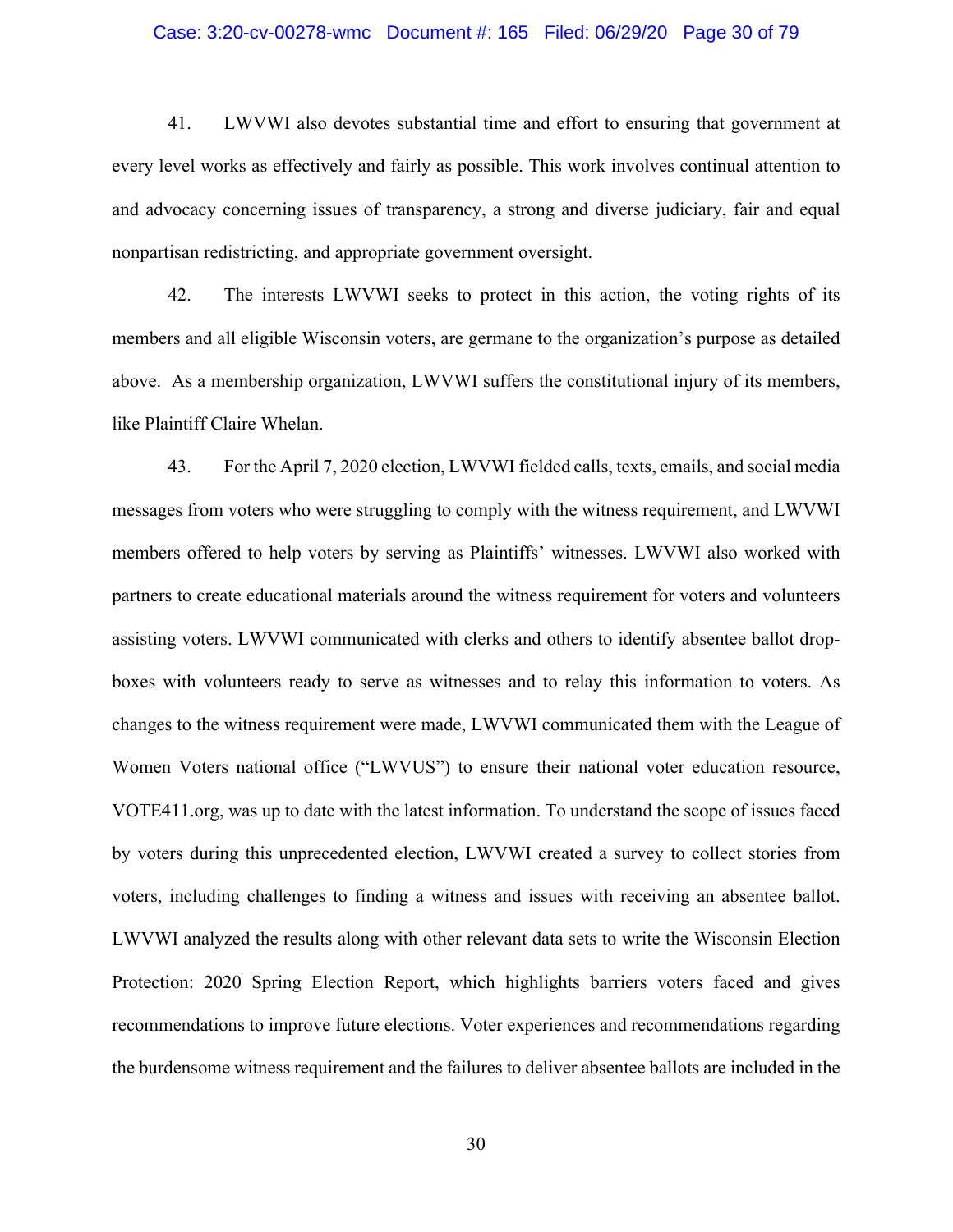### Case: 3:20-cv-00278-wmc Document #: 165 Filed: 06/29/20 Page 31 of 79

report. Additionally, LWVWI-Dane County and LWVWI-Ashland and Bayfield Counties worked with Meals on Wheels and educated its delivery people on how to serve as witnesses for people who live alone. LWVWI-Dane County also worked with the Dane County Voter ID Coalition to mobilize their Voter ID helpline to identify voters in need of a witness and to provide assistance as needed. All of this work was specific to and undertaken for the first time because of the COVID-19 pandemic. LWVWI had never done any of this specific work on the witness requirement previously or diverted any of its resources or staff time to helping voters navigate the witness requirement. All told, LWVWI's Voter Education Manager Eileen Newcomer spent an estimated 20.5 hours, the equivalent of \$512.50 in salary, working on various activities to educate voters about the witness requirement and help them navigate it.

44. Furthermore, LWVWI responded to voters' concerns about not receiving in the mail absentee ballots they had timely requested. LWVWI worked with partners to develop educational materials around what to do if a requested absentee ballot does not arrive in the mail including how to track an absentee ballot's status, who to contact to follow up on your ballot, and what the voters' options are to still vote in the election. LWVWI fielded calls from municipal clerks who said they could not handle the volume of absentee ballot requests and needed more resources and funding to purchase more envelopes and ballots. Additionally, the municipal clerks said they needed WEC to intervene and make up the shortfall in ballots so soon before the election. Many printers had been shut down as non-essential businesses under Executive Order #12, and only the Commission could procure the necessary hundreds of thousands of ballots on short notice. These clerks wanted LWVWI to raise awareness on the issue. In late March, when WEC realized they had an insufficient number of ballots statewide, WEC made an emergency request to print more ballots and secured a printer through the state procurement process. All told, LWVWI's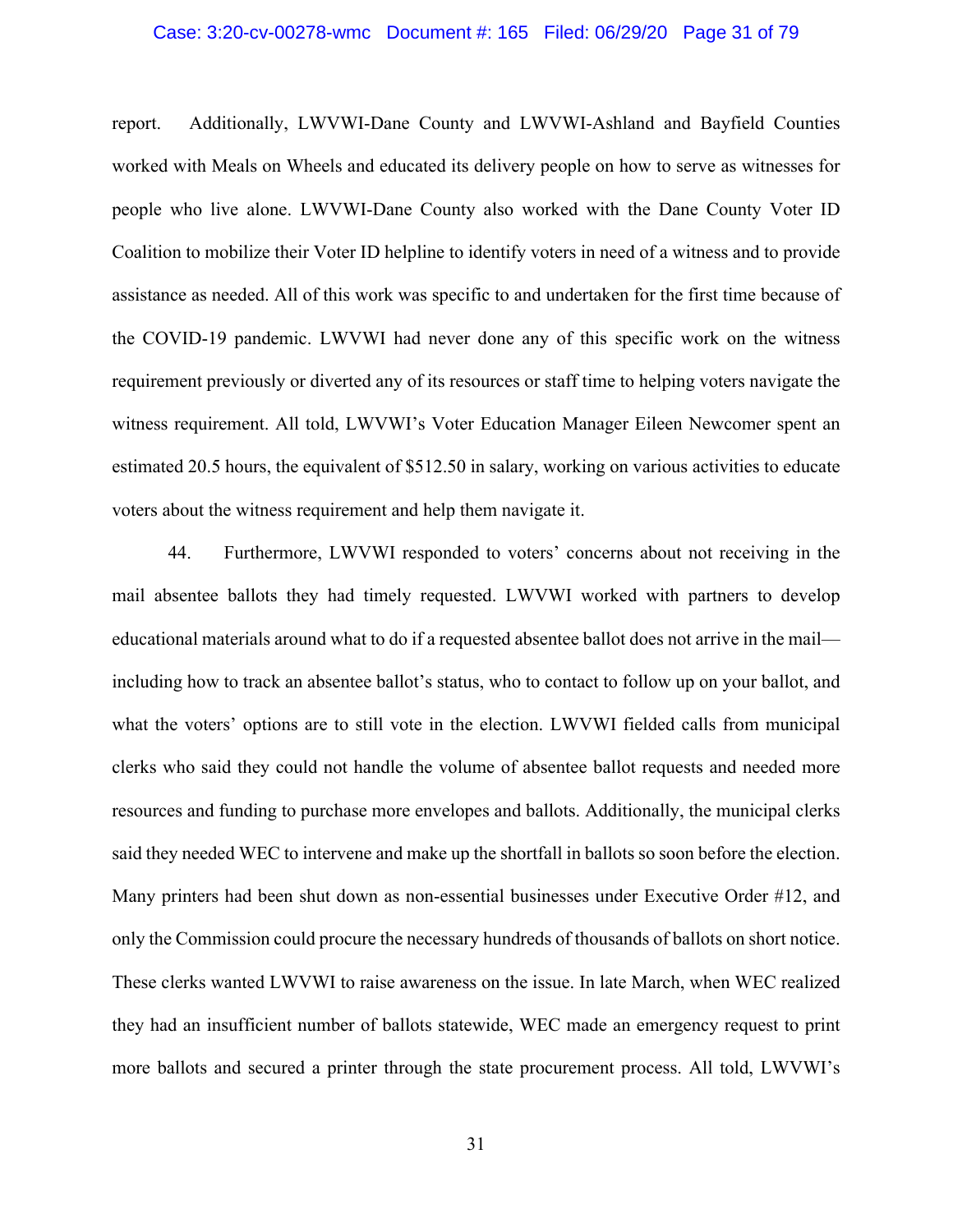## Case: 3:20-cv-00278-wmc Document #: 165 Filed: 06/29/20 Page 32 of 79

Voter Education Manager Eileen Newcomer spent an estimated 35.5 hours, the equivalent of \$887.50 in salary, working on various activities to educate voters about the witness requirement and help them navigate it.

45. LWVWI's work on educating voters about and helping voters with absentee ballot delivery failures and the witness requirement will continue through the August and November elections. LWVWI intends to do more of the same for August and November elections, when they reasonably anticipate the same challenges with receiving ballots on time and complying with the witness requirement will return in force.

46. As to the witness requirement, LWVWI will be working with local Leagues and municipal clerks to identify volunteers to serve as witnesses and possibly staff absentee drop-off locations. LWVWI will also work with the Voter ID Coalition to expand their efforts to provide witness information and support statewide. LWVWI will continue to provide educational materials around the witness requirement and is exploring creating new digital resources. LWVWI will continue to respond to voter inquiries about the witness requirement. Additionally, LWVWI will continue to follow up with voters who responded to its post-election survey and identified that they had difficulty safely complying with the witness requirement and provide assistance in future elections. LWVWI will work with local League members to provide training or resources around this specific requirement. LWVWI will continue its advocacy efforts to remove or relax the witness requirement. But for the unconstitutional enforcement of the witness requirement during this COVID-19 pandemic, LWVWI would not be compelled to divert resources, money, and staff time to educating and helping voters struggling with this law.

47. As to absentee ballot delivery failures, LWVWI will continue to follow up with voters who responded to LWVWI's survey and identified that they did not receive their ballot and

32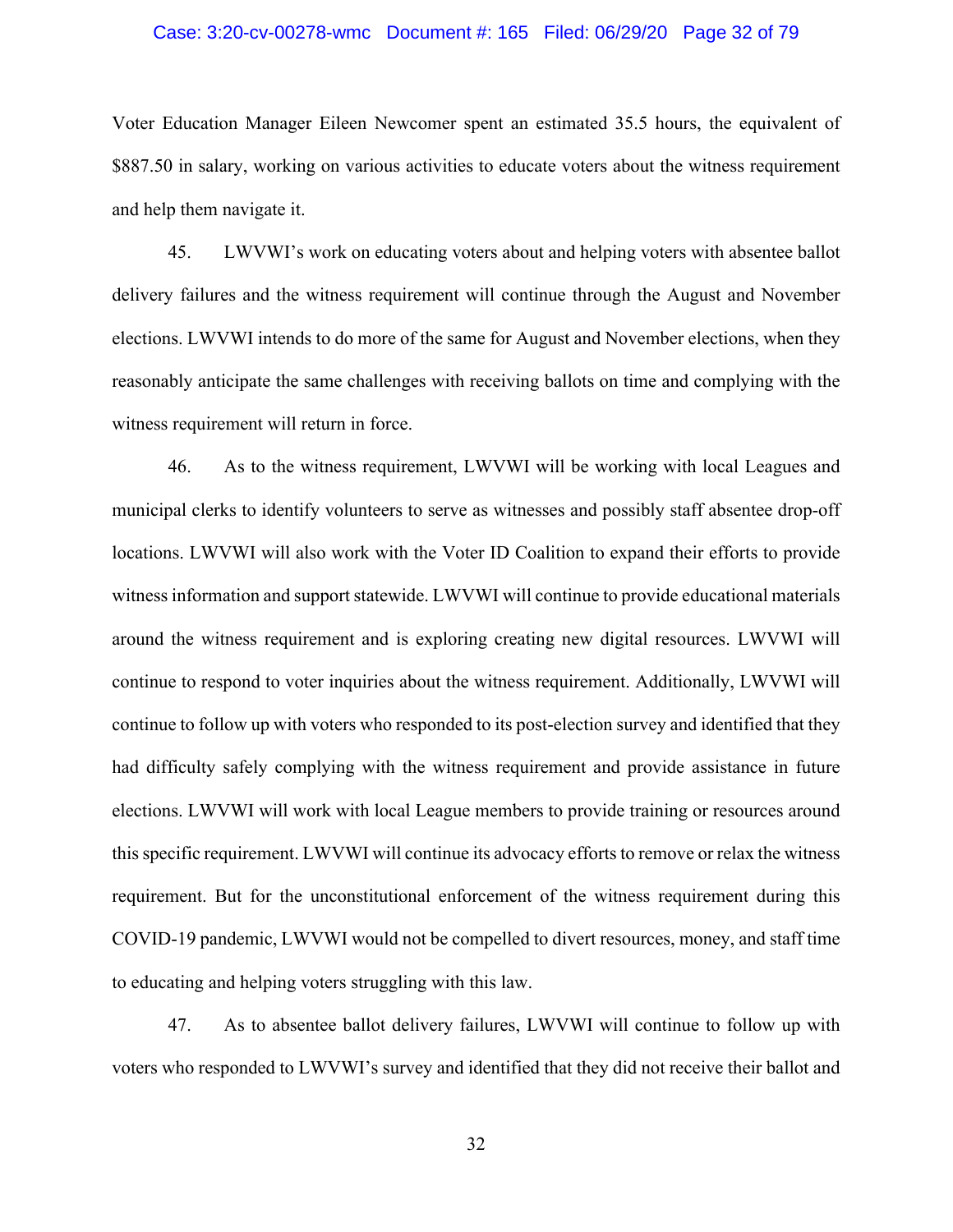### Case: 3:20-cv-00278-wmc Document #: 165 Filed: 06/29/20 Page 33 of 79

provide assistance as needed. LWVWI will continue its advocacy efforts to ensure voters receive the absentee ballots they have requested and to which they are entitled by Wisconsin law. Specifically, LWVWI will support ballot tracking, which will increase transparency as ballots are in transit, and send voters absentee ballot applications. LWVWI will continue to respond to voter inquiries about ballot delivery failures, and continue to provide educational materials about this issue, and work with local League members to provide training and resources. But for the unconstitutional dual failure to provide voters with absentee ballots in the mail or any fail-safe option in those circumstances, LWVWI would not be compelled to divert resources, money, and staff time to educating and helping voters struggling to vote by absentee ballot in a timely manner.

48. LWVWI estimates that it will expend approximately \$2,000 on its activities to educate and help voters with respect to the failures to prepare and deliver mail-in absentee ballots and the witness requirement.

49. Defendants Dean Knudson, Julie M. Glancey, Mark L. Thomsen, Ann S. Jacobs, Marge Bostelmann, and Robert F. Spindell, Jr. are sued in their official capacities as the members of the Wisconsin Elections Commission.

50. Defendant Meagan Wolfe is sued in her official capacity as the Administrator of the Wisconsin Elections Commission.

### **FACTUAL BACKGROUND**

#### *The COVID-19 Pandemic*

51. In December 2019, a novel coronavirus strain was detected, now named SARS-CoV-2, and the disease it causes became known as COVID-19. It has now spread throughout the world, including to every state in the United States.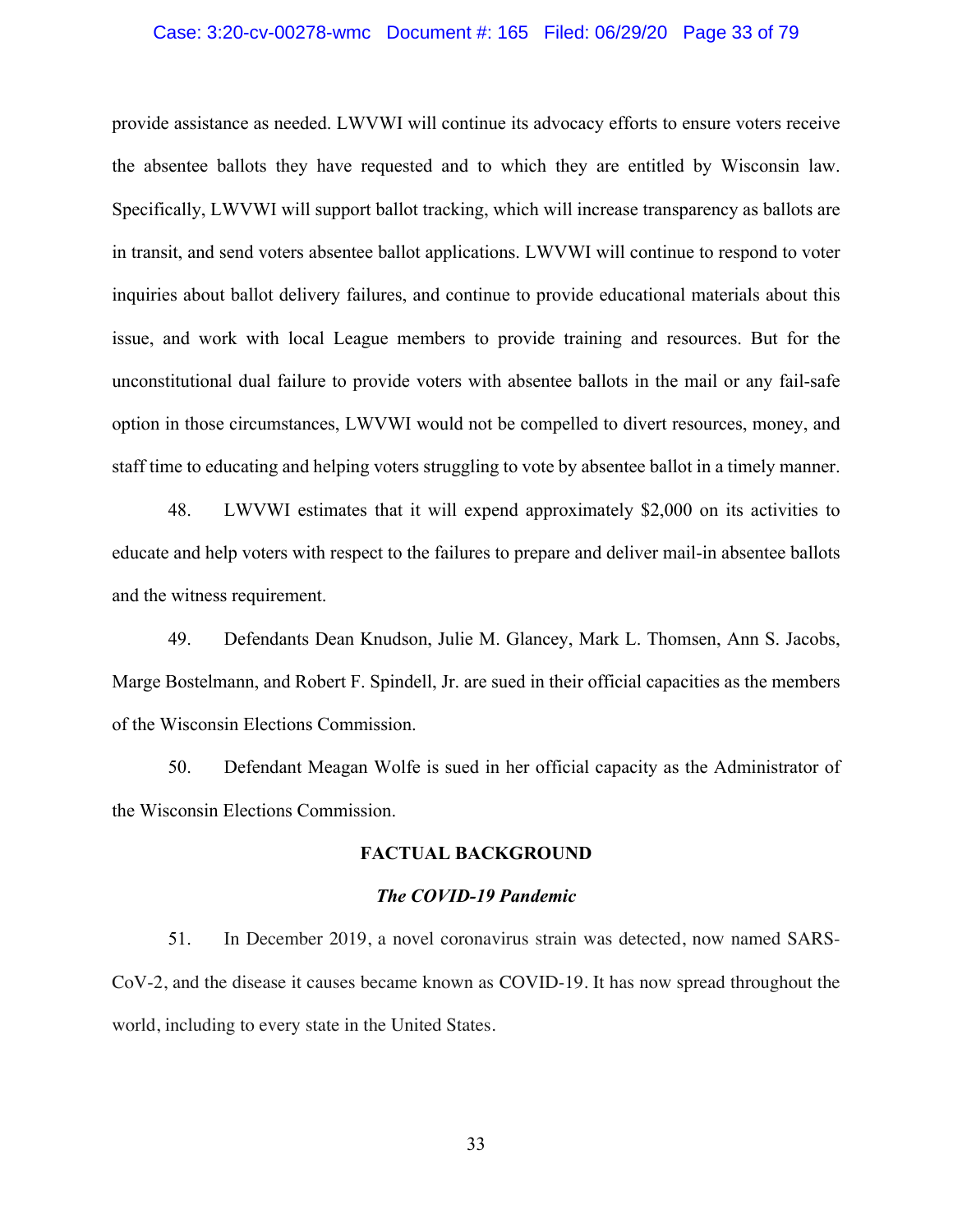### Case: 3:20-cv-00278-wmc Document #: 165 Filed: 06/29/20 Page 34 of 79

52. On January 30, 2020, the World Health Organization ("WHO") declared COVID-19 to be a Public Health Emergency of International Concern. On March 11, 2020, the WHO declared that it had become a pandemic.

53. The novel coronavirus that causes COVID-19 continues to spread at an unprecedented pace around the world and within the United States. There are currently more than 1.7 million confirmed cases in the United States, and there have been 102,761 deaths nationwide.<sup>31</sup> As of the evening of May 29, 2020, the Wisconsin Department of Health Services had confirmed 17,707 positive cases of coronavirus in Wisconsin, 2,499 hospitalizations, and 568 deaths.<sup>32</sup>

54. COVID-19 appears to be much more contagious than other respiratory illnesses, in significant part because of its capacity for asymptomatic transmission, and highly lethal, particularly for people with underlying health conditions or comorbidities that put them at severe risk of complications or death. According to the U.S. Centers for Disease Control and Prevention, ("CDC"), individuals are at higher risk of severe complications and death from COVID-19 if they are 65 years old or older or have underlying health conditions and diseases, including chronic lung disease, moderate to severe asthma, serious heart conditions, severe obesity (body mass index ("BMI") of 40 or higher), diabetes, chronic kidney disease undergoing dialysis, liver disease, and other health conditions that suppress immune systems like HIV/AIDS.<sup>33</sup> The CDC's website, relying upon research from the National Center for Immunization and Respiratory Diseases

<sup>31</sup> Mitch Smith et al, *Coronavirus in the U.S.: Latest Map and Case Count*, N.Y. TIMES https://www.nytimes.com/interactive/2020/us/coronavirus-us-cases.html (last accessed May 29, 2020).

<sup>&</sup>lt;sup>32</sup> Wisconsin Department of Health Services, Outbreaks in Wisconsin, https://www.dhs.wisconsin.gov/outbreaks/index.htm (last accessed May 29, 2020).

<sup>33</sup> Coronavirus Disease 2019 (COVID-19), *People Who Are at Higher Risk for Severe Illness*, CDC, https://www.cdc.gov/coronavirus/2019-ncov/specific-groups/people-at-higher-risk.html (last updated May 14, 2020).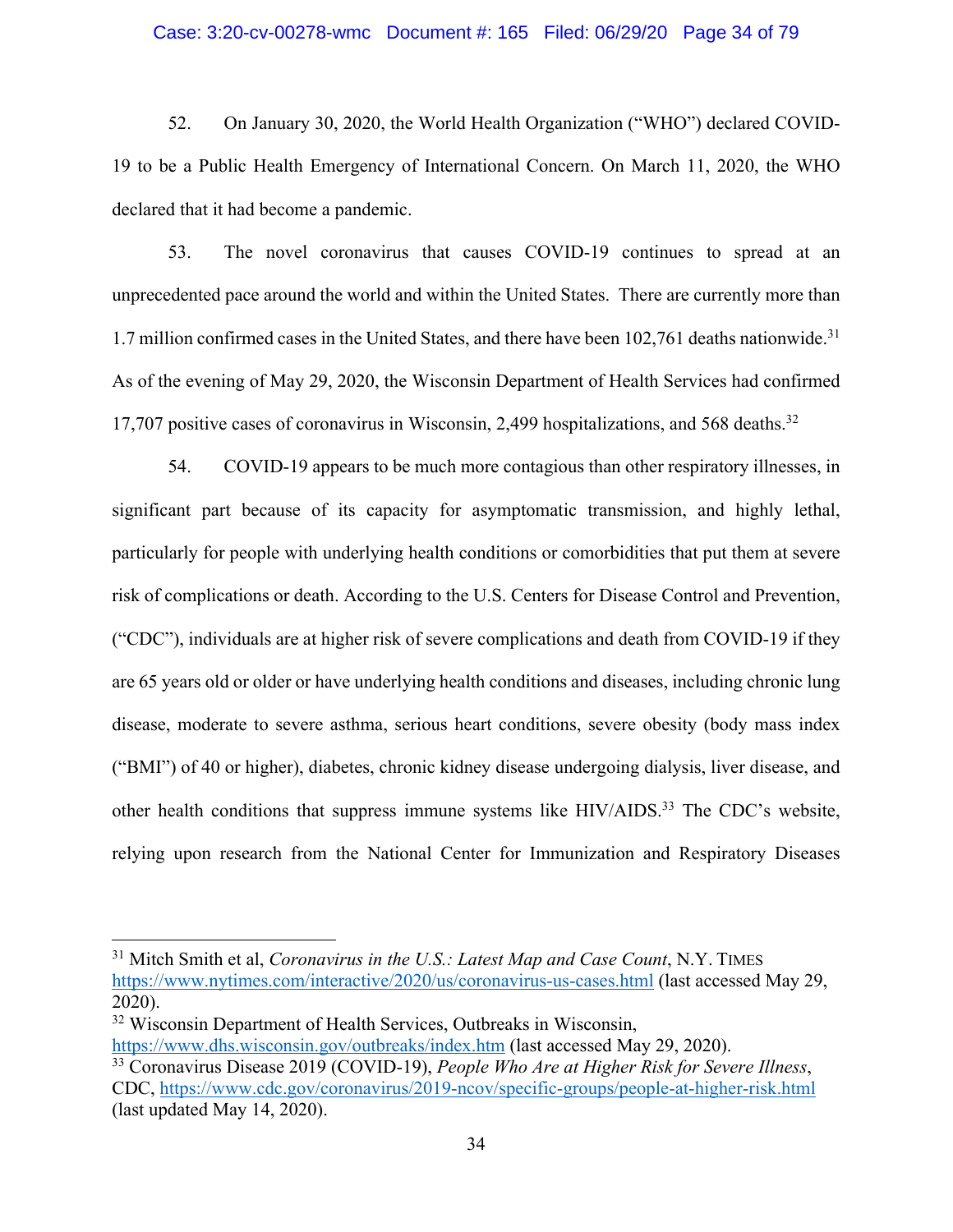## Case: 3:20-cv-00278-wmc Document #: 165 Filed: 06/29/20 Page 35 of 79

("NCIRD"), Division of Viral Diseases, notes that immunocompromised individuals are at severe risk from COVID-19: "Many conditions can cause a person to be immunocompromised, including cancer treatment, smoking, bone marrow or organ transplantation, immune deficiencies, poorly controlled HIV or AIDS, and prolonged use of corticosteroids and other immune weakening medications."34

55. Severe COVID-19 cases can cause a wide variety of secondary infections and pathologies, including but not limited to: pneumonia, acute respiratory distress syndrome, kidney failure, liver failure, strokes, heart attacks, cardiac inflammation, and gastrointestinal infections, among others.<sup>35</sup> Furthermore, everyone is at some risk of severe complications and death from COVID-19, as health officials have recently associated COVID-19 with pulmonary embolism and stroke in younger patients without known risk factors<sup>36</sup> and subsequent inflammatory disease in young children.37 Many of these clinical manifestations can and do result in death.

56. The CDC has warned that asymptomatic COVID-19-positive individuals can transmit the disease to others.<sup>38</sup> As a result, individuals can spread the disease for a week or more before realizing they are infected, facilitating rapid transmission.

<sup>34</sup> *Id*. 35 Meredith Wadman et al., *How does coronavirus kill? Clinicians trace a ferocious rampage through the body, from brain to toes,* SCIENCE (Apr. 17, 2020), https://www.sciencemag.org/news/2020/04/how-does-coronavirus-kill-clinicians-trace-

ferocious-rampage-through-body-brain-toes. 36 Robert Glatter, M.D., *Why is COVID-19 Coronavirus Causing Strokes in Young And Middle-Aged People?*, FORBES (Apr. 27, 2020),

https://www.forbes.com/sites/robertglatter/2020/04/27/why-is-covid-19-coronavirus-causingstrokes-in-young-and-middle-aged-people/#598e78fe34df.

<sup>37</sup> Pam Belluck, *New Inflammatory Condition in Children Probably Linked to Coronavirus, Study Finds*, N. Y. TIMES (May 13, 2020),

https://www.nytimes.com/2020/05/13/health/coronavirus-children-kawasaki-pmis.html.

<sup>38</sup> *Coronavirus 2019 (COVID-19): How to Prepare*, CTRS. FOR DISEASE CONTROL & PREVENTION, https://www.cdc.gov/coronavirus/2019-ncov/prepare/transmission.html (last updated Mar. 4, 2020).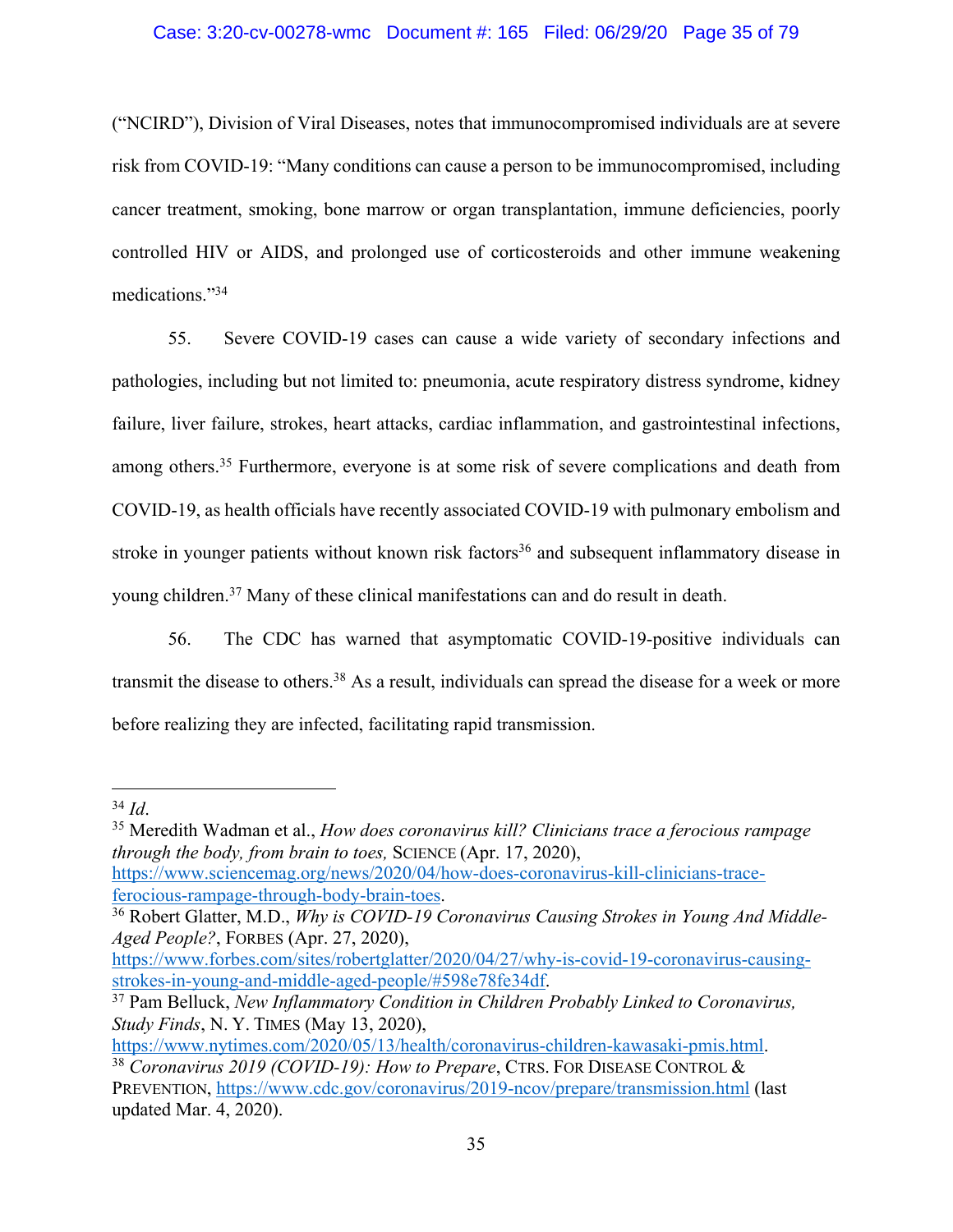### Case: 3:20-cv-00278-wmc Document #: 165 Filed: 06/29/20 Page 36 of 79

57. Leading epidemiologists anticipate that the pandemic will continue into fall and winter of 2020, and potentially well into 2021. It is highly likely that COVID-19 will continue to circulate at its current level or at an even higher level in October and November of 2020. Dr. Anthony Fauci, Director of the National Institute of Allergy and Infectious Diseases, has said a second wave of infections in the United States is "inevitable," and the CDC Director Robert Redfield has said that wave may "be even more difficult than the one we just went through."<sup>39</sup> Furthermore, experts have warned that, to avoid exceeding hospital critical care capacities, prolonged or intermittent social distancing may be necessary into 2022.40 Currently, no therapeutic treatments or vaccinations have been shown to significantly alter the trajectory of the COVID-19 outbreak.

58. Countless eligible Wisconsin voters will continue to self-quarantine for fear of contracting COVID-19, and/or for fear of transmitting the disease, regardless of whether they are symptomatic or not.

59. COVID-19 will have an unprecedented impact on the nation's upcoming elections. Before the COVID-19 pandemic, the Brookings Institution predicted that "turnout in 2020 could

<sup>39</sup> *Remarks by President Trump, Vice President Pence, and Members of the Coronavirus Task Force in Press Briefing*, White House (Mar. 25, 2020), https://www.whitehouse.gov/briefingsstatements/remarks-president-trump-vice-president-pence-members-coronavirus-task-forcepress-briefing-11/; Zack Budryk, *CDC director warns second wave of coronavirus might be 'more difficult,'* The Hill (Apr. 21, 2020), https://thehill.com/policy/healthcare/493973-cdcdirector-warns-second-wave-of-coronavirus-might-be-more-difficult.<br><sup>40</sup> Stephen M. Kissler et al., *Projecting the transmission dynamics of SARS-CoV-2 through the* 

*postpandemic period*, Science (Apr. 14, 2020), *available at*  https://science.sciencemag.org/content/early/2020/04/24/science.abb5793.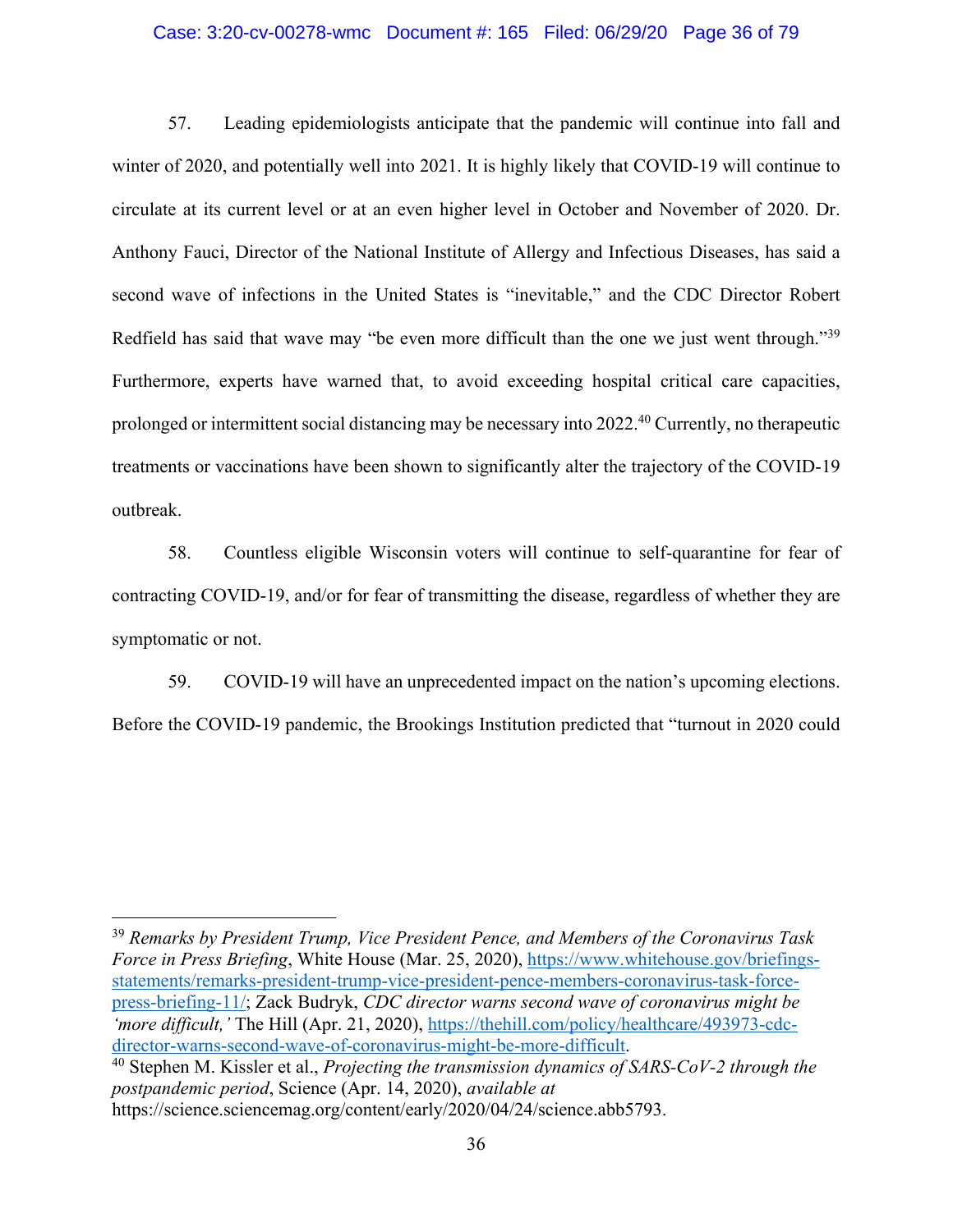## Case: 3:20-cv-00278-wmc Document #: 165 Filed: 06/29/20 Page 37 of 79

break all records and test our election machinery as it has never been tested before."41 Other experts also anticipate record-breaking turnout in the  $2020$  presidential election.<sup>42</sup>

60. On March 12, 2020, Governor Tony Evers declared a public health emergency to direct all resources needed to respond to and contain COVID-19 in Wisconsin.

61. On March 13, 2020, President Donald Trump proclaimed a National Emergency concerning COVID-19.

62. On March 24, 2020, Wisconsin Department of Health Services Secretary-designee Andrea Palm issued Emergency Order #12, the "Safer at Home" Order, which, starting March 25th, closed all nonessential businesses in Wisconsin and required the state's residents, with limited exceptions, to stay at home in order to reduce the transmission of COVID-19.43 The order was in effect during the April 7 election, and expired by its own terms on April 24, 2020, when Secretary-designee Palm issued a new Emergency Order, EO#28. In an opinion issued on May 13, 2020, the Wisconsin Supreme Court ruled that EO#28 was unenforceable because it was not promulgated pursuant to statutory emergency rulemaking procedures and exceeded the Secretarydesignee's authority under the statute on which it relied. *Wisconsin Legislature v. Palm*, 2020 WI

<sup>41</sup> William A. Galston, *What does high voter turnout tell us about the 2020 elections?* Brookings Institution (Nov. 20, 2019), https://www.brookings.edu/blog/fixgov/2019/11/20/what-does-highvoter-turnout-tell-us-about-the-2020-elections/.

<sup>42</sup> *See, e.g.*, Susan Milligan, *Preparing for a Voter Surge*, U.S. News & World Report (Sept. 20, 2019), https://www.usnews.com/news/elections/articles/2019-09-20/experts-predict-huge-

turnout-in-2020; Nate Cohn, *Huge Turnout Is Expected in 2020. So Which Party Would Benefit?*  N.Y. Times (July 15, 2019), https://www.nytimes.com/2019/07/15/upshot/2020-election-turnoutanalysis.html; Ronald Brownstein, Brace for a Voter-Turnout Tsunami, The Atlantic (June 13, 2019), https://www.theatlantic.com/politics/archive/2019/06/2020-election-voter-turnout-couldbe-record-breaking/591607/.

<sup>43</sup> Emergency Order #12, *available at*

https://content.govdelivery.com/attachments/WIGOV/2020/03/24/file\_attachments/1409408/Hea lth%20Order%20%2312%20Safer%20At%20Home.pdf (last accessed May 29, 2019).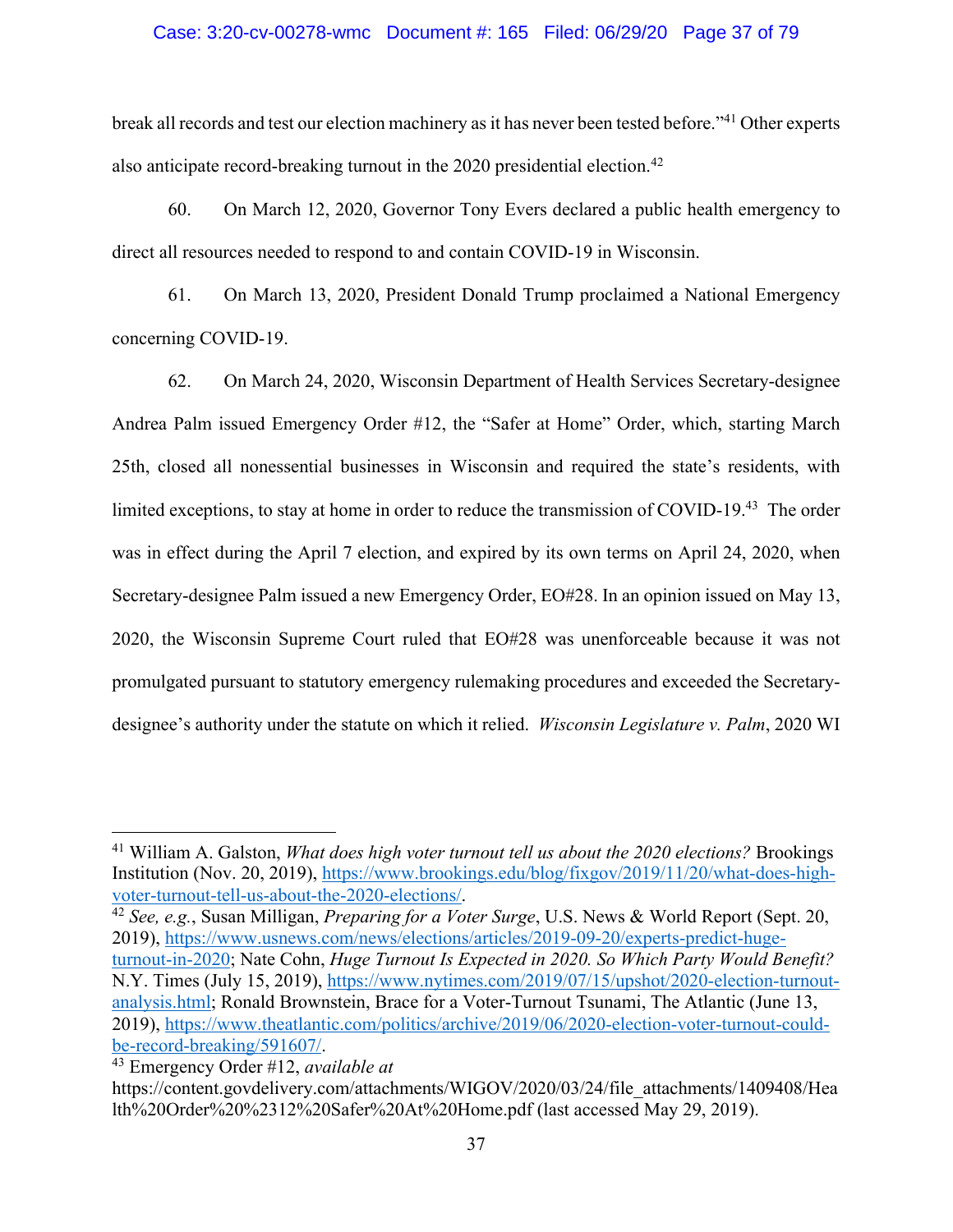#### Case: 3:20-cv-00278-wmc Document #: 165 Filed: 06/29/20 Page 38 of 79

42,  $\P$  58-59, N.W.2d , 2020 WL 2465677, \*12-\*13. The Wisconsin Supreme Court's opinion did not address EO#12.

63. EO#12 began by stating that, "[T]he entire State of Wisconsin - including residents, businesses, community organizations, and government - need to take all possible actions to reduce further spread of COVID-19 to save lives."<sup>44</sup> The order continued to state that: "[S]ocial distancing - the practice of keeping at least six feet apart from others and avoiding direct physical contact - is the only effective means of slowing the rate of infection. Despite prior emergency orders banning mass gatherings, the rates of infection continue to drastically increase, necessitating additional measures to slow the rate of infection and save lives."45

64. Emergency Order #12 mandated that "[a]ll individuals present within the State of Wisconsin are ordered to stay at home or at their place of residence, with exceptions" for certain defined "essential activities" such as those to promote individual and family health and safety including obtaining groceries and medications, "essential governmental functions," "essential businesses and operations" such as grocery stores, pharmacies and gas stations, "non-essential minimum basic operations," and "essential travel."<sup>46</sup> Furthermore, the Order instructed that "[t]o the extent individuals are using shared or outdoor spaces other than their home or residence, they must at all times as reasonably possible maintain social distancing of at least six (6) feet from any other person consistent with Social Distancing Requirements," as defined.47 The Order mandated that "[n]on-essential business and operations must cease. All for-profit and non-profit businesses

<sup>45</sup> *Id*. at 2.

<sup>44</sup> *Id*. at 1.

<sup>46</sup> *Id*. at 2.

<sup>47</sup> *Id*. at 2.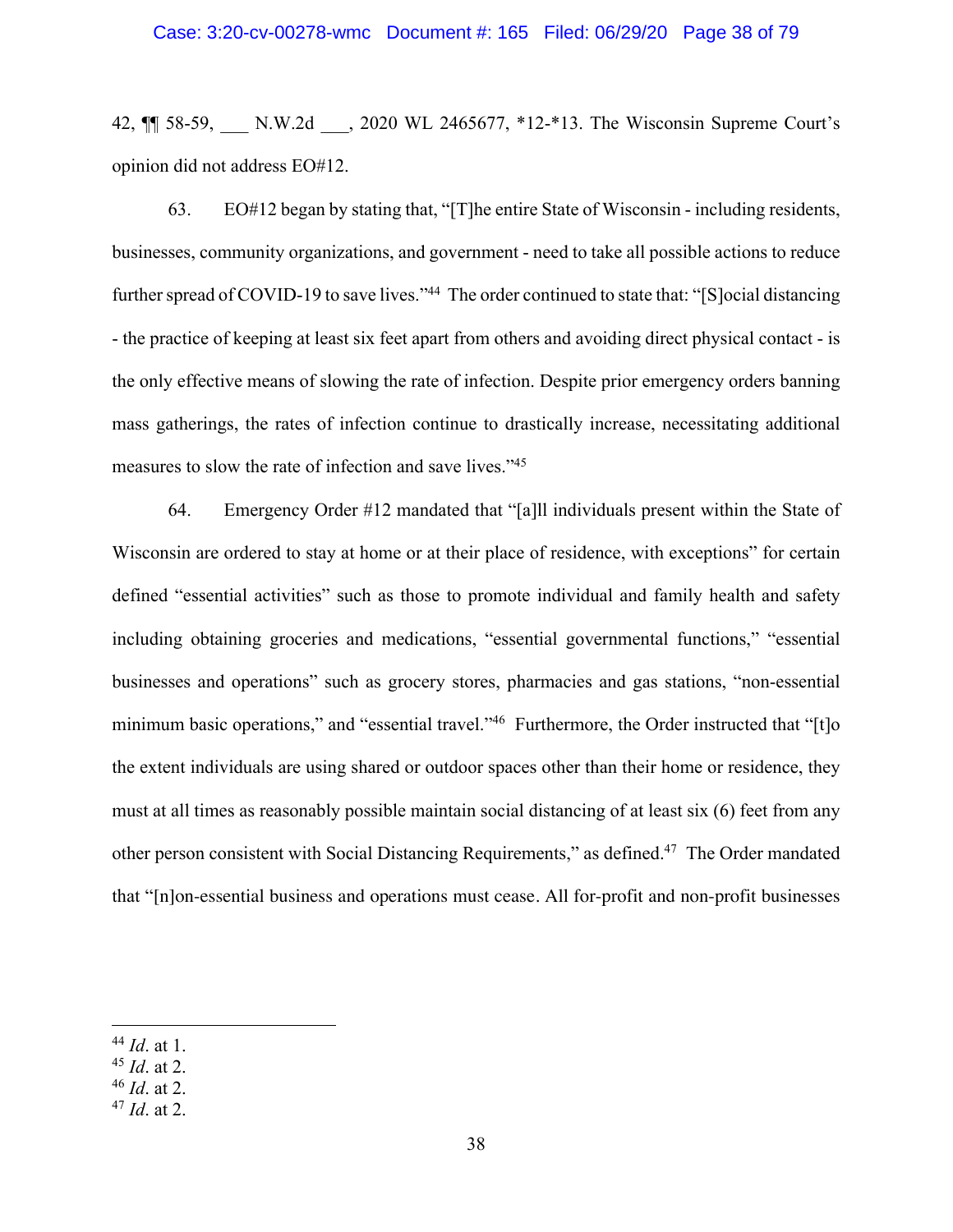### Case: 3:20-cv-00278-wmc Document #: 165 Filed: 06/29/20 Page 39 of 79

with a facility in Wisconsin, except Essential Businesses and Operations as defined below, are required to cease all activities at facilities located within Wisconsin."48

65. Crucially, for purposes of the April 7 election, the order commanded that, "All public and private gatherings of any number of people that are not part of a single household or living unit are prohibited, except for the limited purposes expressly permitted in this Order."<sup>49</sup> It also required that, "Elderly people and those who are vulnerable as a result of underlying health conditions should take additional precautions. People at high risk of severe illness from COVID-19 and people who are sick are urged to stay in their home or residence to the extent possible except as necessary to seek medical care."50 For the purpose of elections during the remainder of 2020, in the wake of the Wisconsin Supreme Court's ruling striking down Wisconsin DHS Emergency Order 28, Safer at Home, it is noteworthy that a patchwork of additional orders has sprung up across the state, with municipal and county governments issuing their own orders requiring various degrees of restrictions and requirements to shelter in place.<sup>51</sup>

# *The Law and Mechanics of Requesting, Casting, and Returning an Absentee Ballot in Wisconsin*

<sup>48</sup> *Id*. at 3.

<sup>49</sup> *Id*. at 3.

<sup>50</sup> *Id*. at 4.

<sup>51</sup> *See, e.g.,* Howard Hardee and Riley Vetterkind, *UPDATE: 13 of 72 Wisconsin counties and the city of Racine have extended stay-at-home orders*, Wisconsin State Journal (May 15, 2020), https://madison.com/wsj/news/local/govt-and-politics/update-13-of-72-wisconsin-counties-andthe-city-of-racine-have-extended-stay-at/article\_7d97c49c-8e06-518d-a25b-079f9086b023.html; *Some Wisconsin counties and cities have continued or started new stay-at-home orders, but others have been rescinded*, MILWAUKEE JOURNAL SENTINEL (May 13, 2020), https://www.jsonline.com/story/news/local/wisconsin/2020/05/13/wisconsin-stay-home-ordernot-over-dane-brown-counties-milwaukee-city-racine/5188700002/.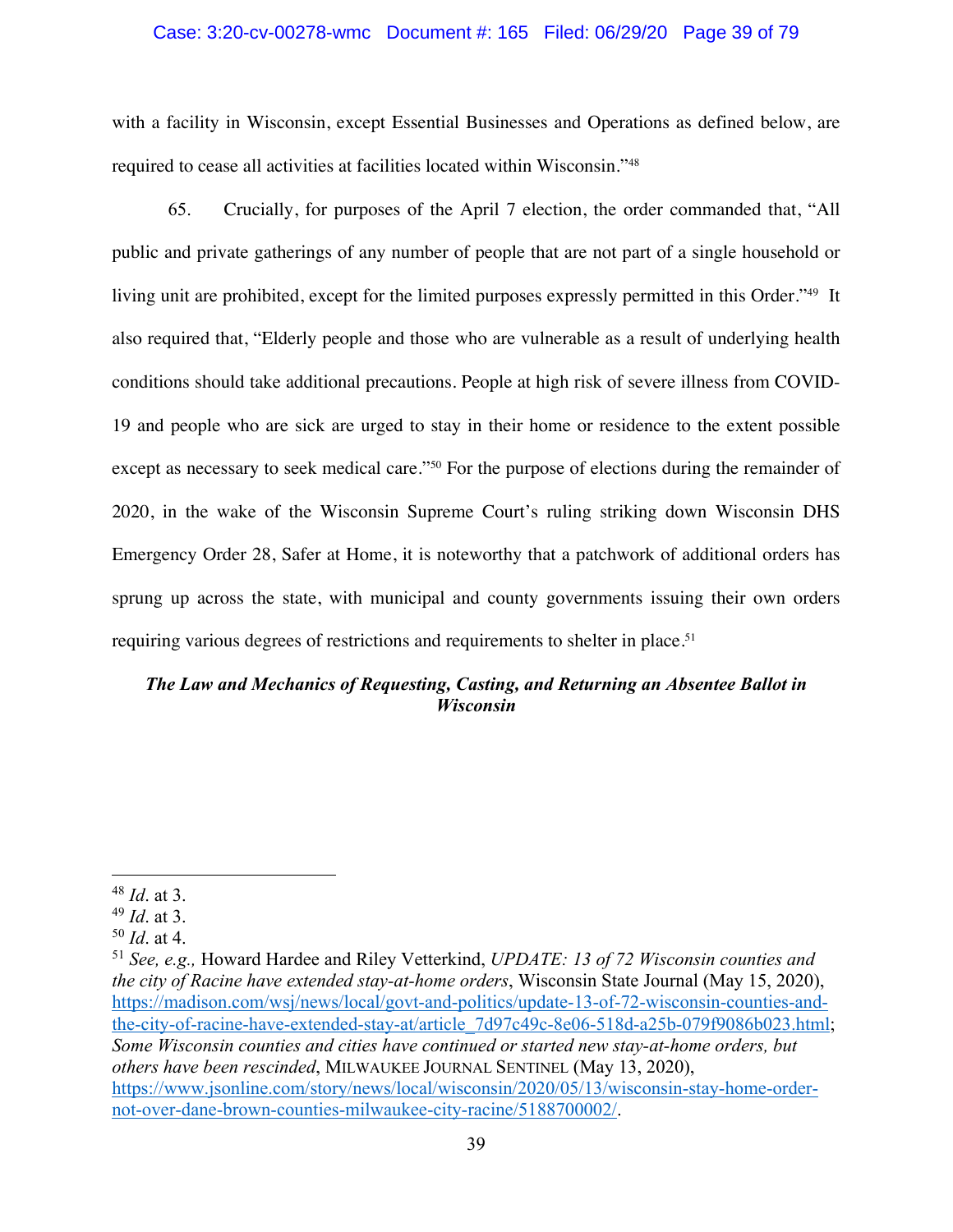### Case: 3:20-cv-00278-wmc Document #: 165 Filed: 06/29/20 Page 40 of 79

66. Wisconsin has no-excuse absentee voting. "An absent elector is any otherwise qualified elector who for any reason is unable or unwilling to appear at the polling place in his or her ward or election district." Wis. Stat. § 6.85.

67. Registered voters in Wisconsin can apply for and obtain absentee ballots in a variety of ways: by a written, mail-in application;<sup>52</sup> in person at the municipal clerk's office or at an alternate site under Wis. Stat.  $\S 6.855$ ;<sup>53</sup> by signing a statement and filing a request to receive absentee ballots under Wis. Stat. §  $6.86(2)$  or Wis. Stat. §  $6.86(2m)(a)$  (indefinitely confined voters) or Wis. Stat. §§ 6.22(4), 6.24(4), or 6.25(1)(c) (military and overseas civilian voters); by agent as provided in Wis. Stat. § 6.86(3) (hospitalized voters); by delivering an application to a special voting deputy under Wis. Stat. § 6.875(6) (voters in retirement homes and residential care facilities); by email or fax as provided in Wis. Stat.  $\S 6.86(1)(ac)$ ; and by online request through the myvote.wi.gov portal.

68. Unless the voter is indefinitely confined, a military or overseas voter, or has a confidential listing (typical in domestic violence cases), the voter must submit or upload a copy or image of their valid photo ID the first time they submit an absentee ballot request. Wis. Stat. §§ 6.86(ac), 6.87(1). The clerk must verify the name on the absentee ballot. Wis. Stat. §§ 6.86(ac).

69. Absentee ballots are delivered to voters in different ways: by mail, email, and in person. *See infra* at 53-55.

70. Absentee ballots are cast and returned in different ways as well. Many absentee voters mail their absentee ballots to the municipal clerk's office, drop the ballots off, or authorize

<sup>52</sup> Wisconsin Elections Commission, Form EL-121, Wisconsin Application for Absentee Ballot, https://elections.wi.gov/sites/elections.wi.gov/files/2020-03/EL-121%20Application%20for%20Absentee%20Ballot%20%282018-10%29.pdf.

<sup>53</sup> Wisconsin's "early voting" is in fact in-person absentee voting. Statistics on "absentee voting," therefore must be disaggregated into in-person absentee voting and mail-in absentee voting.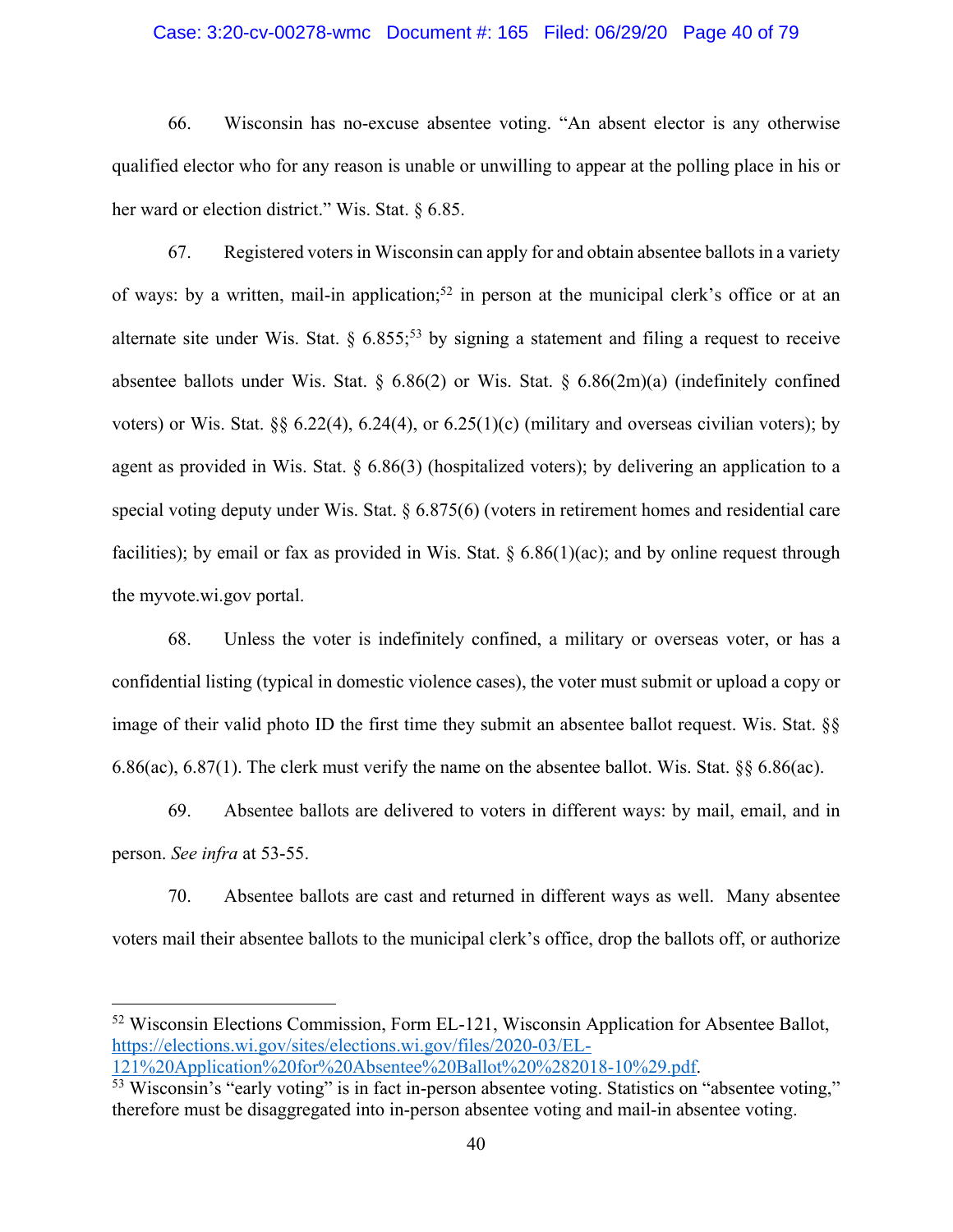#### Case: 3:20-cv-00278-wmc Document #: 165 Filed: 06/29/20 Page 41 of 79

someone to drop them off on their behalf. Wis. Stat.  $\S 6.87<sup>54</sup>$  In-person absentee voters vote prior to Election Day at designated sites, but their ballots are not processed and counted until Election Day. Wis. Stat. §§ 6.855, 6.87, 6.88. All absentee ballots must be returned to the municipal clerk's office by no later than 8:00 p.m. on Election Day. Wis. Stat. § 6.87(6).

71. Municipal clerks prepare absentee ballots for delivery to voters that request them. An absentee ballot must be sent to any voter with an absentee application already on file, no later than 47 days before a federal election, and no later than 21 days before a primary or other election. Otherwise, the municipal clerk must deliver an absentee ballot within one business day of the time the voter's request is received. Wis. Stat.  $\S$  7.15(1)(cm). Some absentee voters have requested ballots for a whole year or to be placed on the permanent absentee voter list because they are indefinitely confined. Wis. Stat.  $§ 6.86(2)(a)$ .

### *Failures to Process Absentee Ballot Requests and Deliver Absentee Ballots to Voters*

72. The threat of contracting COVID-19, particularly in confined spaces like polling sites, and the precipitous reduction in election administration resources for in-person voting both on and before Election Day has forced a seismic shift towards mail-in absentee voting in Wisconsin. Mail-in absentee ballots have been cast by 4.8 to 8.1 percent of voters in spring and fall general elections going back to the 2016 fall general election, but in the April 7, 2020 election, they comprised a stunning  $61.8$  percent of votes cast.<sup>55</sup> In that election, voters submitted an unprecedented total of 1,239,611 absentee ballot requests to municipal clerks, clerks issued 1,282,097 absentee ballots, some replacement ballots, and voters returned 1,157,599 of them, 73.2

<sup>54</sup> *See also Uniform Instructions for Wisconsin Absentee Voters*, WIS. ELECTIONS COMM'N, https://elections.wi.gov/sites/elections.wi.gov/files/2019- 02/Uniform%20Instructions%20for%20Absentee%20Voting%20- %20All%20Voters%20%20%28Rev.%202-2019%29.pdf.

<sup>55</sup> *See supra* note 3, Post-Election Absentee Voting Report, at 6 (Table 4).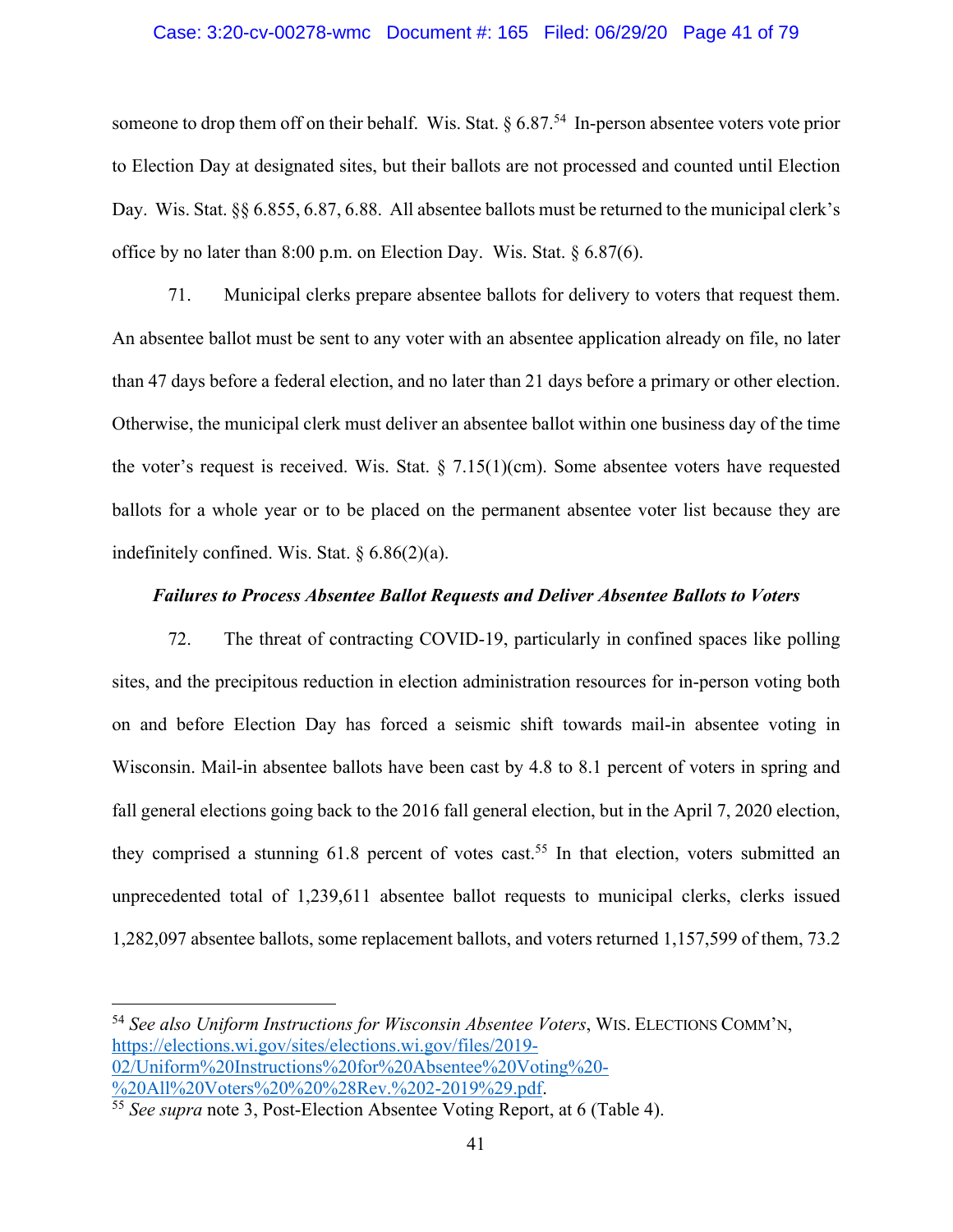#### Case: 3:20-cv-00278-wmc Document #: 165 Filed: 06/29/20 Page 42 of 79

percent of the total turnout of 1,555,263.<sup>56</sup> Only a fraction of these were in-person absentee ballots, as 964,433 or 83.3 percent of the 1,157,599 absentee ballots were mail-in absentee ballots; and as noted, this was nearly 62 percent of the total turnout.<sup>57</sup> Based on these figures, 42,486 of the mailin absentee ballots were replacement ballots, many chasing previously-requested ballots that were delayed or lost in the mail, and 124,498 mail-in absentee ballots were ultimately never returned.<sup>58</sup>

73. Notwithstanding municipal clerks' heroic efforts to prepare and mail out an unprecedented number of absentee ballots, voters in the April 7th election nevertheless faced a catastrophic and systemic failure to timely prepare and deliver absentee ballots by mail. The total number of voters disenfranchised in this way is unknown, but at least several thousand voters never received their ballots in the mail. Some voters received their ballots too late to cast and deliver or postmark them by April 7th, while some voters never received them at all, even weeks later. Absent any fail-safe alternative for these voters who diligently and timely requested absentee ballots, their remaining options were to play Russian roulette with their health at the polls or lose their right to vote.

74. This debacle was fueled by the Legislature's and the Governor's inaction, Defendants', municipal clerks', and the USPS's systemic administrative incapacity to keep pace with the demand for absentee ballots, flaws or weaknesses in Defendants' computer systems and database management, and the burdens of enforcing Wisconsin's myriad legal requirements, such as the photo ID requirement for absentee voters. Wis. Stat. § 6.86(ac). All of these factors made it

<sup>56</sup> Absentee Ballot Report - April 7, 2020 Spring Election and Presidential Preference Primary (updated Apr. 21, 2020), https://elections.wi.gov/node/6862; *supra* note 3, Post-Election Absentee Voting Report, at 4 (Table 2), 5 (Table 3).

<sup>57</sup> *See supra* note 3, Post-Election Absentee Voting Report, at 4 (Table 1).

<sup>58</sup> Absentee Ballot Report - April 7, 2020 Spring Election and Presidential Preference Primary (updated Apr. 21, 2020), https://elections.wi.gov/node/6862.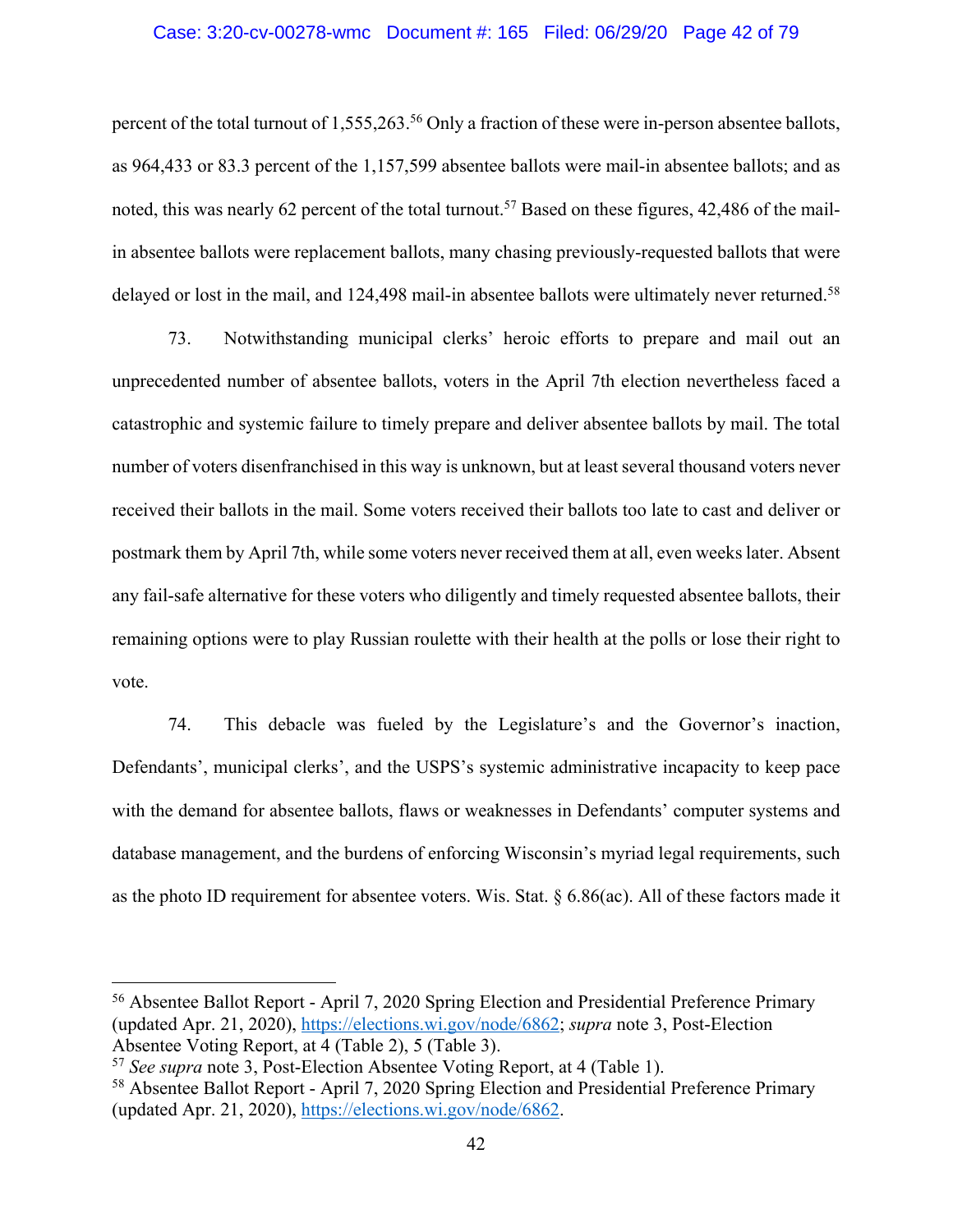### Case: 3:20-cv-00278-wmc Document #: 165 Filed: 06/29/20 Page 43 of 79

extremely difficult to process and deliver ballots to voters. Wisconsin's election administration system, from the processing of absentee ballot requests to the printing of address labels to technological glitches, and the USPS buckled under the strain of an unprecedented surge in absentee ballot requests compared with the 2016 presidential primary and spring election. As Defendants put it in their post-mortem report, "The most fundamental challenge faced by election officials was simply meeting the unprecedented demand."59 That same report notes that:

Absentee voting remains a largely manual, labor-intensive process administered by each individual jurisdiction across the state. While voters can request a ballot and upload a photo ID on their smart phone in just a few minutes, behind the scenes clerks must still manually verify the IDs, stuff and seal envelopes by hand, apply postage, carry boxes of envelopes to the post office, and physically check off each request. . . . When mail volume is up to ten times higher than anticipated, clerks must complete the same tasks without the benefit of having more staff, additional supplies or more hours to meet statutory deadlines.<sup>60</sup>

Given the complex and labor-intensive procedures for processing and mailing out absentee ballots, Wisconsin election offices are simply not adequately staffed or funded to cope with such a widespread shift to mail-in absentee voting. Absent the kind of massive allocation of funding and resources to permit election officials to scale up staff and supplies to meet demand, which only Congress and/or the Wisconsin Legislature can provide, it is far more likely than not that Wisconsin election officials will remain unable to satisfy a much greater demand for mail-in absentee ballots in the fall.

75. The April 7, 2020 election set the record for most mail-in ballots cast in any Wisconsin election ever.<sup>61</sup> The Commission reports that "[a]s the enormous quantity of absentee ballots began entering the mail system, voters began asking more questions and expressing concerns about ballot deliveries. With nearly six times more ballots in circulation, the number of

<sup>59</sup> *See supra* note 3, Post-Election Absentee Voting Report, at 13.

<sup>60</sup> *Id*. at 3.

<sup>61</sup> *Id*.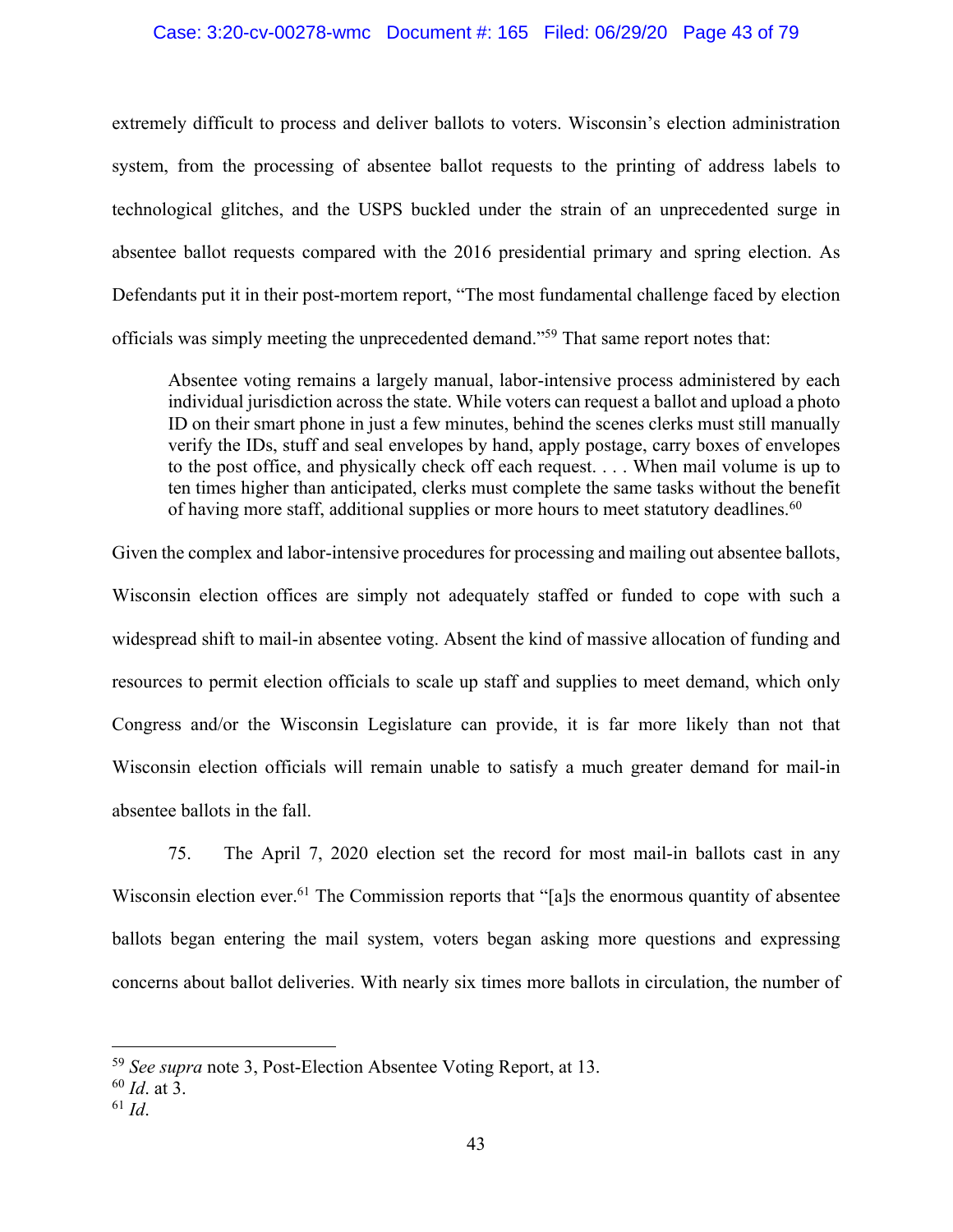## Case: 3:20-cv-00278-wmc Document #: 165 Filed: 06/29/20 Page 44 of 79

complaints and concerns increased by a similar amount. Some voters also reported not receiving their absentee ballots . . . ."62 Voters who requested their mail-in absentee ballots weeks in advance of April 7th like Plaintiffs Katherine Kohlbeck, Diane Fergot, Gary Fergot, Bonibet Bahr Olsen, Sheila Jozwik, and Gregg Jozwik never received their ballots in the mail—not before, on, or after Election Day. All of these Plaintiffs were in Wisconsin at the time of the election. Many voters like Plaintiffs Katherine Kohlbeck, Diane Fergot, and Gary Fergot contacted their municipal clerk's offices to inquire about their missing absentee ballots, all to no avail; none were offered any alternative such as email delivery.

76. The Post-Election Absentee Voting Report recounts the multifarious and alarming failures to put absentee ballots in voters' hands. In one such incident, "the City of Oshkosh and other Fox Valley communities all reported voters complaining that their ballots were arriving late or not arriving at all."63 Even after an investigation, Defendants have not been able to explain why so many completed absentee ballot requests yielded so many unreturned ballots.

The WEC also investigated reports from the City of Oshkosh suggesting that ballot requests were received but not fulfilled. While many of the cases involved incomplete requests (e.g. no photo ID provided) other records appeared complete. WEC staff researched several dozen Oshkosh area ballot requests that were entirely valid, including those of Assembly Representative Gordon Hintz  $(D - Oshkosh)$  and his spouse. The ballot records in question were generated as part of a batch on March 24, and analysis of the ballots associated with it showed that a large part of the batch was not returned by voters. Of the first quarter of records generated, more than 90% were returned. Of the remaining three- quarters of records, less than 1% were returned. This suggests that something happened to the ballots in the latter portion of the batch.

WEC and Oshkosh staff could find no evidence of a technical failure. The Oshkosh batch was produced very quickly by the system (two minutes and seven seconds), did not include any unexpected applications, and occurred during normal operating hours when no system maintenance was underway. Furthermore, the City of Oshkosh Clerk reports with confidence that the ballots were mailed to voters. Thus, in this case, there is no evidence of a system error and no evidence of a printing problem. Instead, one of two events are

<sup>62</sup> *Id*. at 12.

<sup>63</sup> *Id*. at 16.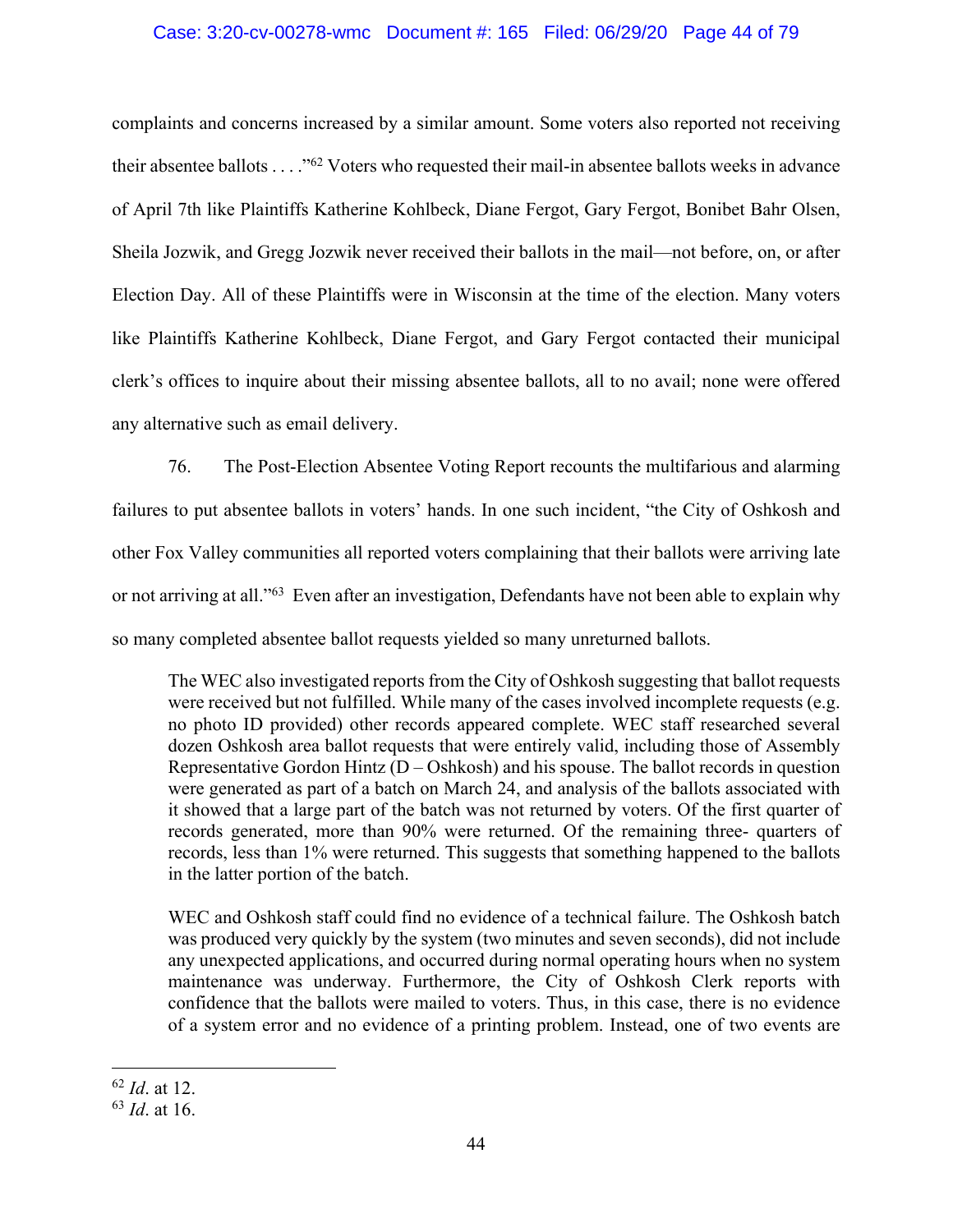possible: either a user did not apply the mailing labels to ballot envelopes, or these ballots were bundled together and collectively encountered an issue in the mailing process.<sup>64</sup>

Furthering the latter theory, USPS notified Defendants that it had found three tubs of absentee

ballots destined for Appleton and Oshkosh in a processing center.<sup>65</sup> But this alarming report has

raised more questions than it has answered, and it has not yet been adequately investigated:

On the morning of April 8, 2020, WEC staff received a telephone call from a Political and Election Mail Coordinator at the Great Lakes Regional office of the USPS in Chicago. The USPS official reported that the post office had located "three tubs" of absentee ballots for the Appleton/Oshkosh area and that the ballots were being processed. The official was unable to confirm how many ballots were in the three tubs but stated that "it could be quite a lot" as they were large two-handled tubs. In a follow up communication, the USPS indicated that there were approximately 1,600 ballots in the batch.

WEC staff attempted to follow up with the USPS to further identify the ballots and determine what happened but did not receive any further information about these ballots. Written inquiries to the USPS did not produce any specific information about these ballots. Wisconsin's two U.S. Senators have asked the USPS Inspector General to investigate, but WEC staff have been unable to learn anything about the status of the inquiry.<sup>66</sup>

77. Additional alarming stories of mail ballot preparation and delivery failures abound:

Scott Botcher, Fox Point village manager, said his staff worked hard to quickly send ballots to all 2,877 residents who requested them. But something strange happened ahead of Election Day: USPS repeatedly returned unsent ballots without explanation. 'The ballots are not stamped "undeliverable" or anything. They just never got mailed,' . . . But on Election Day — the deadline for voters to postmark their ballots — he received a white plastic bin filled with 175 ballots local voters never received. . . . Botcher said he and Pedersen took the returned, unopened ballots back to their branch post office seeking an explanation and got none. Village officials asked them to be redelivered — and some were returned to the sender, the village of Fox Point — more than once, Botcher said.<sup>67</sup>

The Commission investigated and corroborated this story:

As with the larger cities, smaller municipalities also reported issues with ballots reaching residents or being returned to the clerk in a timely fashion. The Village of Fox Point was among them and experienced an unusual chain of events that garnered some media attention. For two weeks, absentee ballots that were supposed to be mailed to Fox Point

<sup>64</sup> *Id*. 65 *See supra* note 14, Luthern.

<sup>66</sup> *See supra* note 3, Post-Election Absentee Voting Report, at 16.

<sup>67</sup> *See supra* note 15, Returned to Sender.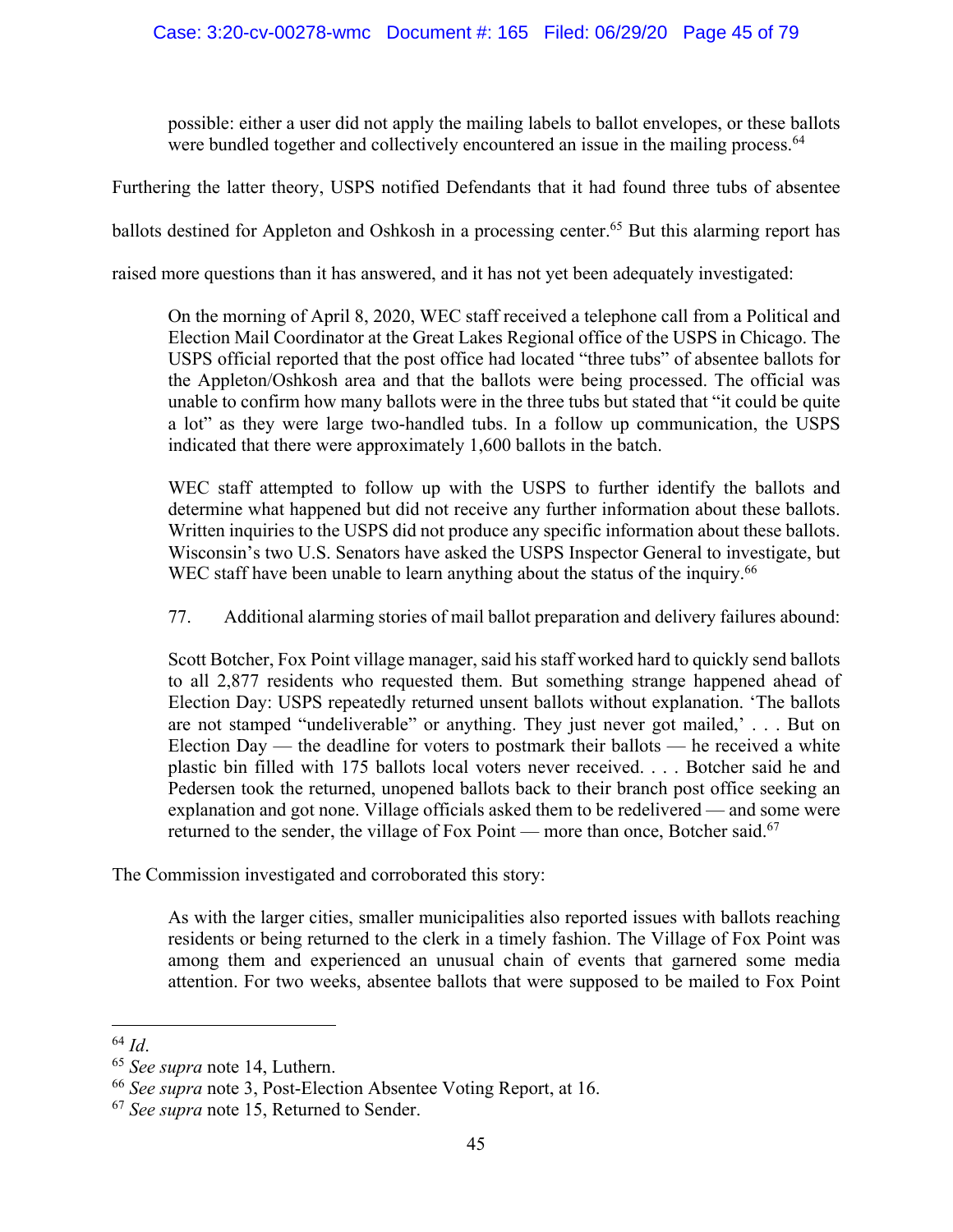residents were repeatedly returned to the Fox Point Village Hall by the post office before reaching voters.

The village reported receiving anywhere from 20 to 50 of these returned absentee ballots per day two weeks ahead of the election. The problem continued to grow as election day neared. In the week prior to the election, 100 to 150 ballots per day were returned to the village. On the morning of Election Day, Fox Point Village Hall received a plastic mail bin with 175 ballots. In each case, the returned ballots were unopened, unmarked and had not been received by voters. The postage was not cancelled, and no explanation was provided.

Each time they received a batch of absentee ballots, village officials immediately drove the ballots back to the nearest post office. They asked post office supervisors what was wrong with the ballots, but they did not receive any explanation. Fox Point Village Clerk Kelly Meyer reports it is unclear how many voters were affected by the undelivered ballots. Residents who did not receive an absentee ballot in the mail were advised to vote in person at their polling place on Election Day. Residents who called village hall inquiring about their absentee ballot on Election Day could retrieve their ballot from village hall if the ballot still un-sent and the resident could confirm their identity with a photo ID.<sup>68</sup>

78. In Milwaukee, officials have asked USPS to investigate absentee ballots that were

never received.69 Neil Albrecht, executive director of the City of Milwaukee Election Commission,

said because of worker shortages, postal officials told him it could take seven to 10 days to deliver a ballot.<sup>70</sup> Albrecht said the date recorded as the "ballot mailing date" in myvote.wi.gov actually reflects the date the mailing label is generated by staff, not the date a ballot was mailed.<sup>71</sup> Reportedly, it typically takes employees another three to seven days to assemble, mail and deliver the ballot, depending on the backlog's size.<sup>72</sup> Albrecht also said the city heard from an "extraordinary number" of voters on March 22 and 23 who reported to the Election Commission that they had not received their ballots and that "many voters were just disenfranchised by waiting for absentee ballots to arrive in the mail."73 Again, WEC's report investigated and discovered that

<sup>68</sup> *See supra* note 3, Post-Election Absentee Voting Report, at 16-17.

<sup>69</sup> *See supra* note 14, Luthern.

<sup>70</sup> *See supra* note 15, Returned to Sender.

<sup>71</sup> *See supra* note 12, Chen et al.

<sup>72</sup> *Id*.

<sup>73</sup> *See supra* note 15, Returned to Sender.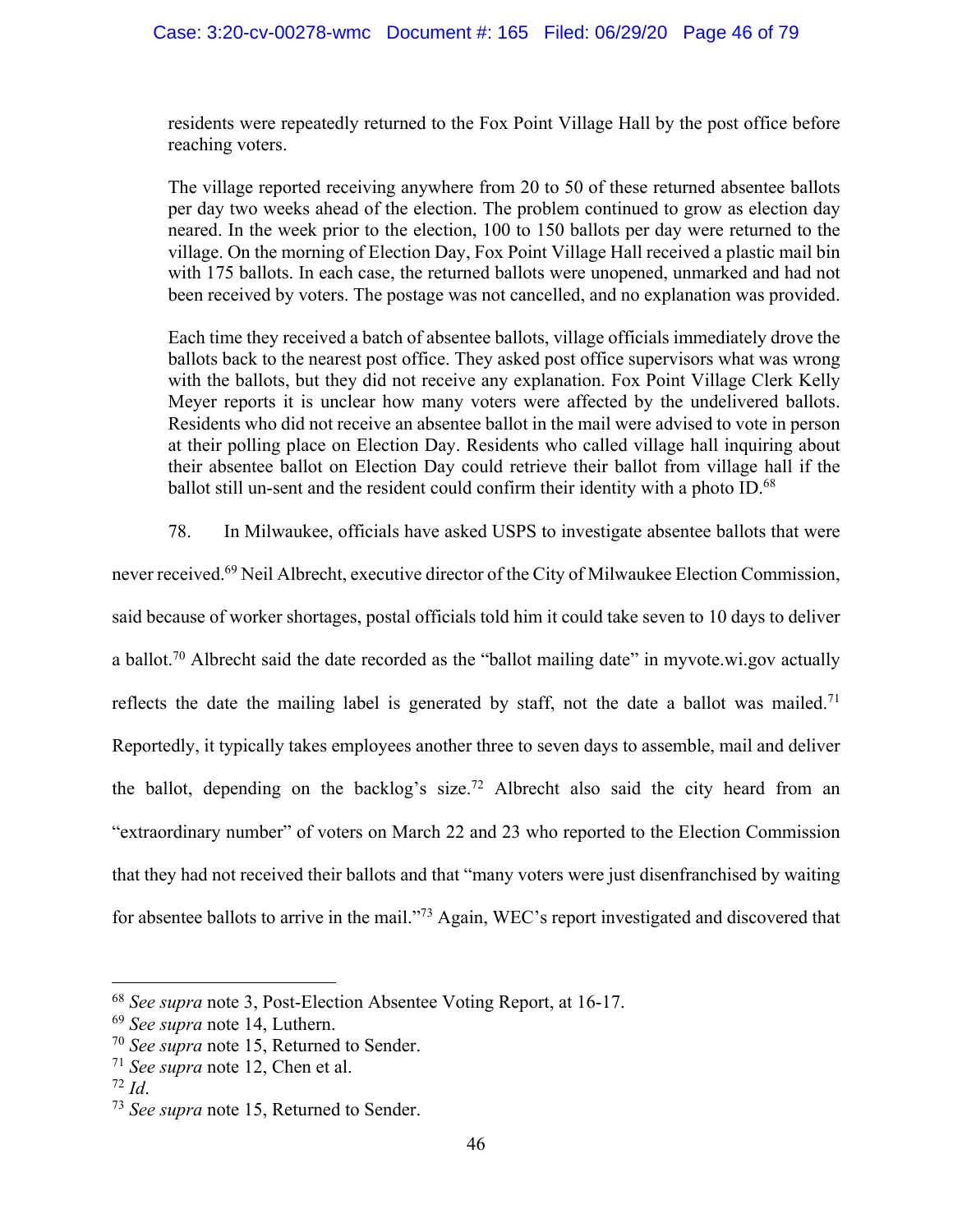a combination of human and computer errors likely resulted in a large batch of absentee ballot

requests going unfulfilled:

As in Oshkosh, there was a sharp decline in ballot return rates for a specific subset of ballots. Of the 5,913 ballot records created on or before 10:42:32 p.m. on March 22, 5,237 were recorded as having returned in some way to the clerk's office. This is an 88.5% return rate. Of the 2,693 ballots generated after 10:42:32 p.m., only one was recorded as returned.

Further investigation disclosed several factors unique to Milwaukee. In particular:

• It was the largest batch processed by WisVote; ultimately including 8,607 absentee ballot request records. The median batch size for the same day was 32 records.

• It started at 5:16 p.m. on March 22 and did not complete until 1:31 a.m. on March 23. Typically, batches complete within a few minutes.

• Of the absentee application records associated with the batch, many were created after the batch was generated. Since the first thing the batch does is select the absentee application records that match its criteria, this should not be possible.

Upon review, it was determined that the timeframe of this particular batch overlapped with maintenance on a known server issue. On March 22, WEC staff observed high utilization rates in some WisVote servers that could potentially cause user interface degradation, such as slow page loads or poor performance of some tasks. In consultation with Microsoft, plans were made to implement server improvements to prevent further issues. In the interim, system resources were freed by restarting the servers that process background jobs, called asynchronous servers. Background jobs are intended to be short-running, and by restarting one server at a time during a period when few users would be interacting with the system, staff believed that WisVote's load balancing would shuffle background jobs as needed and there would be no impact. That has been staff's experience in past server restarts, and in testing no impact was observed. However on subsequent code review it was determined that it is possible, if a batch workflow is restarted, for that workflow to select applicable ballot requests a second time, which would generate ballot tracking records for absentee applications not originally associated with the batch.

It is staff's belief that an extraordinary confluence of events resulted in additional ballot records being generated after MEC staff printed their mailing labels, leading MEC to believe those ballots had already been sent when in fact they had not. First, Milwaukee's extraordinarily large batch of more than 8,000 ballots, exacerbated by the high user load on the system in the run up to the April election, resulted in the processing of this batch taking several hours, instead of a few minutes. Second, unbeknownst to MEC, Commission staff conducted an unscheduled restart of the asynchronous servers to address an unrelated issue, interrupting this long-running job. Third, an oversight in the development of this process meant that the system failed to handle the restart gracefully, selecting an entirely new collection of absentee applications instead of continuing from where it had been interrupted.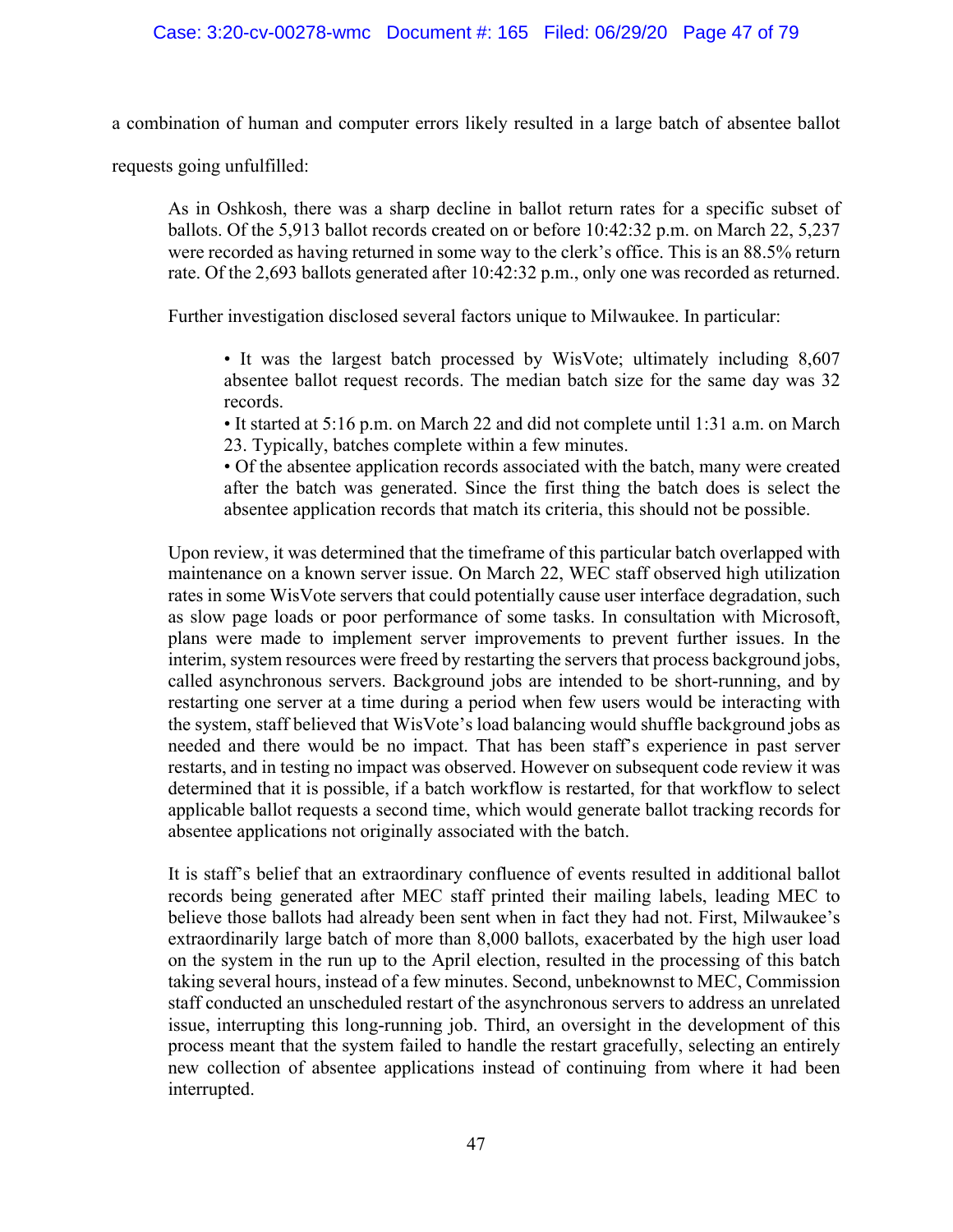Since the database contained detailed information tracking batch creation, staff could develop precise criteria to determine the impact and review transactions across the state. As a result, staff can conclusively determine that this restart issue only impacted this one batch in the City of Milwaukee. **As a result of this issue, staff believes that 2,693 requested ballots were never sent to City of Milwaukee residents. Of the affected voters, 52.5% voted in the election either on a replacement absentee ballot or at the polls on election day.**<sup>74</sup>

This shocking incident disenfranchised approximately 1,279 voters, who could not participate in the election despite their diligence. They had timely requested their ballots more than two weeks before Election Day and, believing that the mail was delayed and that they had no other alternatives for ballot delivery, watched the days elapse and finally Election Day go by without an absentee ballot arriving in the mail. Absent any fail-safe, these voters and voters like them, including Plaintiffs Katherine Kohlbeck, Diane Fergot, Gary Fergot, Bonibet Bahr Olsen, Sheila Jozwik, and Gregg Jozwik, will see their most fundamental right of U.S. citizenship denied or severely burdened.

79. If this is the level of ballot preparation and delivery failures and resulting disenfranchisement when a total of 1,555,263 of the state's voters turn out to vote,<sup>75</sup> it is inevitable that the state's 1,850 municipal clerks' offices will not be able to handle nearly double the volume of absentee ballot requests in a timely fashion this fall. Wisconsin had 3,397,693 registered voters as of May 1, 2020.<sup>76</sup> In 2016, 2,976,150 voters cast ballots for President.<sup>77</sup> If the same number of

<sup>74</sup> *See supra* note 3, Post-Election Absentee Voting Report, at 19-20 (emphasis added).

<sup>75</sup> Wisconsin Elections Commission, Canvass Results for 2020 Spring Election and Presidential Preference Vote,

https://elections.wi.gov/sites/elections.wi.gov/files/Canvass%20Results%20Summary\_spring%2 0election%20all%20contests\_4\_7\_2020.pdf.

 $\frac{76}{10}$  Wisconsin Elections Commission, May 1, 2020 Voter Registration Statistics, https://elections.wi.gov/node/6886.

<sup>77</sup> Wisconsin Elections Commission, Canvass Results for 2016 General Election, https://elections.wi.gov/sites/elections.wi.gov/files/Statewide%20Results%20All%20Offices%20 %28post-Presidential%20recount%29.pdf.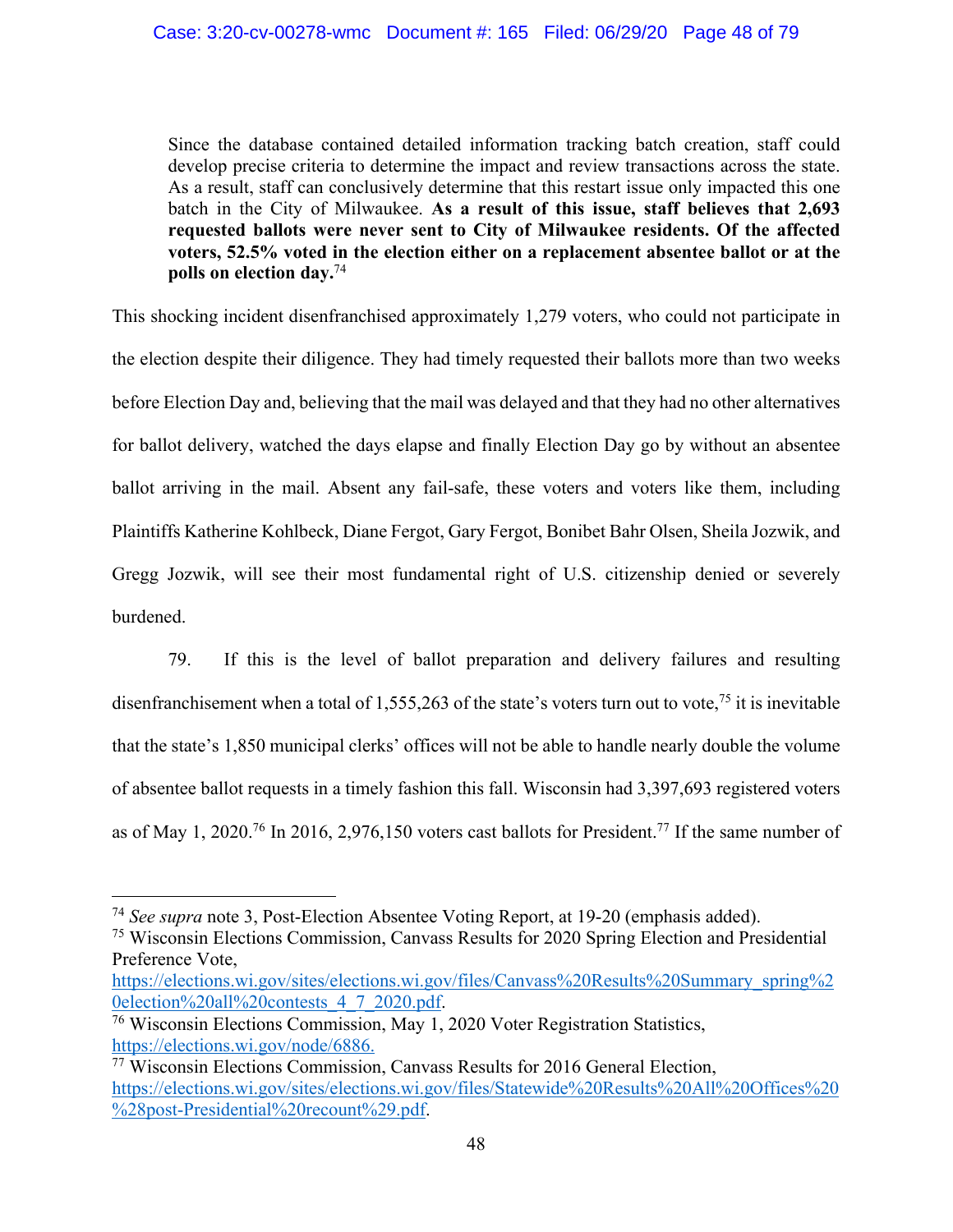#### Case: 3:20-cv-00278-wmc Document #: 165 Filed: 06/29/20 Page 49 of 79

voters vote in November and if, as in April, 61.8 percent of those voters cast mail-in absentee ballots, municipal clerks will need to process a *minimum* of 1,839,260 absentee ballot requests and successfully deliver the same number by mail in the fall. Assuming the 1 to 1.129 ratio of returned mail-in ballots to total issued mail-in absentee ballots holds from the April 7th election, then clerks will need to issue over 2 million mail-in absentee ballots this fall.<sup>78</sup> This stands in stark contrast to the 2016 fall general election, in which just 162,445 absentee ballots returned by mail and other means such as special voting deputies (but excluding in-person absentee voting), and which constitutes about one-sixth of the comparable absentee ballots cast in the April 7 election and a mere 8.83 percent of the projected total for the 2020 fall general election.<sup>79</sup>

80. Further, many of these requests are submitted in the final days before the deadline when municipal clerks' offices will be busy conducting in-person absentee voting and making other preparations for Election Day. The Commission notes in its report that: "Statewide, the volume of absentee requests received remained high in the week prior to April 7. Clerks received over 60,000 requests alone on the Friday before election day. Even if all these requests were mailed on Saturday, it is unknown how long those ballots took to reach voters."80 With significant USPS delays, it is likely that a substantial portion did not arrive in time for voters to cast them. 80,593 requests were submitted on March 31, 2020, 66,482 on April 1, 79,921 on April 2, and 62,172 on April 3, which, by this Court's order, was the last day to request a *mail-in* absentee ballot. *See Democratic Nat'l Comm. v. Bostelmann*, No. 20-cv-249, 2020 WL 1638374, at \*22 (W.D. Wis. Apr. 2, 2020). The overwhelming majority of these 289,168 requests which came in over just four

 $78$  This calculation assumes that all or almost all in-person absentee ballots are returned.

<sup>79</sup> Wisconsin Elections Commission, Absentee Ballot Report (Nov. 8, 2016), https://elections.wi.gov/node/4397

<sup>80</sup> *See supra* note 3, Post-Election Absentee Voting Report, at 17.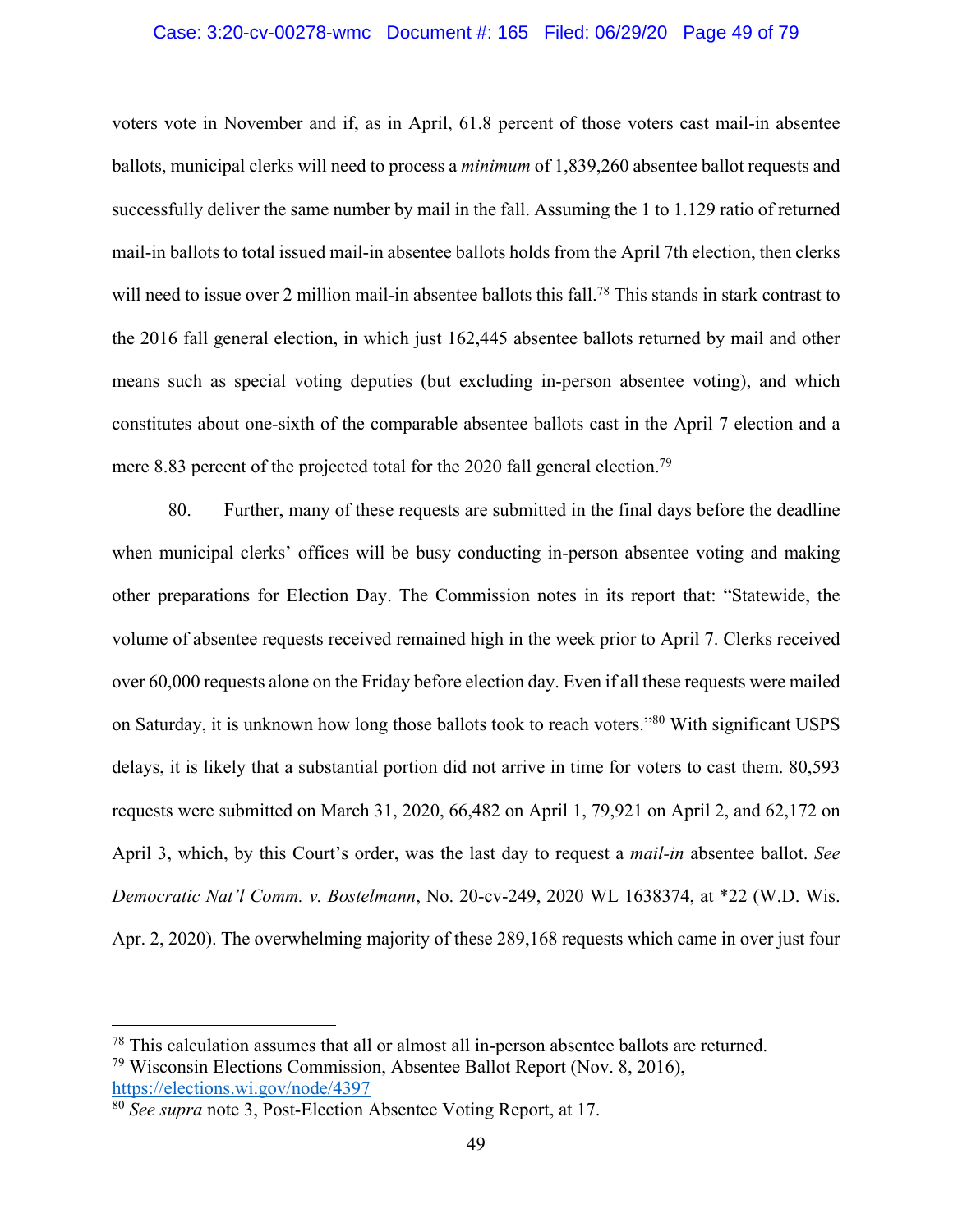### Case: 3:20-cv-00278-wmc Document #: 165 Filed: 06/29/20 Page 50 of 79

days, were mail-in absentee ballots and by law had to be mailed out to voters within a day.<sup>81</sup> Wis. Stat.  $§ 7.15(1)(cm)$ .

81. Absent radical increases in funding, staffing, and supplies, Wisconsin election officials at the state and local level will not be able to handle such an enormous increase in mailin absentee ballot requests. Defendants seem to concur with this assessment: "If voting patterns from April hold true, the state could see more than 1.8 million requests for absentee ballots by mail. This kind of volume would present terrific challenges for Wisconsin election officials at all levels."82 Even for the April 7th election, dozens of Milwaukee City Election Commission staffers had already worked seven days a week until 11 p.m. to process ballots.<sup>83</sup> Madison City Clerk Maribeth Witzel-Behl said there was "no way humanly possible" to keep up with the volume of requests, even though staffers were working 110 hours a week but still had a week's worth of backlogs by mid-March, and "that their computer system became so bogged down by the volume of applications that it only began working quickly after 10 p.m."84 As the Commission noted in its post-mortem report,

Nearly every community experienced unprecedented absentee request volume, and many hired temporary staff to cope with demand. Many small and medium size jurisdictions learned to use WisVote absentee batch processing tools for the first time, having never previously needed any automation assistance to manage their workload. Larger cities, while used to higher volumes, were forced to work around the clock and conduct much larger batch mailings then [*sic*] previously experienced. For all jurisdictions, the statutory requirement to mail ballots within 24 hours of receiving a request presented a significant challenge.85

<sup>81</sup> *Id*. at 17 (Table 11).

<sup>82</sup> *Id*. at 12.

<sup>83</sup> *See supra* note 12, Chen et al.

<sup>84</sup> *Id*.

<sup>85</sup> *See supra* note 3, Post-Election Absentee Voting Report, at 13.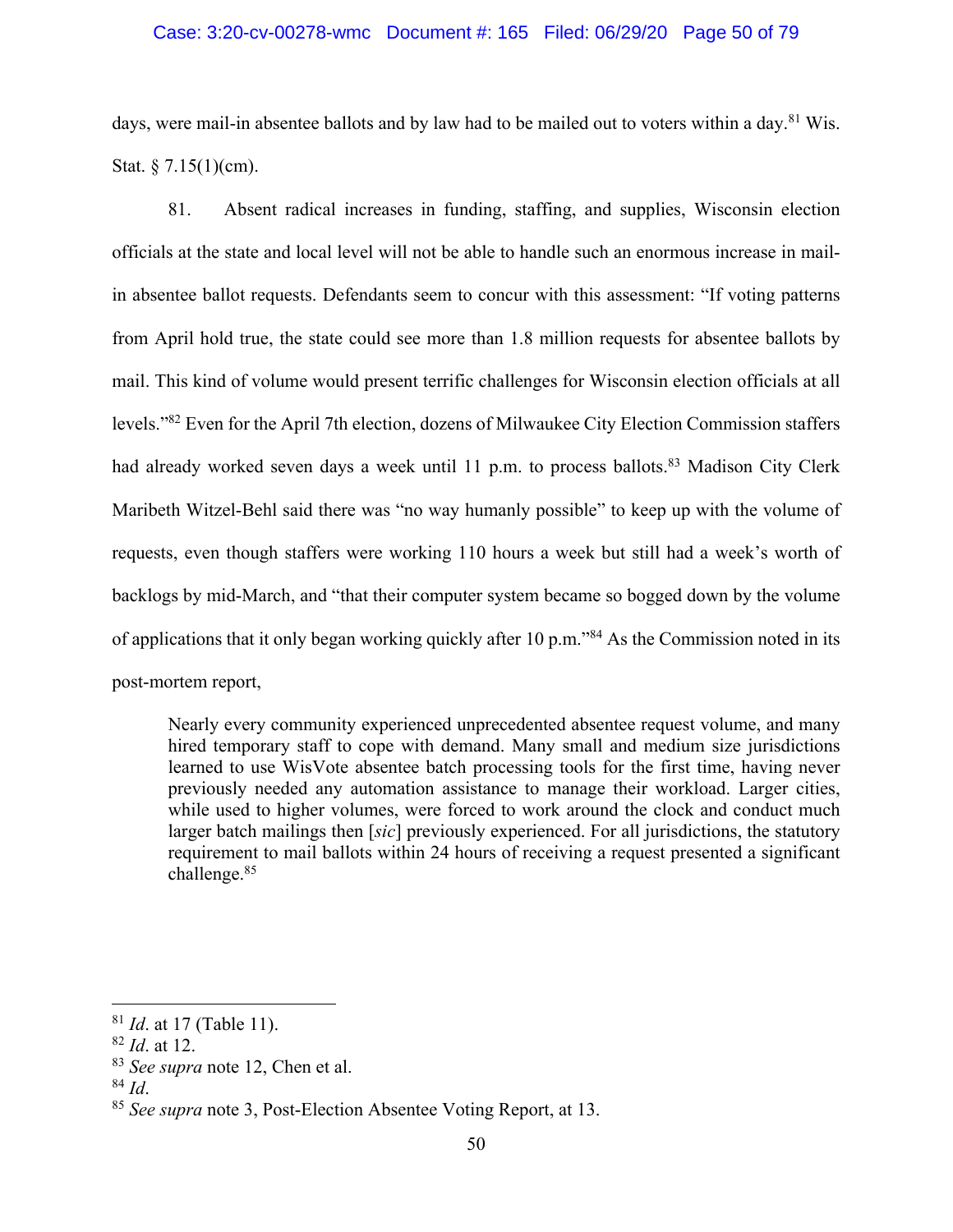## Case: 3:20-cv-00278-wmc Document #: 165 Filed: 06/29/20 Page 51 of 79

82. Defendants' proposals for new procedures, tracking tools, and other measures cannot cure this shortfall in resources and staff. In WEC's recent report on the April 7th election, the only proposal to reform the absentee ballot request process that could potentially have any impact on the administrative burden is automatic data updates to WisVote, the statewide voter registration system, when voters use myvote.wi.gov: "[I]nformation submitted to clerks through MyVote should not require manual data entry into the voter registration system or rely on an emailbased process for most users."86 Updates to Form EL-121, the statewide absentee ballot request form, and myvote.wi.gov, as well as other measures to make the absentee process more userfriendly and intuitive, can help reduce some calls to municipal clerks' offices, but that will not solve the problem of an overwhelming demand for mail-in absentee ballots and a lack of staff and resources to meet that demand.<sup>87</sup> Finally, applying Intelligent Mail Barcodes to absentee ballots will not meaningfully help municipal clerks' offices meet the unprecedented demand to prepare and mail out absentee ballots or to speed up a congested postal service.<sup>88</sup>

83. Notably, Plaintiffs' proposed remedies of email delivery of absentee ballots and/or authorizing domestic civilian voters to use the Federal Write-in Absentee Ballot will significantly alleviate the burden on municipal clerks statewide through the deadline to request mail-in absentee ballots and while in-person voting through Election Day is under way. However, if those alternatives are not made available to voters and election officials alike (who both stand to benefit), Defendants cannot and will not be able to guarantee that the labor-intensive tasks of processing over 2 million absentee ballot requests, entering data and printing labels for all those ballots, and then mailing them off will not once again cause the system to break down. Defendants, of course,

<sup>86</sup> *Id*. at 21-24.

<sup>87</sup> *Id*.

<sup>88</sup> *Id*. at 22-23.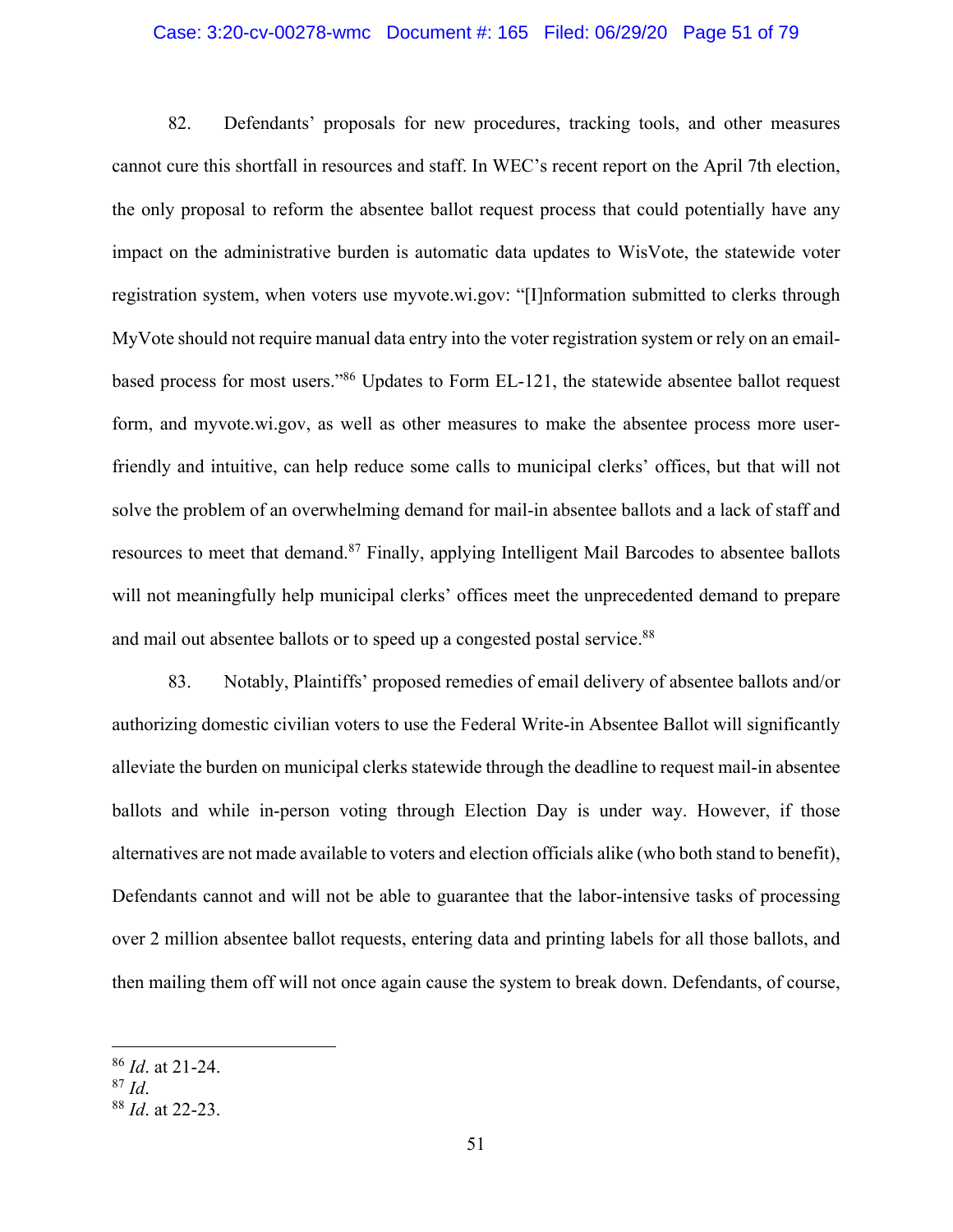## Case: 3:20-cv-00278-wmc Document #: 165 Filed: 06/29/20 Page 52 of 79

also cannot guarantee that USPS will timely deliver ballots to absentee voters. Given the concrete evidence of a systemic failure to keep up with the demand for absentee ballots in a much lower turnout election, this Court must intervene and safeguard voters' constitutional rights. A presidential election is no time to leave voters without a fail-safe when election officials and the postal service fail to put ballots in voters' hands.

84. The lack of a fail-safe option for such voters violates the First and Fourteenth Amendments to the U.S. Constitution as an undue burden on the right to vote. No legitimate state interest is advanced by this denial of these voter's rights to vote, and the burden is the most severe possible: disenfranchisement. The lack of a fail-safe option when ballots do not arrive in the mail forces voters such as Plaintiffs to choose between their constitutionally-protected rights to vote and to bodily integrity in violation of the unconstitutional conditions doctrine. It also fails to provide a reasonable modification for voters with disabilities in violation of Title II of the Americans with Disabilities Act.

#### *Fail-Safe Remedies for Ballot Preparation and Delivery Failures*

85. The following proposed remedies for the disenfranchisement caused by ballot preparation and delivery failures are intended to serve as last resorts or fail-safes for voters such as Plaintiffs. They should not be used by voters or election officials in the first instance, but rather only after a timely-requested mail-in absentee ballot fails to arrive in the mail. In that event, voters such as Plaintiffs must be afforded a fail-safe alternative: (a) accessing and downloading a mailin absentee ballot, *e.g.* through myvote.wi.gov, (b) delivery of the ballot by email, or (c) permission to vote the Federal Write-In Absentee Ballot ("FWAB") used already by overseas civilian voters. Granted, these solutions to the constitutional problem of ballot preparation and delivery failures that continue to threaten Wisconsin voters with disenfranchisement, given the massive shift to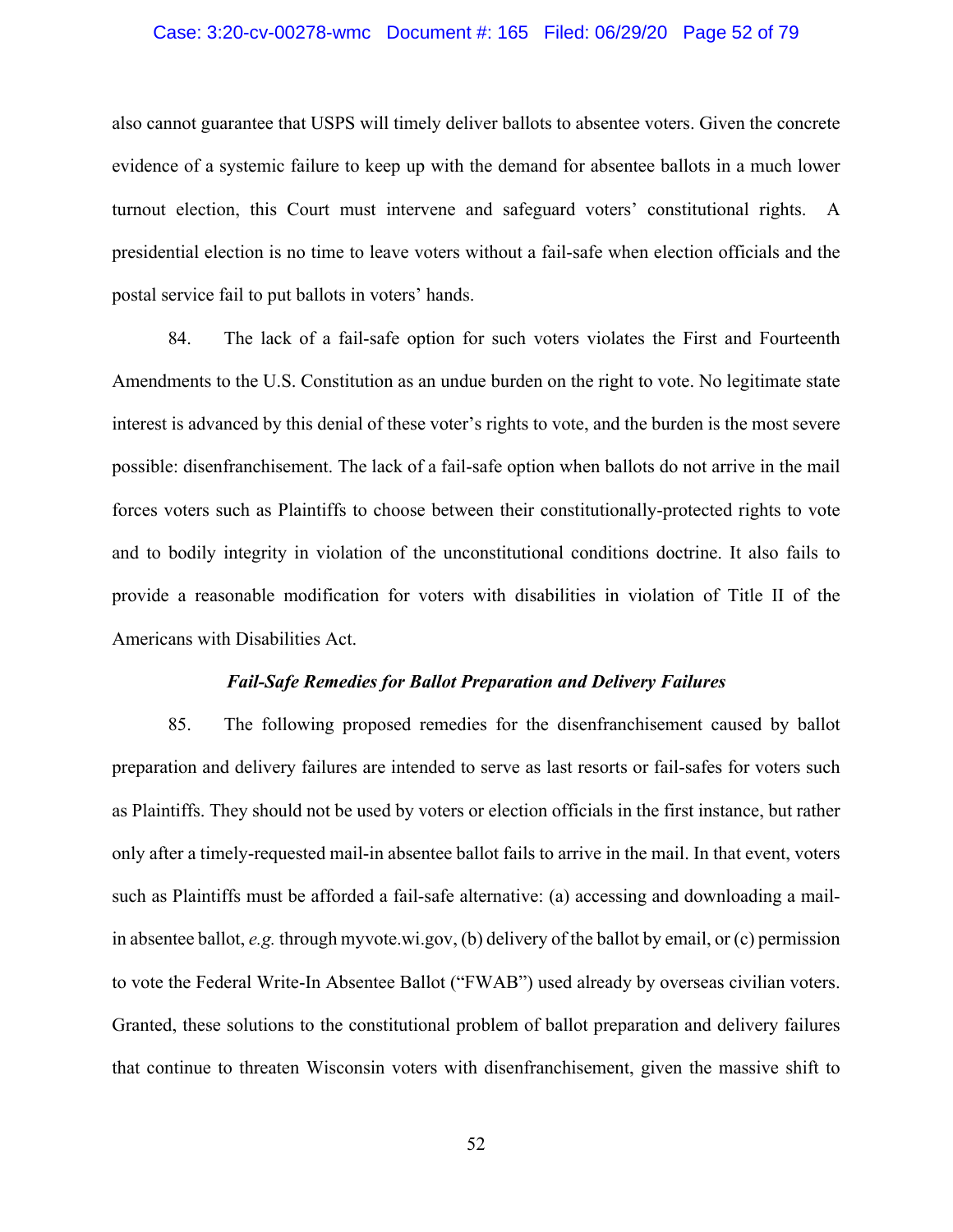#### Case: 3:20-cv-00278-wmc Document #: 165 Filed: 06/29/20 Page 53 of 79

voting by mail during the COVID-19 pandemic, will not work for all voters. Voters who lack access to a computer, a printer, the Internet, or friends, family, and neighbors with the same will not be able to avail themselves of these proposed remedies. However, these remedies would cure the constitutional violation as to *many* voters and allow those voters to cast a ballot safely and timely.

### *A. Accessing and Downloading Mail-In Absentee Ballots*

86. Mail-in absentee ballots are delivered or made available to voters in a few different ways. Domestic civilian voters can receive mail-in ballots by mail, fax, or email delivery, if the municipality in which the voter resides chooses to make them available in that way. In addition to these delivery methods, all military and overseas voters, regardless of their municipality of residence, can also access their mail-in absentee ballots themselves online at myvote.wi.gov, download them for marking, and return them by mail. Wis. Stat.  $\S 6.87(3)(d)$ .<sup>89</sup> Section 6.87(3)(d) appears to still restrict the ability to electronically access and download a mail-in absentee ballot to military and overseas voters.

87. This process is automated and does not require municipal clerks to do any work to deliver a mail-in absentee ballot (and the envelope's certificate) to a military or overseas voter. This method of ballot "delivery" shifts the burden from the municipal clerk's office staff to the voter by permitting the voter to access their ballot at any time after their request is completed and processed.

<sup>89</sup> *See also* Wisconsin Elections Commission, MyVote Wisconsin: A Guide to the MyVote Wisconsin Website for Voters and Clerks, at 20-21, https://elections.wi.gov/sites/elections.wi.gov/files/publication/65/myvote\_manual\_sept\_2016\_p df\_21316.pdf.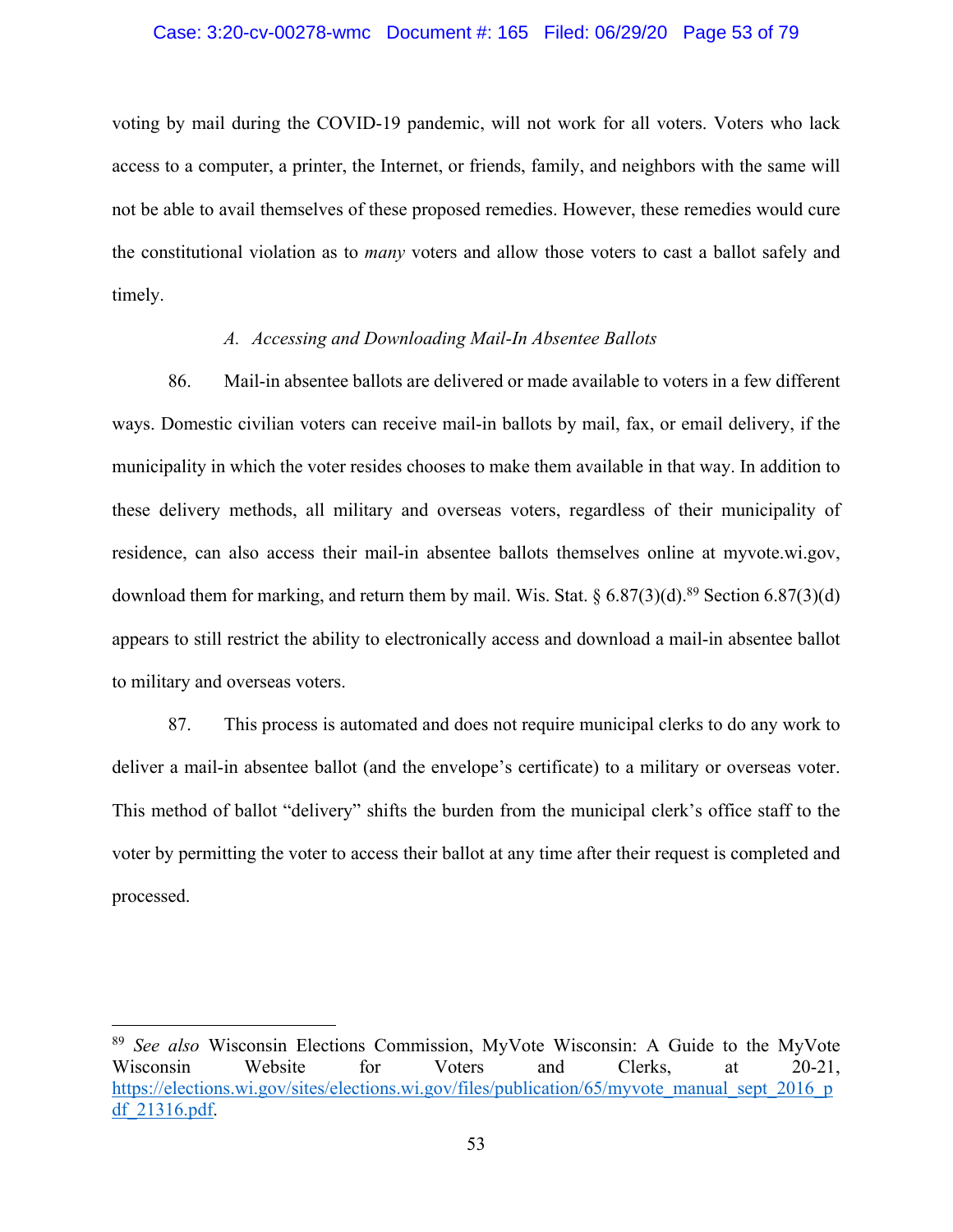### Case: 3:20-cv-00278-wmc Document #: 165 Filed: 06/29/20 Page 54 of 79

88. The military or overseas voter must enter the last four digits of their Social Security Number in order to access their ballot online at myvote.wi.gov.

## *B. Email Delivery of Mail-In Absentee Ballots*

89. If a voter uses myvote.wi.gov, then mail delivery of the absentee ballot is the default and only option for a domestic civilian voter. If, however, a voter fills out the statewide absentee ballot request form, Form EL-121, seeking a mail-in absentee ballot, then the voter is offered a selection of three methods of delivery: mail, fax, or email.<sup>90</sup> For each delivery option, the voter is required to write in the address to which the ballot should be mailed, their fax number, or their email address.<sup>91</sup> Some registered voters will have already provided their email address upon registering to vote, such that it is in their voter registration record.<sup>92</sup> Upon information and belief, the statewide absentee ballot request form is not accessible through myvote.wi.gov. It is only accessible through WEC's website or a municipal clerk's website, if the municipality posts it.

90. Wisconsin's municipal clerks gained the authority to deliver mail-in absentee ballots to domestic civilian voters by email or fax in this Court's decision in *One Wisconsin Institute v. Thomsen* in 2016. 198 F. Supp. 3d 896, 946 (W.D. Wis. 2016), which invalidated the statutory ban on emailing or faxing mail-in absentee ballots to domestic civilian voters and is on

121%20Application%20for%20Absentee%20Ballot%20%282018-10%29.pdf; *see also*  Wisconsin Elections Commission, Faxing or Emailing Absentee Ballots, https://elections.wi.gov/sites/elections.wi.gov/files/memo/20/faxing\_or\_emailing\_absentee\_ballo

ts to uocava vote 83593.pdf.  $91$  Wisconsin Elections Commission, Form EL-121, Wisconsin Application for Absentee Ballot, https://elections.wi.gov/sites/elections.wi.gov/files/2020-03/EL-

<sup>90</sup> Wisconsin Elections Commission, Form EL-121, Wisconsin Application for Absentee Ballot, https://elections.wi.gov/sites/elections.wi.gov/files/2020-03/EL-

<sup>121%20</sup>Application%20for%20Absentee%20Ballot%20%282018-10%29.pdf.

<sup>&</sup>lt;sup>92</sup> Wisconsin Elections Commission, Form EL-131, Wisconsin Voter Registration Application, https://elections.wi.gov/sites/default/files/publication/154/el\_131\_voter\_registration\_application \_pdf\_23730.pdf.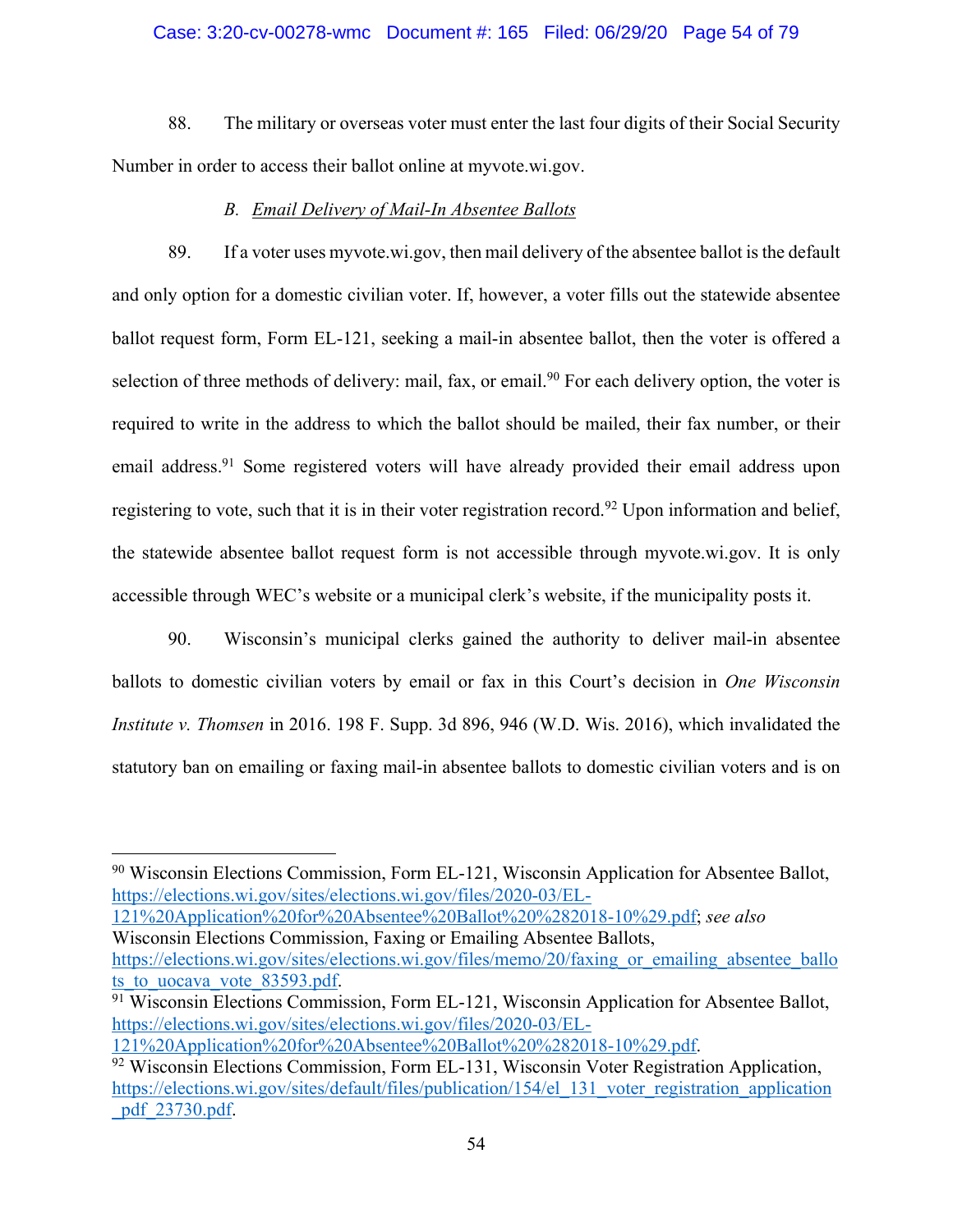## Case: 3:20-cv-00278-wmc Document #: 165 Filed: 06/29/20 Page 55 of 79

appeal. This ruling appears to have left the decision as to whether to email or fax ballots or not to the sole discretion of Wisconsin's 1,850 municipal clerks—it struck down a ban, but did not mandate anything.<sup>93</sup> Even though it appears from the face of Form EL-121 that a voter can request email delivery upon their initial request, *i.e.* in the first instance and not just as a back-up, upon information and belief, WEC construes these emailed ballots as replacement ballots and, therefore, only permits requests for email or fax delivery up until the regular deadline for mail-in absentee ballots, *i.e.* 5:00 p.m. on the Thursday before Election Day.<sup>94</sup>

91. The procedure for emailing absentee ballots requires municipal clerks to "print their initials in the endorsement section of the ballot and on the face of the ballot and scan the initialed ballot" and then email the voter the initialed ballot, the absentee ballot certificate envelope, and the Uniform Instructions for Absentee Voters.<sup>95</sup> WEC's instructions on how the voter should be directed to print, cast, and mail the ballot state:

The elector should be instructed to print the ballot, vote the ballot in the presence of a witness, fold the ballot and seal it inside a regular, non-window envelope, complete and sign the absentee certificate. An adult U.S. citizen witness must sign and provide his or her address on the certificate. Military or permanent overseas voters should provide their birthdate. The certificate should be affixed (with glue or tape) to the envelope containing the voted ballot. The envelope with the certificate attached should be placed into another, larger, envelope, sealed and mailed to the municipal clerk. The ballot must be received by 8 p.m. on Election Day.96

<sup>95</sup> Wisconsin Elections Commission, Faxing or Emailing Absentee Ballots, https://elections.wi.gov/sites/elections.wi.gov/files/memo/20/faxing or emailing absentee ballo ts to uocava vote 83593.pdf.  $96 \overline{Id}$ .

 $93$  Wisconsin Elections Commission, Uniform Instructions for Absentee Voting, at 2, https://elections.wi.gov/sites/elections.wi.gov/files/2019-

<sup>02/</sup>Uniform%20Instructions%20for%20Absentee%20Voting%20-

<sup>%20</sup>All%20Voters%20%20%28Rev.%202-2019%29.pdf. 94 *Id*. ("*A voter may request that a replacement ballot be faxed or emailed to him or her.* The ballot must be returned to the municipal clerk no later than 8:00 p.m. on Election Day. The ballot may not be returned to the municipal clerk by fax or email.") (emphasis added).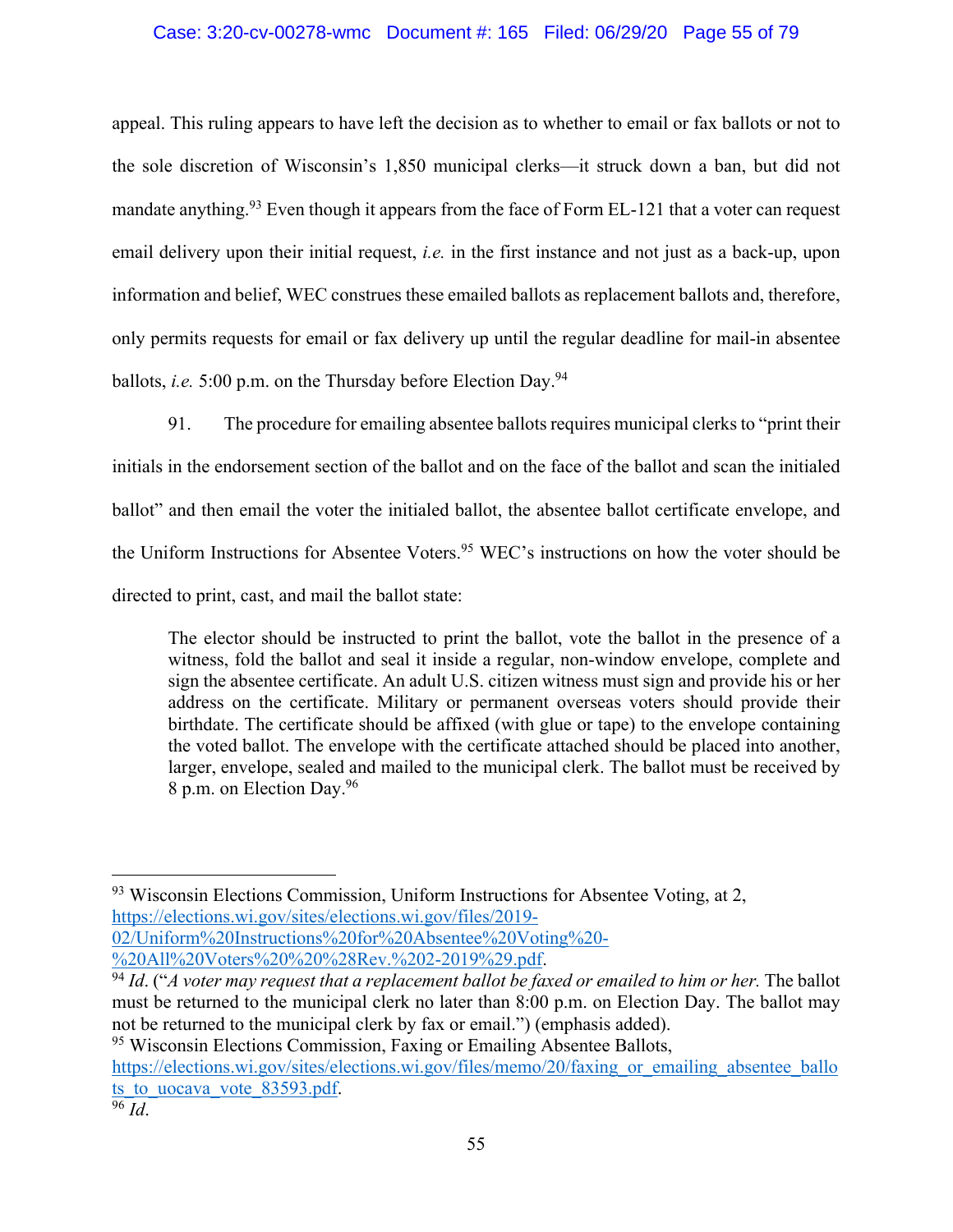#### Case: 3:20-cv-00278-wmc Document #: 165 Filed: 06/29/20 Page 56 of 79

The WEC's instructions continue to explain that "[t]he absentee elector must return the hard copy of the ballot and the completed certificate to the municipal clerk in time so that the clerk can deliver the ballot to the polling place before the close of the polls."97

92. The WEC's instructions on email delivery of ballots notes that USPS does not think it can guarantee on-time delivery unless it is afforded a week. The USPS recommends that ballots be mailed one week prior to the date of the Election to arrive on time.<sup>98</sup> The elector may choose overnight delivery to assure that their ballot arrives on time.<sup>99</sup> The municipal clerk is not responsible for return postage of a faxed or e-mailed absentee ballot.<sup>100</sup> "When absentee ballots are returned to the clerk's office, the municipal clerk records the information is recorded in WisVote or their WisVote Provider."101 "The municipal clerk records the date absentee ballots are faxed or e-mailed to voters in WisVote or forwards the information to their WisVote Provider."102 The clerk encloses the envelope holding the ballot into a certificate envelope and attaches the completed certificate to the outside. The clerk then delivers the ballot to the appropriate polling place in a carrier envelope."103 "At the polling place, the election inspectors follow the procedures for processing absentee ballots. The ballot may be remade by 2 election inspectors in order for the ballot to be accepted by electronic tabulating equipment."<sup>104</sup>

93. Upon information and belief, every one of Wisconsin's 1,850 municipal clerks exercises their discretionary authority on email delivery of absentee ballots differently. Some

<sup>97</sup> *Id*. 98 *Id*.

<sup>99</sup> *Id*.

- $100$  *Id.*
- 
- $\frac{101}{102}$  *Id.*

102 *Id*. 103 *Id*. 104 *Id*.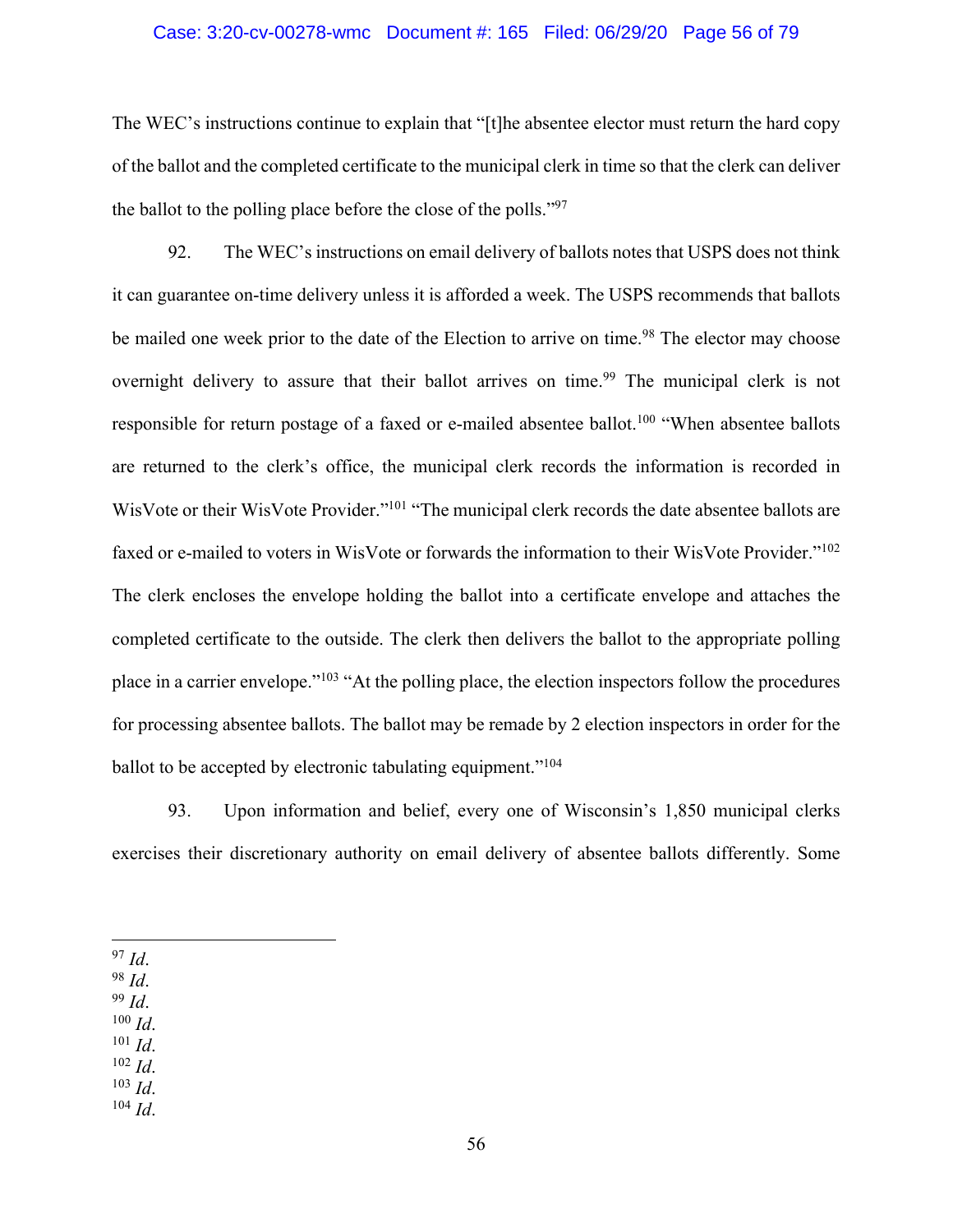#### Case: 3:20-cv-00278-wmc Document #: 165 Filed: 06/29/20 Page 57 of 79

advertise this delivery option; some do not. Some will deliver ballots by email; some will not, even close to Election Day or the effective deadline to mail the ballot so that it is received in time to be counted. And there are of course variances between staff members within a municipal clerk's office.

94. Nevertheless, in the 2016 fall general election, Wisconsin municipal clerks emailed voters 9,619 absentee ballots, and 7,231 voters returned those absentee ballots by mail.<sup>105</sup>

95. The municipal clerk is required to enter absentee applications and ballot information into the WisVote system maintained by the Commission within 48 hours after mailing or receiving an in-person absentee ballot application. Wis. Stat. § 6.33(5). Or, in the case where the municipality relies on the county or another municipality, the clerk shall submit the information to the clerk's WisVote provider, and the provider shall enter the absentee information into the WisVote system within 24 hours. Wis. Stat. § 6.33(5).

96. The failures of Defendants, municipal clerks, and the USPS to keep up with the unprecedented, gargantuan demand for mail-in absentee ballots during this COVID-19 pandemic cries out for the alternative option of email delivery of absentee ballots. It need not and should not be a first resort; it is a last resort. However, to prevent disenfranchisement when ballots fail to arrive timely in the mail such that voters can timely vote and return them, Plaintiffs respectfully request that this Court order Defendants to instruct municipal clerks to email absentee ballots to voters who timely requested those ballots be delivered by mail but did not receive them in time to return them.

<sup>105</sup> Wisconsin Elections Commission, Absentee Ballot Report (Nov. 8, 2016), https://elections.wi.gov/node/4397.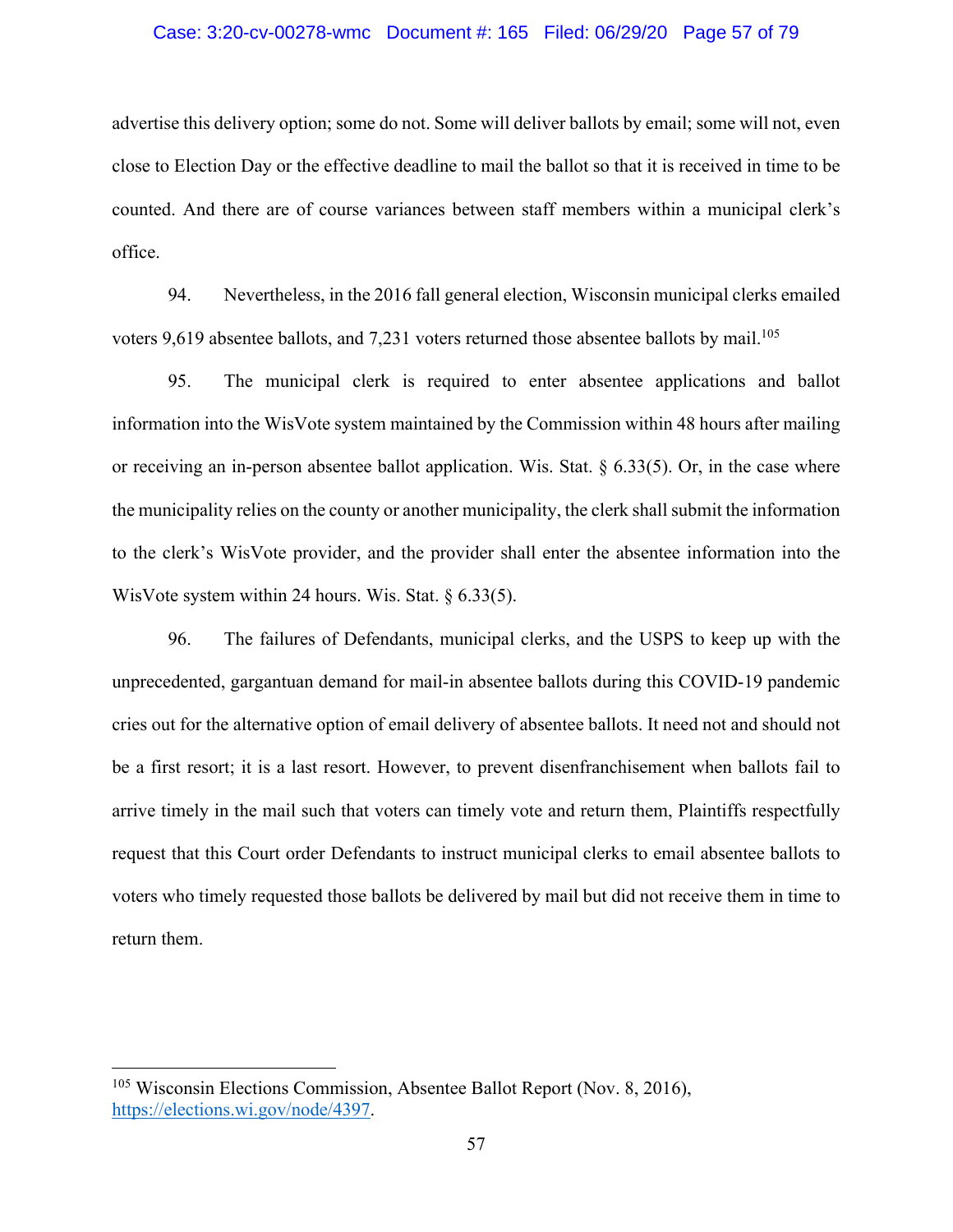### Case: 3:20-cv-00278-wmc Document #: 165 Filed: 06/29/20 Page 58 of 79

97. Email delivery will greatly alleviate the administrative burden on municipal clerks' offices in mailing out replacement absentee ballots for those previously-issued ballots that did not arrive timely in the mail.

### *C. Federal Write-In Absentee Ballots*

98. There is one other element of absentee voting in Wisconsin that is relevant to the relief Plaintiffs request: the Federal Write-in Absentee Ballot ("FWAB").<sup>106</sup> This is another failsafe option that would solve the problem of disenfranchisement by delayed delivery. Federal law and Wisconsin law set forth a procedure for military and overseas civilian voters to request and cast absentee ballots. Under the Uniformed and Overseas Citizens Absentee Voting Act ("UOCAVA"), 52 U.S.C. § 20301 *et seq.*, military and overseas civilian voters are able to register to vote and request an absentee ballot with a federal postcard application. 52 U.S.C. §  $20301(b)(2)$ .<sup>107</sup> Under UOCAVA, military and overseas voters also must be permitted to cast FWABs as an "Official Backup Ballot"<sup>108</sup> or "back-up measure"<sup>109</sup> to vote in federal races if they do not receive their regular absentee ballot. 52 U.S.C. §§ 20302(a)(3), 20303(a)(1) ("The Presidential designee shall prescribe a Federal write-in absentee ballot (including a secrecy envelope and mailing envelope for such ballot) for use in general, special, primary, and runoff elections for Federal office by absent uniformed services voters and overseas voters who make timely application for, and do not receive, States, absentee ballots."). State legislatures have the discretion to permit UOCAVA voters to use FWABs to vote in state and local offices or not. 52 U.S.C. § 20303(a)(1).

<sup>&</sup>lt;sup>106</sup> Federal Write-in Absentee Ballot, https://www.fvap.gov/uploads/FVAP/Forms/fwab2013.pdf.<br><sup>107</sup> Federal Postcard Application, https://www.fvap.gov/uploads/FVAP/Forms/fpca2013.pdf.<br><sup>108</sup> Federal Write-in Absentee Ballot

at 3.

<sup>109</sup> 52 U.S.C. § 20303(a)(2).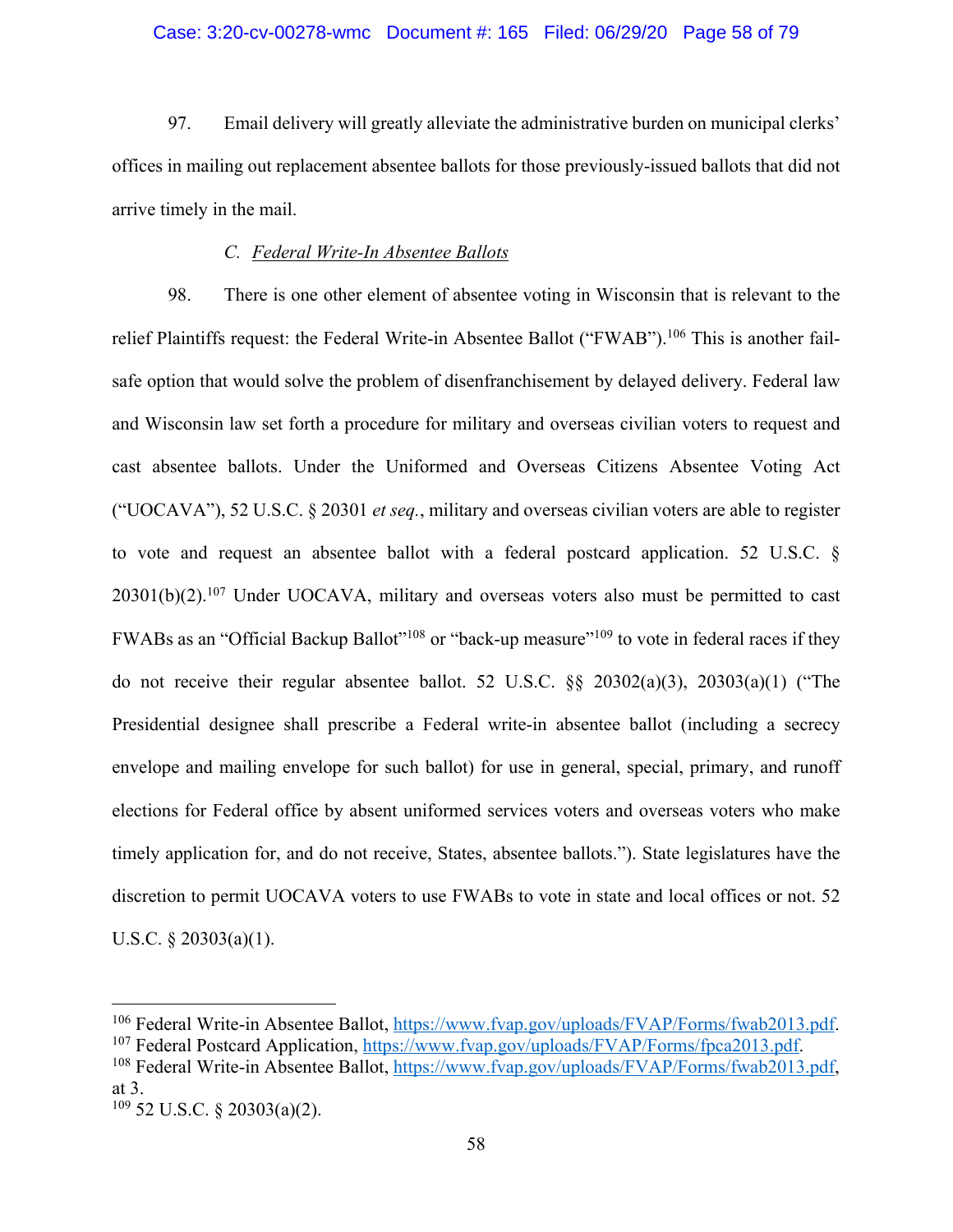### Case: 3:20-cv-00278-wmc Document #: 165 Filed: 06/29/20 Page 59 of 79

99. The ballot is downloadable and printable from this url: https://www.fvap.gov/uploads/FVAP/Forms/fwab2013.pdf. The envelope must be assembled by the voter, and the voter fills out both a voter information sheet and the official back-up ballot. "[A] Federal write-in absentee ballot shall be submitted and processed in the manner provided by law for absentee ballots in the State involved." 52 U.S.C. § 20303(b). If the voter later casts an official state absentee ballot after casting their FWAB, they are instructed to "make every reasonable effort to inform the appropriate State election official that the voter has submitted more than one ballot." 52 U.S.C. § 20303(d). Wisconsin law requires a military or overseas voter first apply for an absentee ballot with the federal postcard application before using the FWAB. *See* Wis. Stat. §  $6.25(1)(a)$ ; Federal Write-in Absentee Ballot, at 1, https://www.fvap.gov/uploads/FVAP/Forms/fwab2013.pdf.

100. Because these are write-in ballots, federal law sets forth specific rules for processing and counting FWABs, specifically:

(1) In completing the ballot, the absent uniformed services voter or overseas voter may designate a candidate by writing in the name of the candidate or by writing in the name of a political party (in which case the ballot shall be counted for the candidate of that political party).

(2) In the case of the offices of President and Vice President, a vote for a named candidate or a vote by writing in the name of a political party shall be counted as a vote for the electors supporting the candidate involved.

(3) Any abbreviation, misspelling, or other minor variation in the form of the name of a candidate or a political party shall be disregarded in determining the validity of the ballot, if the intention of the voter can be ascertained.

# 52 U.S.C. § 20303(c).

101. Wisconsin law tracks the federal requirement but adds one restriction. First, the statute states that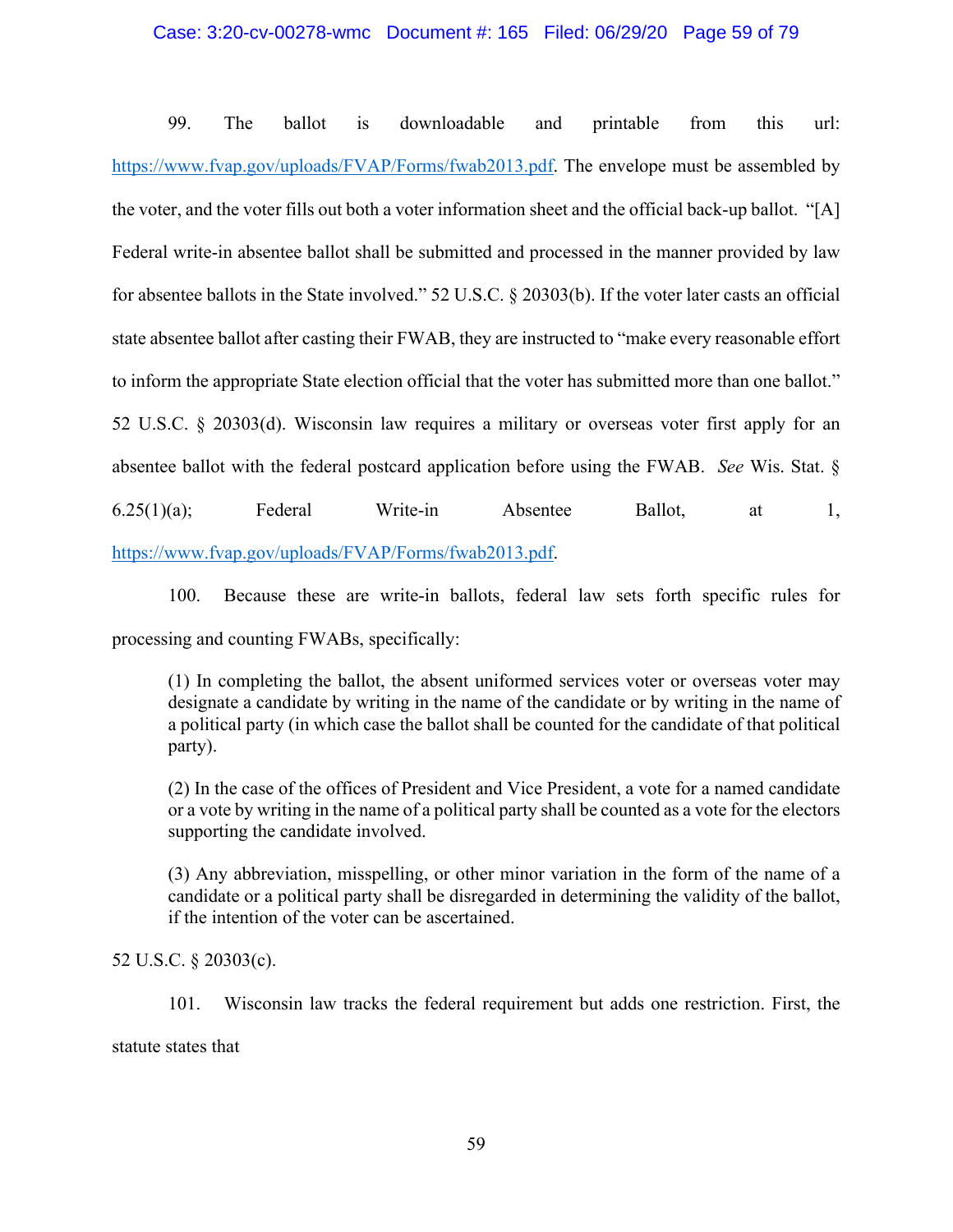[a]ny individual who qualifies as a military elector under s.  $6.22(1)(b)$  and who transmits an application for an official absentee ballot for any election, including a primary election, no later than the latest time specified for the elector in s. 6.86(1)(b) may, in lieu of the official ballot, cast a federal write-in absentee ballot prescribed under 42 USC 1973ff-2 for any candidate for an office listed on the official ballot or for all of the candidates of any recognized political party for the offices listed on the official ballot at that election if the federal write-in absentee ballot is received by the appropriate municipal clerk no later than the applicable time prescribed in s. 6.87(6).

Wis. Stat. § 6.25(1)(a). Next, subsection (b) authorizes the same for "overseas electors." Wis. Stat.

§ 6.25(1)(b). However, there is an exception to this default rule that a FWAB voter can vote in all

federal, state and local races. Under Wisconsin Statutes Section 6.24, an "overseas elector" is

defined as

a U.S. citizen who is not disqualified from voting under s. 6.03, who has attained or will attain the age of 18 by the date of an election at which the citizen proposes to vote and who does not qualify as a resident of this state under s. 6.10, but who was last domiciled in this state or whose parent was last domiciled in this state immediately prior to the parent's departure from the United States, and who is not registered to vote or voting in any other state, territory or possession.

Wis. Stat. § 6.24(1). Wisconsin law does draw a distinction between those who are permanently

overseas and those who are temporarily overseas, *i.e.* those who maintain Wisconsin residence.

The latter group can vote for state and local contests, but the former cannot:

An overseas elector may vote in any election for national office, including the partisan primary and presidential preference primary and any special primary or election. *Such elector may not vote in an election for state or local office unless the elector qualifies as a resident of this state under s. 6.10.* An overseas elector shall vote in the ward or election district in which the elector was last domiciled or in which the elector's parent was last domiciled prior to departure from the United States.

Wis. Stat. § 6.24(2) (emphasis added). Regardless, both Wisconsin residents who are temporarily overseas and permanently overseas voters who were last domiciled in Wisconsin can both use FWABs as ballots, at least for federal races, while domestic civilian voters cannot cast FWABs for any race. The principle behind this is that a voter who is overseas will face hardship or potential disenfranchisement if this back-up option is not made available to them. The COVID-19 pandemic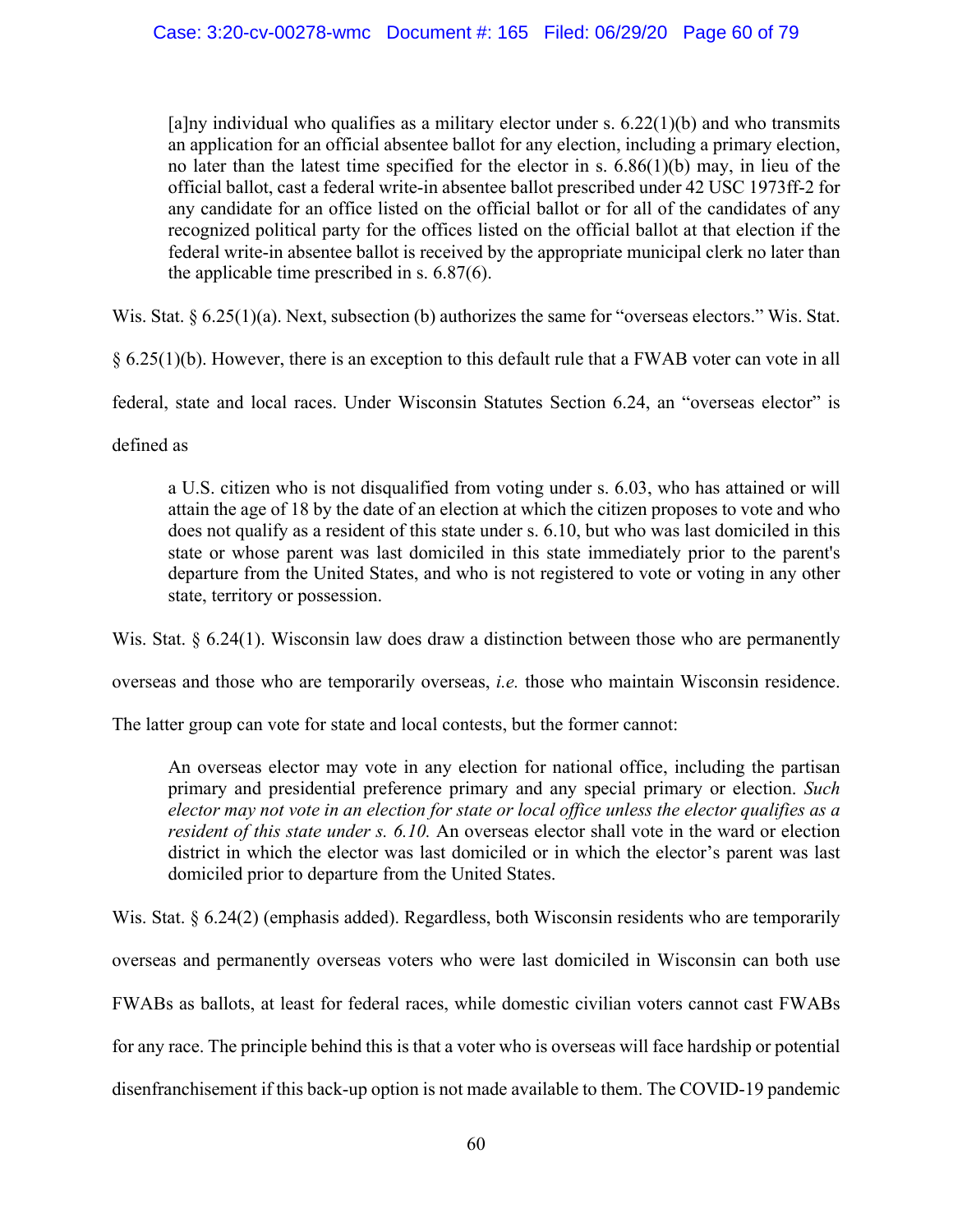#### Case: 3:20-cv-00278-wmc Document #: 165 Filed: 06/29/20 Page 61 of 79

now threatens many *domestic* civilian voters with hardship and potential disenfranchisement their right to vote is entitled to the same protection, given these extreme circumstances.

102. Affording domestic civilian voters the right to cast FWABs to the same extent as overseas civilian voters and allowing them to use the FWAB for all federal, state, and local races would also cure the constitutional and federal statutory violations caused by the lack of a fail-safe option for voters who request absentee ballots during this pandemic because they cannot safely vote in person and whose absentee ballots never arrive in the mail. Plaintiffs respectfully request that this Court order this as relief in the alternative or in addition to the email delivery of ballots in the narrow circumstance where a voter timely requests a mail-in absentee ballot be delivered by mail but does not receive that ballot.

### *The Witness Requirement*

103. All absentee ballots must be witnessed and signed by an adult U.S. citizen (other than those cast by military and overseas voters, whose absentee ballots may be witnessed by an adult who is not a U.S. citizen), but that individual need not be a resident of Wisconsin or a registered voter in the state. Wis. Stat.  $\S 6.87(4)(b)1$ .<sup>110</sup> The witness signature requirement applies to all absentee voters, regardless of the particular method by which the voter cast that absentee ballot. *Id*. The absentee ballot certificate contains both a voter certification and a witness certification, which the voter and witness must respectively sign under penalty of perjury.<sup>111</sup>

104. For in-person absentee voting, the municipal clerks serve as the witnesses, and they must put down the clerk's office address, but, upon information and belief, they can just use a

<sup>110</sup> *See also* Wisconsin Elections Commission, Form EL-122, Standard Absentee Ballot Certificate, WIS. ELECTIONS COMM'N, *available at*  https://elections.wi.gov/sites/elections.wi.gov/files/gab\_forms/4/el\_122\_standard\_absentee\_ballo t\_certificate\_portra\_17554.pdf. 111 *Id*.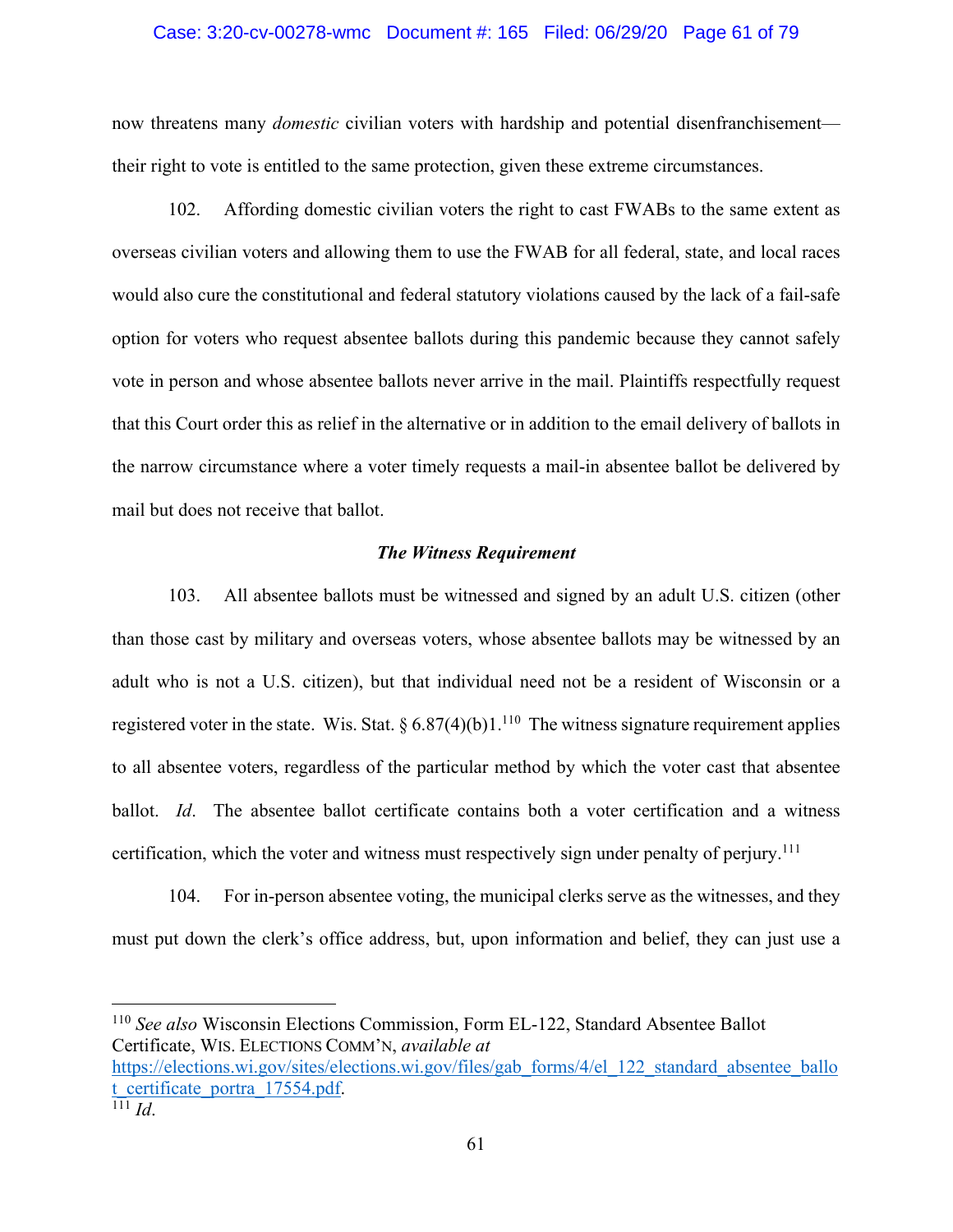#### Case: 3:20-cv-00278-wmc Document #: 165 Filed: 06/29/20 Page 62 of 79

stamp.<sup>112</sup> Other forms of absentee voting, such as for hospitalized voters and voters in nursing homes, through an agent or special voting deputy ("SVD") require the agent or SVD to serve as the witness.

105. Because Wisconsin law requires that mail-in absentee ballots' certifications be signed by the voter and by a witness who is an adult U.S. citizen,<sup>113</sup> this requirement constitutes an insurmountable hurdle for many eligible Wisconsin voters under self-quarantine. All eligible Wisconsin voters under self-quarantine who live alone or who do not have an adult U.S. citizen in their household will be unable to satisfy the state's witness signature requirement and cast a mailin absentee ballot.

106. According to the U.S. Census Bureau, there are over 675,000 single-member households in Wisconsin, and many other households that include only one adult.<sup>114</sup> More than 250,000 of these single-member households are individuals over the age of  $65$ <sup>115</sup>

107. Additionally, upon information and belief, at least 735 mail-in absentee ballots in Milwaukee were rejected for lack of a witness signature.

108. Since in-person voting would pose a severe risk to the bodily integrity and lives of these individuals, that option, which must be preserved statewide, is simply not viable for voters who are at elevated risk from COVID-19. Indeed, in-person voting, which requires the gathering of many poll workers (or "election inspectors") and voters in a single polling place, would seem to violate social distancing guidance. Under the current circumstances, given the acknowledged public health hazard of contracting COVID-19 from in-person voting, the witness signature

<sup>112</sup> Wisconsin Elections Commission, Absentee Voting 101, (Sept. 7, 2016), https://elections.wi.gov/node/4086.

 $\frac{113}{113}$  As noted previously, for military and overseas voters, the witness need not be a U.S. citizen. <sup>114</sup> *See supra* note 30, U.S. Census Bureau.

<sup>115</sup> *Id.*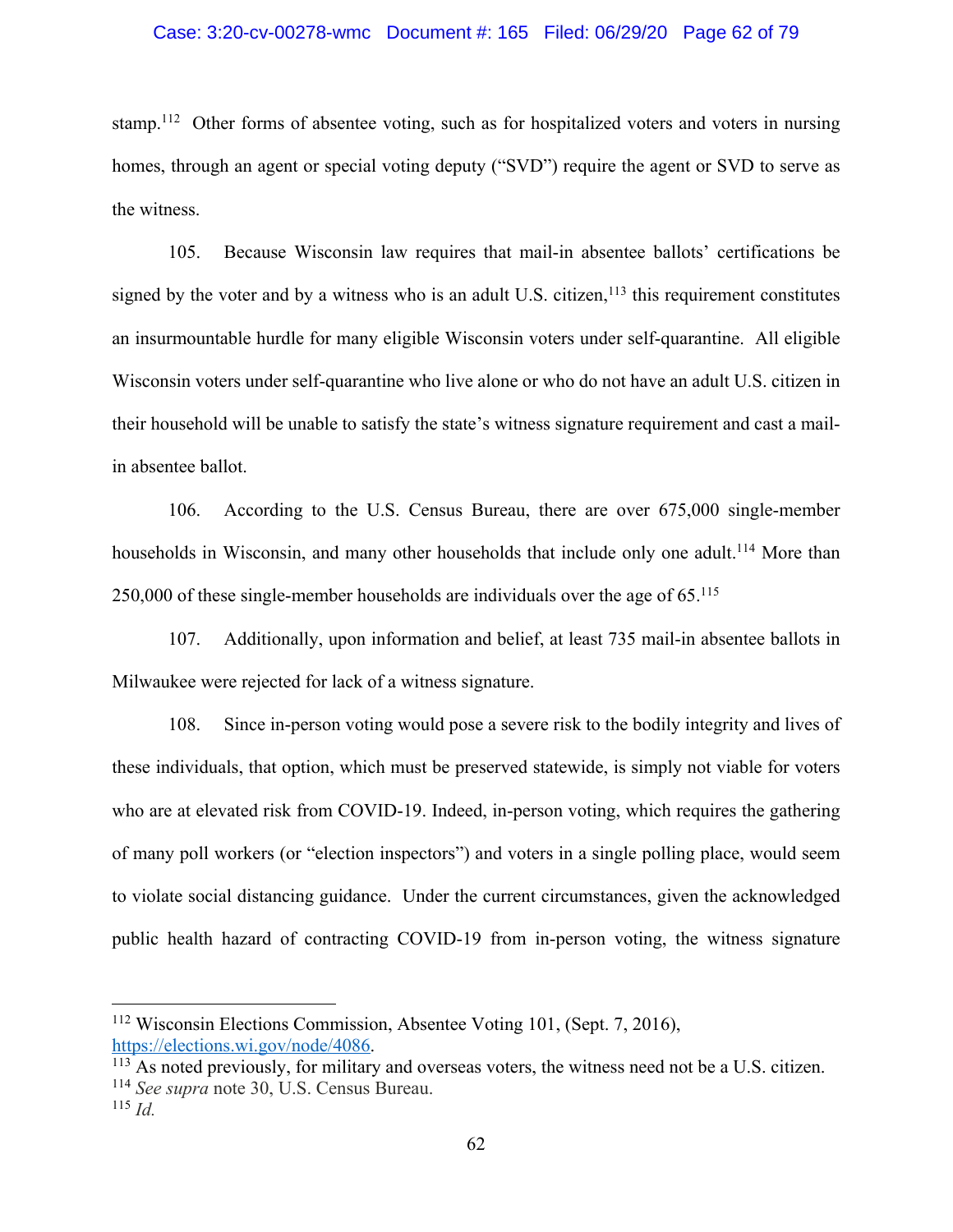### Case: 3:20-cv-00278-wmc Document #: 165 Filed: 06/29/20 Page 63 of 79

requirement preventing certain eligible Wisconsin voters from casting a mail-in ballot constitutes an undue burden on the right to vote not justified by any legitimate or important government interest.

109. Plaintiffs Sylvia Gear and Claire Whelan, both of whom must vote by mail-in absentee ballot to safeguard their lives during this pandemic, challenged this requirement back in March and April. Because they live alone and are self-quarantining during the COVID-19 pandemic, given their advanced age and medical histories, the CDC's recommendations, and the now-enjoined Emergency Order #12, they have no way to reasonably and safely obtain a witness signature on their mail-in absentee ballots' certifications and are therefore effectively disenfranchised by Wis. Stat. § 6.87(4)(b)1. For example, Plaintiff Claire Whelan was compelled to ask a friend to drive from a town 8 miles away to Ms. Whelan's apartment in order to serve as her witness. There, because Ms. Whelan is at high risk from COVID-19 due to her asthma, she and her friend were forced to pass the ballot underneath a closed door and text each other photos showing the completed acts that constitute the witnessing process. It is patently unreasonable to require voters like Ms. Whelan to engage in such a process to comply with the witness requirement when there are reasonable alternatives such as this Court's own injunction providing a certification alternative or the Seventh Circuit's panel suggestion of remote witnessing with the recording of a witness name, without a physical signature from that witness. Absent a court order enjoining the witness signature requirement for the November 3, 2020 general election, at least in part, Plaintiffs Whelan and Gear will be denied their right to vote in violation of the First and Fourteenth Amendments to the U.S. Constitution.

110. The burdens imposed on voters forced to comply with the witness requirement during the COVID-19 pandemic far outweigh any benefit Defendants derive from it in seeking to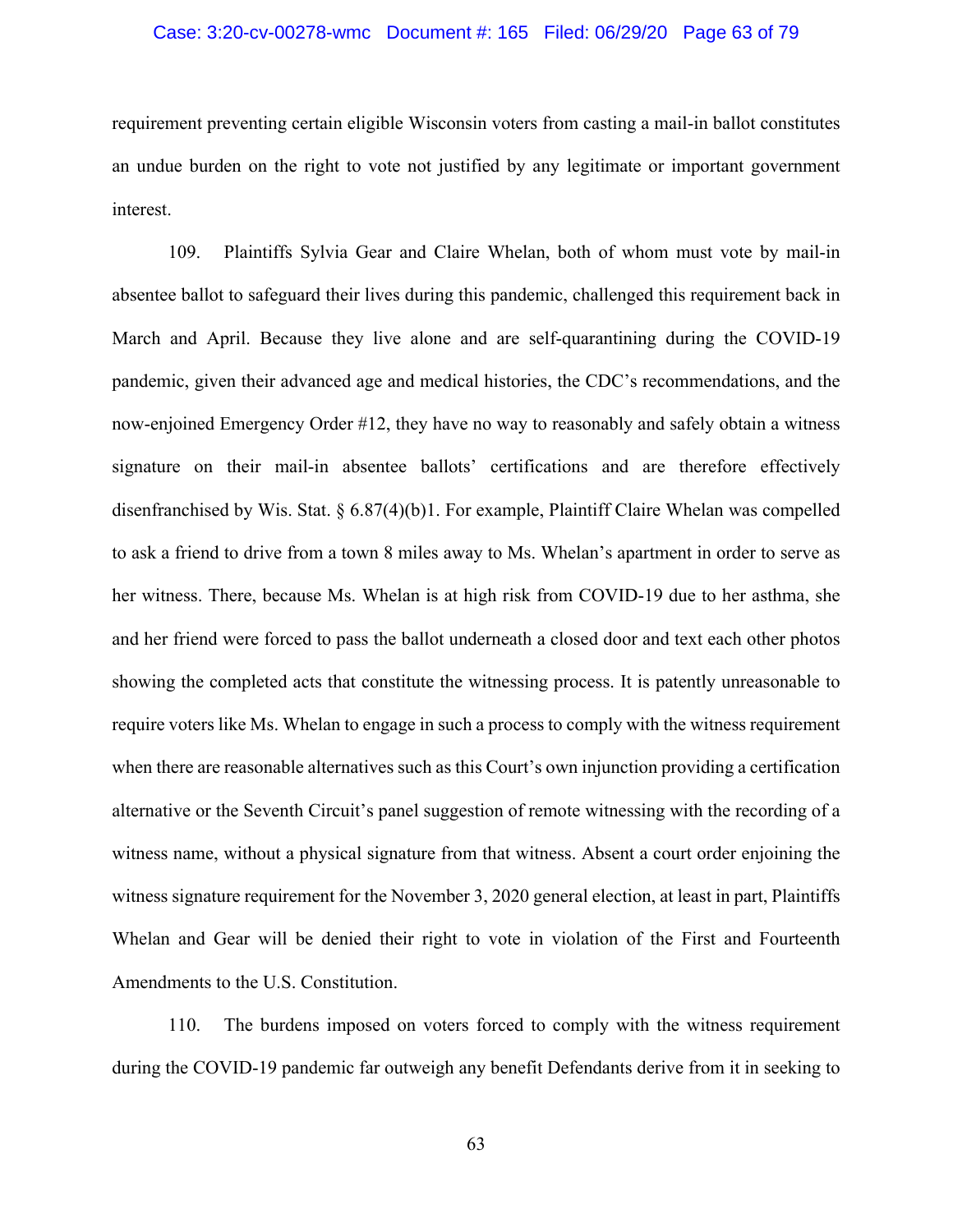## Case: 3:20-cv-00278-wmc Document #: 165 Filed: 06/29/20 Page 64 of 79

deter, prevent, detect, or prosecute electoral fraud. The prevention of voter fraud is an important regulatory interest of Wisconsin state government officials, including Defendants, but any law designed to prevent voter fraud must be tailored to the burdens it imposes. *See Norman v. Reed*, 502 U.S. 279, 289 (1992); *Fish v. Schwab*, 957 F.3d 1105, 1132 (10th Cir. 2020) (observing that "the Secretary points to no concrete evidence that '[its] interests make it necessary to burden the plaintiff's rights' in this case"). Here, the witness requirement is not an effective tool to safeguard election integrity and, therefore, the state's interest is greatly attenuated. The witness requirement also undermines the state's strong public health interest in limiting the spread of COVID-19. If absentee voting is closed off to individuals who live alone or do not have an adult U.S. citizen in their household, some may well resort to in-person voting, thereby running the risk of contracting and spreading COVID-19 and further worsening the pandemic in Wisconsin. Others who are at severe risk, like Plaintiffs, will be prevented from voting altogether, an unconstitutional result that this suit seeks to prevent.

111. On April 1, 2020, this Court presided over a hearing on Plaintiffs' motion for a preliminary injunction. Ruling in Plaintiffs' favor, the Court blocked the witness requirement in part: "Defendants are enjoined from enforcing Wis. Stat.  $\S 6.87(2)$  as to absentee voters who have provided a written affirmation or other statement that they were unable to safely obtain a witness certification despite reasonable efforts to do so, provided that the ballots are otherwise valid." 20 cv-249, dkt. 171.

112. Defendant-Intervenors Republican Party of Wisconsin and Republican National Committee appealed the preliminary injunction and moved for and obtained a stay of the aboveexcerpted part of the preliminary injunction. *Democratic Nat'l Comm. v. Republican Nat'l Comm.*, Nos. 20-1538 & 20-1546 (7th Cir. Apr. 3, 2020), *stayed in part*, No. 19A1016, 2020 WL 1672702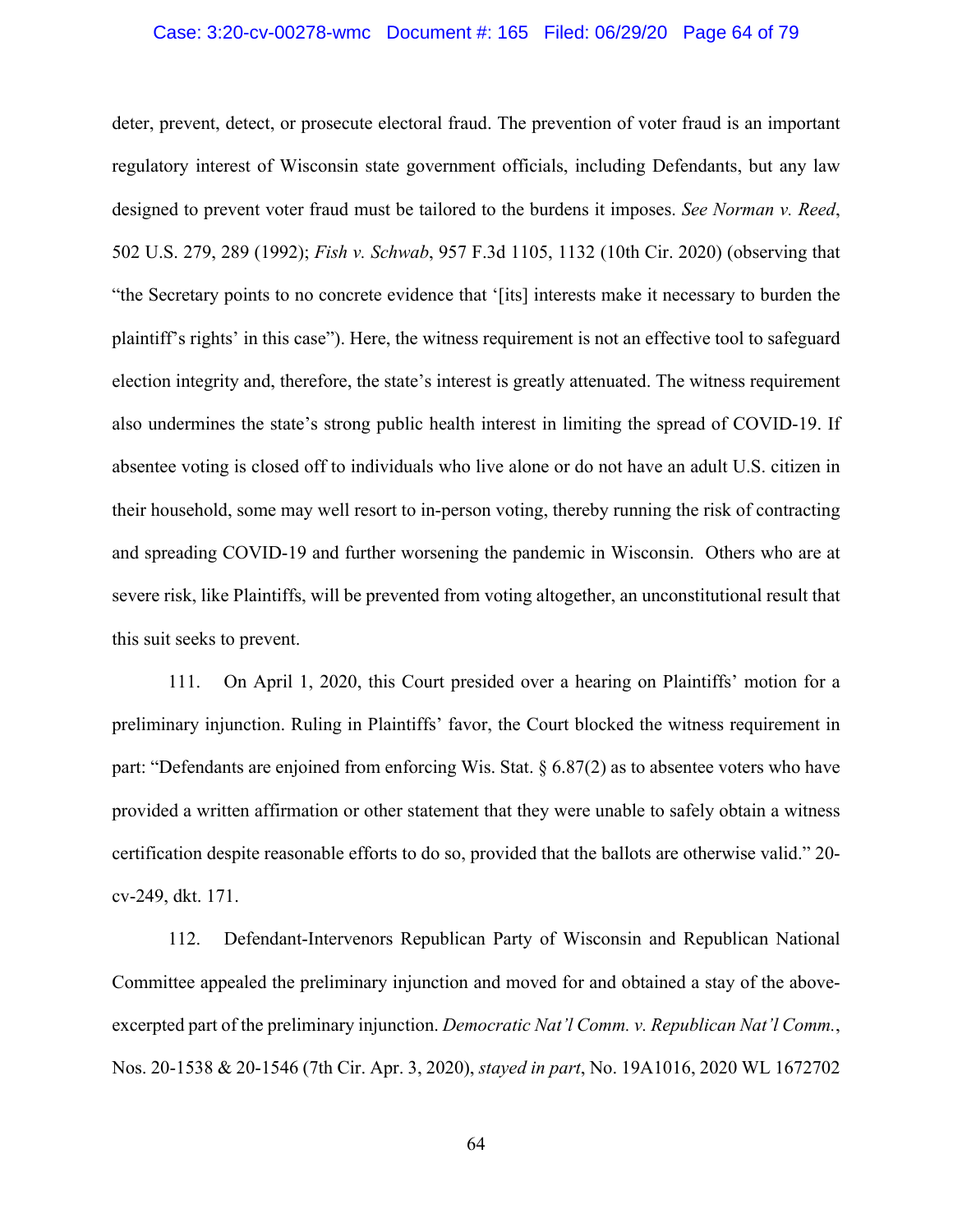## Case: 3:20-cv-00278-wmc Document #: 165 Filed: 06/29/20 Page 65 of 79

(U.S. Apr. 6, 2020). The Seventh Circuit's motions panel concluded "that the district court did not give adequate consideration to the state's interests in suspending this requirement." *Id*. at \*3. But notably, in seeking to strike a balance between the voters' burdens and the state's anti-fraud interest, the Court suggested that witnesses could observe voters casting their ballots remotely without actually physically signing the ballot:

So, too, do we have every reason to believe the Commission, in keeping with the forwardleaning action it has taken thus far to accommodate voters' interests while also striving to ensure their safety, will continue to consider yet other ways for voters to satisfy the statutory signature requirement (if possible, for example, by maintaining the statutory presence requirement but not requiring the witness's physical signature).

*Id*. at \*4. While this was a mere suggestion in dicta, Plaintiffs now seek this as a remedy in addition to or in the alternative to this Court's own reasonable efforts certification. The Seventh Circuit panel did not rule on the merits and has dismissed the appeals, so both forms of relief remain viable.

## **CLAIMS**

# **COUNT ONE** *FAILURES TO PREPARE AND DELIVER MAIL-IN ABSENTEE BALLOTS* **(All Plaintiffs) (Denial of Right to Vote in Violation of the First and Fourteenth Amendments to the U.S. Constitution and 42 U.S.C. § 1983)**

113. Plaintiffs reallege and reincorporate by reference all prior paragraphs of this First

Amended Complaint and the paragraphs in the counts below as though fully set forth herein.

114. Under the First and Fourteenth Amendments to the U.S. Constitution, any burden

on the right to vote must be balanced against a state's interest in that requirement. The Supreme

Court has set forth the following test:

[T]he rigorousness of our inquiry into the propriety of a state election law depends upon the extent to which a challenged regulation burdens First and Fourteenth Amendment rights. Thus, as we have recognized when those rights are subjected to "severe" restrictions, the regulation must be "narrowly drawn to advance a state interest of compelling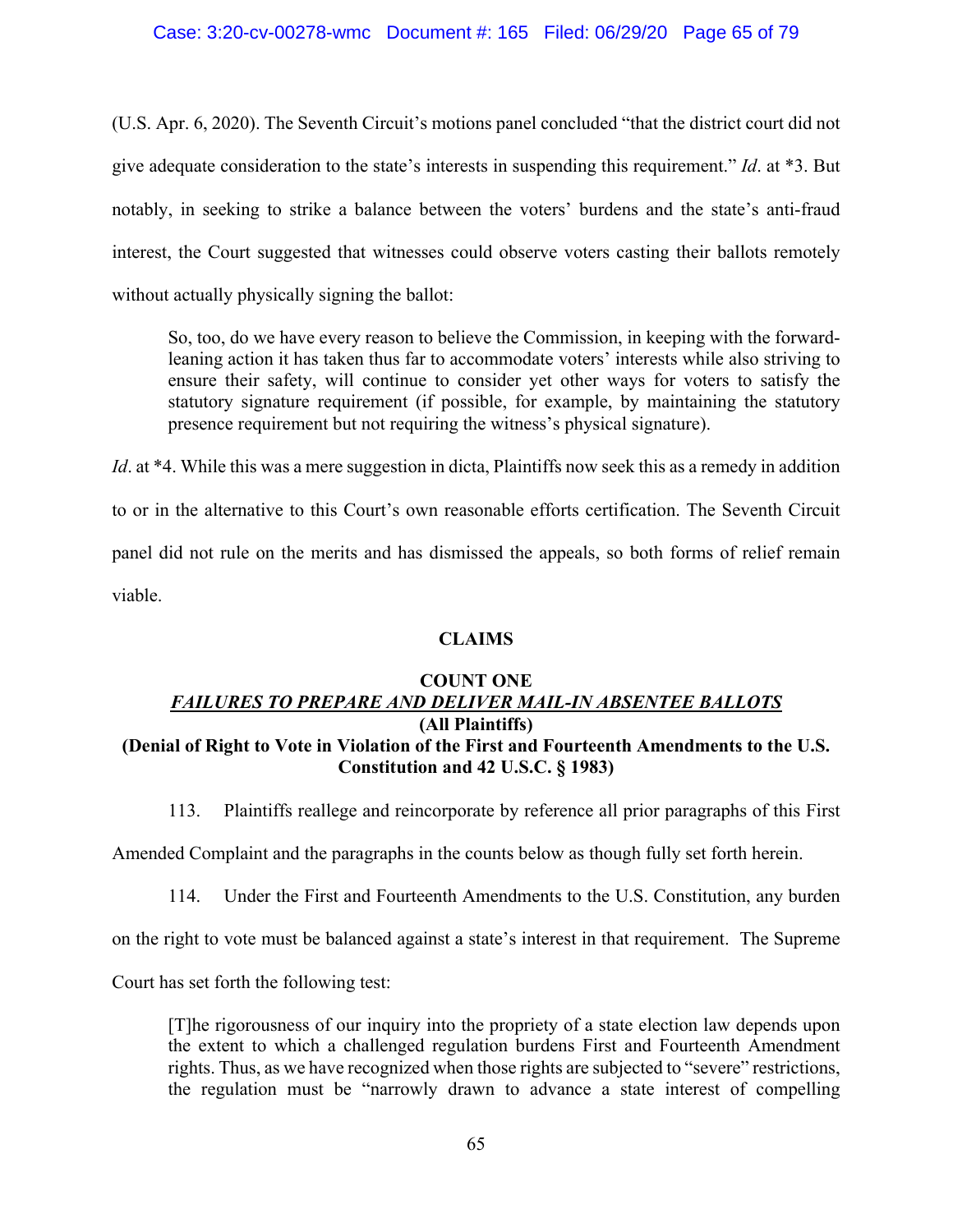#### Case: 3:20-cv-00278-wmc Document #: 165 Filed: 06/29/20 Page 66 of 79

importance." *Norman v. Reed*, 502 U.S. 279, 289, 112 S.Ct. 698, 705, 116 L.Ed.2d 711 (1992). But when a state election law provision imposes only "reasonable, nondiscriminatory restrictions" upon the First and Fourteenth Amendment rights of voters, "the State's important regulatory interests are generally sufficient to justify" the restrictions. *Anderson*, 460 U.S., at 788, 103 S.Ct., at 1569–1570; *see also id*., at 788–789, n. 9, 103 S.Ct., at 1569–1570, n. 9.

*Burdick v. Takushi*, 504 U.S. 428, 434 (1992); *see also One Wisconsin Institute, Inc. v. Thomsen*, 15-cv-324-jdp, 2016 WL 4059222 at \*3 (W.D. Wis. July 29, 2016) ("This analysis proceeds under what is known as the *Anderson–Burdick* framework, which sets out a three-step analysis. First, I determine the extent of the burden imposed by the challenged provision. Second, I evaluate the interest that the state offers to justify that burden. Third, I judge whether the interest justifies the burden.").

115. Wisconsin's election administration system, as managed by Defendants, is not equipped to handle the unprecedented surge in mail-in absentee balloting that the COVID-19 pandemic is causing. The November general election will be conducted under substantial COVID-19 transmission and will see an estimated 2 million-plus absentee ballot requests. Given the current systems, procedures, laws, and resources for absentee voting and mail delivery, there is simply no way that Defendants, the municipal clerks who take their marching orders from them, and USPS can meet that demand. Inevitably, some portion of voters who must vote by mail due to the risk COVID-19 poses to their health and the health of their family members will not receive a ballot in the mail.

116. Because of Defendants' failure to provide them with a fail-safe option if their absentee ballots do not arrive in the mail on time Plaintiffs Katherine Kohlbeck, Diane Fergot, Gary Fergot, Bonibet Bahr Olsan, and Sheila Jozwik were all disenfranchised in the April 7 election and stand to be disenfranchised again in the November general election, and Plaintiff Gregg Jozwik was forced to risk exposure to the novel coronavirus by voting in person.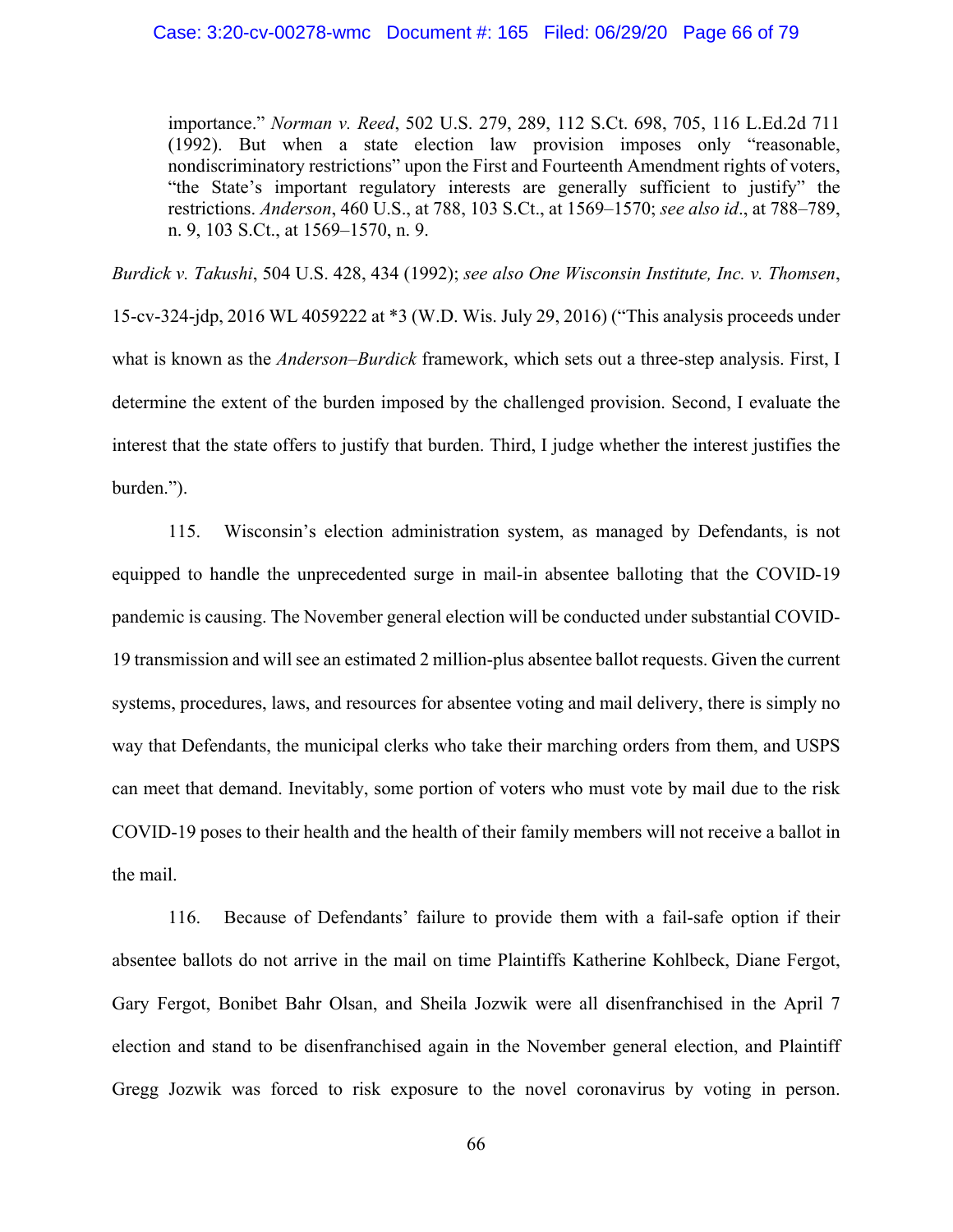### Case: 3:20-cv-00278-wmc Document #: 165 Filed: 06/29/20 Page 67 of 79

Organizational Plaintiffs LWVWI and Wisconsin Alliance are also injured because they have diverted and will continue to divert resources, staff time, and money to educate and help voters who do not receive a requested absentee ballot in the mail.

117. In-person voting of course is not a reasonable alternative, as that would require these Plaintiffs to enter a confined and crowded space where they run a significant risk of contracting COVID-19.

118. The failure to prepare and deliver absentee mail-in ballots timely or at all constitutes a complete denial of a voter's right to cast a ballot, where voters cannot safely vote in person or will be traveling or otherwise away from their ward on Election Day.

119. The burden on the right to vote is the most severe imaginable, while the state has zero legitimate interest in disenfranchising a voter who does not timely receive an absentee ballot in the mail. Under the circumstances of the COVID-19 pandemic, which has already led both the federal and Wisconsin state governments to declare emergencies, there is no "compelling," "important," or "legitimate" interest, *Burdick*, 504 U.S. at 434, that can justify this disenfranchisement or failing to afford voters a fail-safe option that is already in use in the state.

120. Plaintiffs, and all voters who timely request an absentee ballot by mail delivery but who do not receive that ballot in the mail, must be granted one or both of two fail-safes, either (a) the option to request that an absentee ballot be made available to them for electronic access and downloading or emailed to them, and/or (b) the option to cast a Federal Write-in Absentee Ballot.

121. Defendants, acting under color of state law, have deprived and will continue to deprive Plaintiffs of their rights under the First and Fourteenth Amendments to the U.S. Constitution.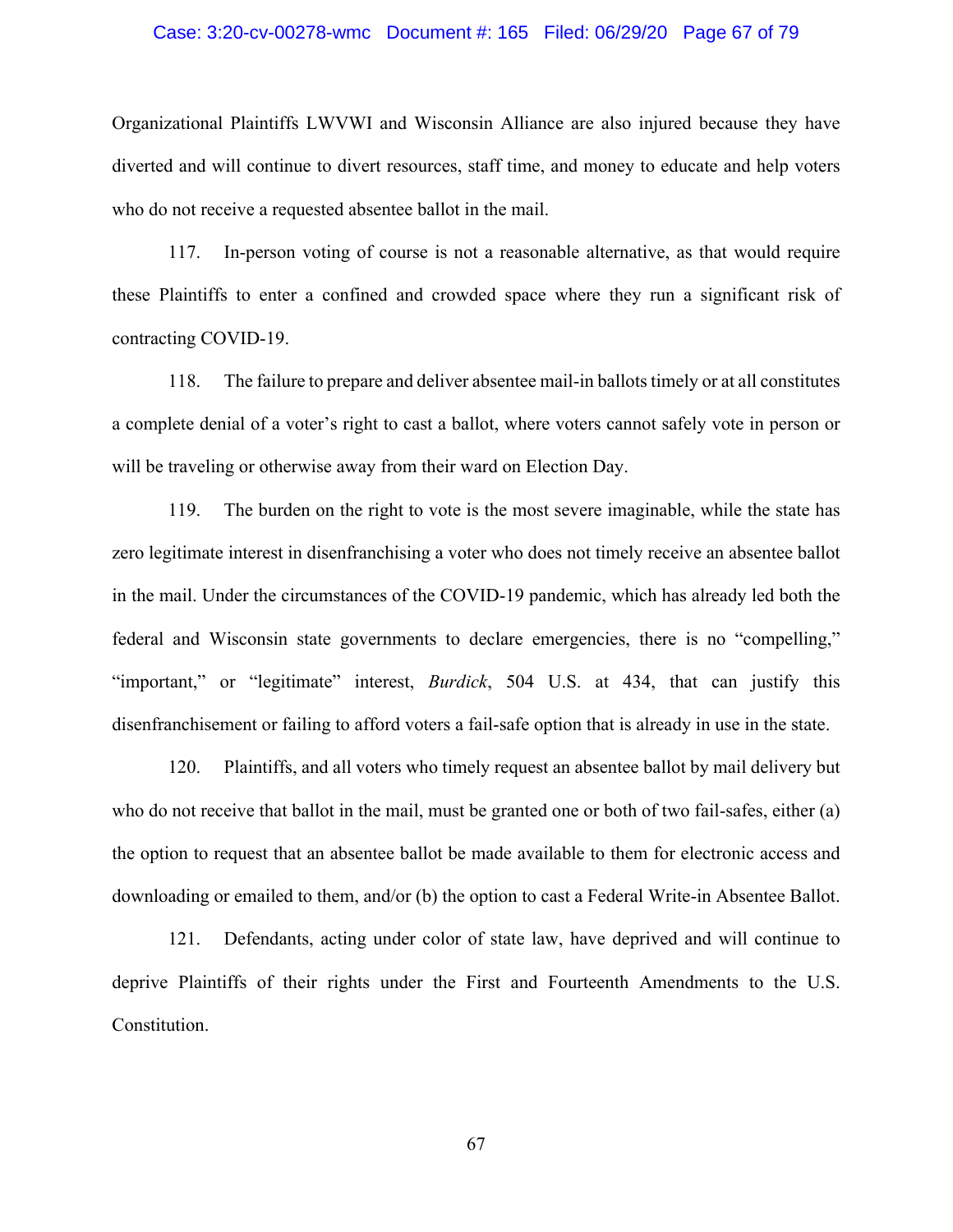## Case: 3:20-cv-00278-wmc Document #: 165 Filed: 06/29/20 Page 68 of 79

122. For the foregoing reasons, Defendants have deprived and will continue to deprive Plaintiffs of their rights to vote in violation of the First and Fourteenth Amendments to the U.S. Constitution as enforced by 42 U.S.C. § 1983.

## **COUNT TWO** *WITNESS REQUIREMENT*

# **(Plaintiffs LWVWI, Wisconsin Alliance, Claire Whelan, and Sylvia Gear) (Undue Burden on the Right to Vote in Violation of the First and Fourteenth Amendments to the U.S. Constitution and 42 U.S.C. § 1983)**

123. Plaintiffs reallege and reincorporate by reference all prior paragraphs of this First

Amended Complaint and the paragraphs in the counts below as though fully set forth herein.

124. Under the First and Fourteenth Amendments to the U.S. Constitution, any burden

on the right to vote must be balanced against a state's interest in that requirement. The Supreme

Court has set forth the following test:

[T]he rigorousness of our inquiry into the propriety of a state election law depends upon the extent to which a challenged regulation burdens First and Fourteenth Amendment rights. Thus, as we have recognized when those rights are subjected to "severe" restrictions, the regulation must be "narrowly drawn to advance a state interest of compelling importance." *Norman v. Reed*, 502 U.S. 279, 289, 112 S.Ct. 698, 705, 116 L.Ed.2d 711 (1992). But when a state election law provision imposes only "reasonable, nondiscriminatory restrictions" upon the First and Fourteenth Amendment rights of voters, "the State's important regulatory interests are generally sufficient to justify" the restrictions. *Anderson*, 460 U.S., at 788, 103 S.Ct., at 1569–1570; *see also id*., at 788–789, n. 9, 103 S.Ct., at 1569–1570, n. 9.

*Burdick v. Takushi*, 504 U.S. 428, 434 (1992); *see also One Wisconsin Institute, Inc. v. Thomsen*,

15-cv-324-jdp, 2016 WL 4059222 at \*3 (W.D. Wis. July 29, 2016) ("This analysis proceeds under

what is known as the *Anderson–Burdick* framework, which sets out a three-step analysis. First, I

determine the extent of the burden imposed by the challenged provision. Second, I evaluate the

interest that the state offers to justify that burden. Third, I judge whether the interest justifies the

burden.").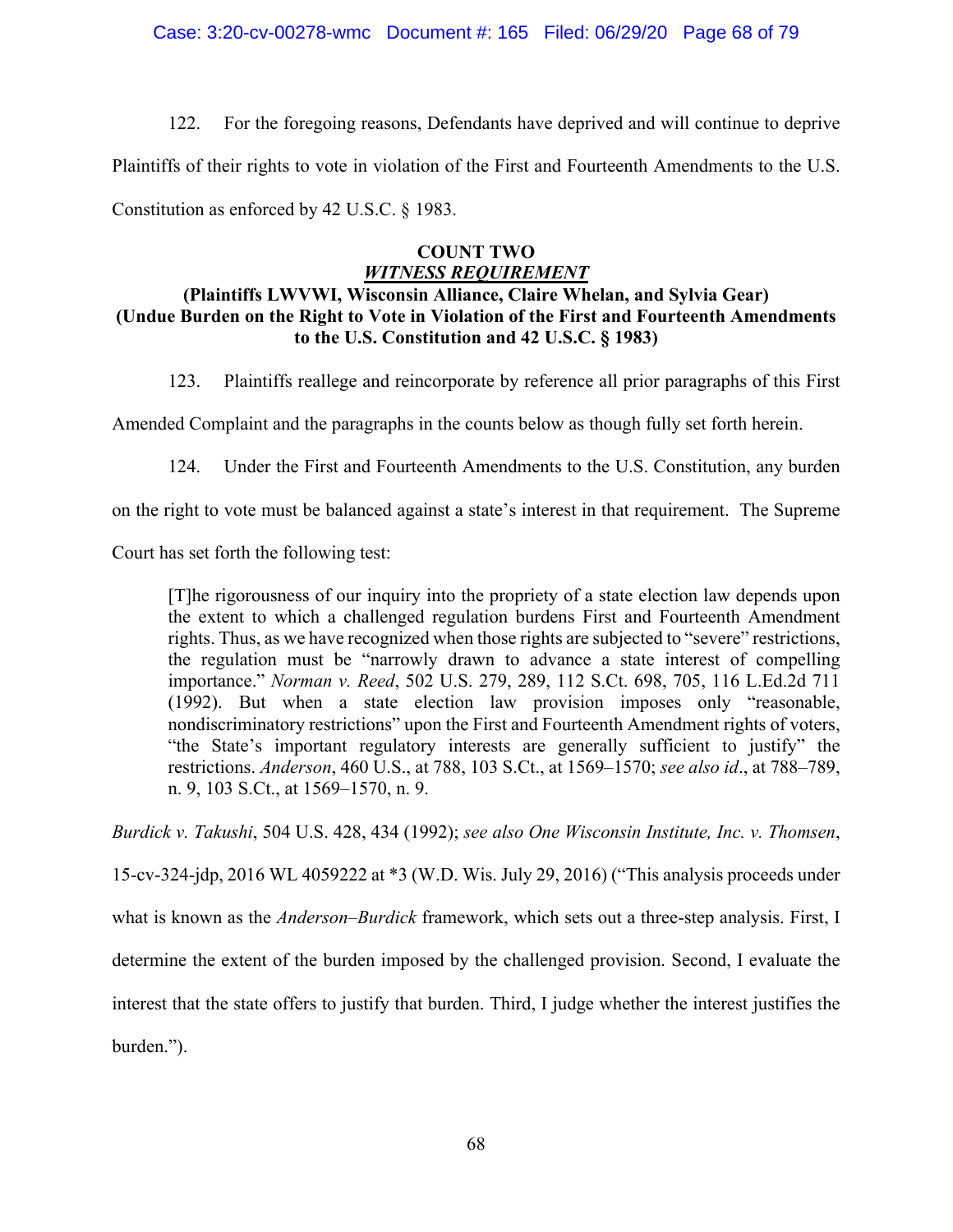## Case: 3:20-cv-00278-wmc Document #: 165 Filed: 06/29/20 Page 69 of 79

125. The witness signature requirement for absentee mail-in ballots requires mail-in absentee voters to obtain an adult U.S. citizen's signature certifying that the voter cast the mail-in ballot themselves. Wis. Stat.  $\S 6.87(4)(b)1$ .

126. Under the circumstances of the COVID-19 pandemic, which led both the federal and Wisconsin state government to declare emergencies, it is not safe, reasonable, or even logical to require mail-in absentee voters who live alone or do not have an adult U.S. citizen living in their household to seek out and obtain a witness's signature in order for the ballot to be validly cast and counted. This required action puts the health of Plaintiffs Claire Whelan and Sylvia Gear in jeopardy. They, and other similarly situated voters, are compelled to take an unreasonable risk to satisfy the witness requirement, when reasonable alternatives that equally satisfy the state's antifraud interest exist.

127. Not only does continuing to require a witness signature on a mail-in ballot in the face of this fast-spreading pandemic lack support from a legitimate government interest that is "compelling" or "important," *Burdick*, 504 U.S. at 434, but it would also directly contradict the state's proffered interest in maintaining social distancing.

128. Given the circumstances of the COVID-19 pandemic, eligible Wisconsin voters who are at higher risk from COVID-19 and who live alone or who do not have an adult U.S. citizen living in their household, like Plaintiffs Claire Whelan and Sylvia Gear, cannot safely comply with the requirements of Wis. Stat.  $\S 6.87(4)(b)1$ . through reasonable efforts and cast a mail-in absentee ballot that will count.

129. Organizational Plaintiffs LWVWI and Wisconsin Alliance are also injured because Plaintiffs Whelan and Gear are members of LWVWI and Wisconsin Alliance, respectively, and because these organizations have diverted and will continue to divert resources, staff time, and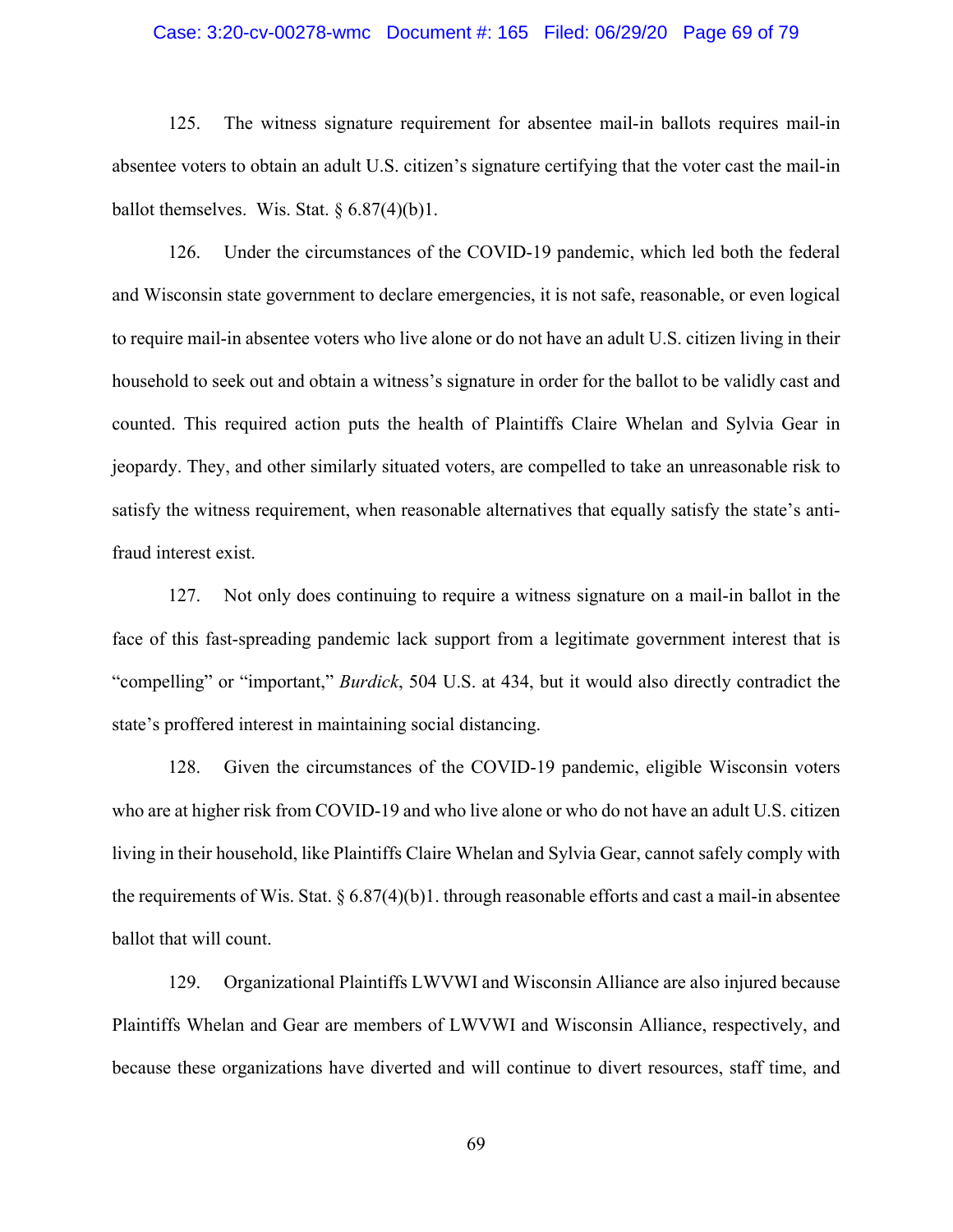#### Case: 3:20-cv-00278-wmc Document #: 165 Filed: 06/29/20 Page 70 of 79

money to educate and help voters who are struggling and/or unable to safely comply with the witness requirement through reasonable efforts.

130. Therefore, under these circumstances, Section 6.87(4)(b)1. now creates an undue burden on mail-in absentee voters' right to vote in violation of the First and Fourteenth Amendments to the U.S. Constitution as construed in *Anderson* and *Burdick*.

131. In-person voting of course is not a reasonable alternative, as that would require these eligible Wisconsin voters to enter a confined space with even more people than would be required to witness the casting of a mail-in absentee ballot and seriously jeopardize their health and life.

132. Defendants, acting under color of state law, have deprived and will continue to deprive Plaintiffs of their rights under the First and Fourteenth Amendments to the U.S. Constitution.

133. For the foregoing reasons, Defendants have deprived and will continue to deprive Plaintiffs of the right to be free of undue burdens on their right to vote in violation of the First and Fourteenth Amendments to the U.S. Constitution as enforced by 42 U.S.C. § 1983.

## **COUNT THREE** *FAILURES TO PREPARE AND DELIVER MAIL-IN ABSENTEE BALLOTS; WITNESS REQUIREMENT* **(All Plaintiffs)**

# **(Unconstitutional Condition on Right to Vote Compelling Forfeiture of Right to Bodily Integrity in Violation of the Fourteenth Amendment to the U.S. Constitution and 42 U.S.C. § 1983)**

134. Plaintiffs reallege and reincorporate by reference all prior paragraphs of this First Amended Complaint and the paragraphs in the counts below as though fully set forth herein.

135. Under the unconstitutional conditions doctrine, the government may not require an individual to forfeit one constitutional right in order to exercise another. *See Lefkowitz v.*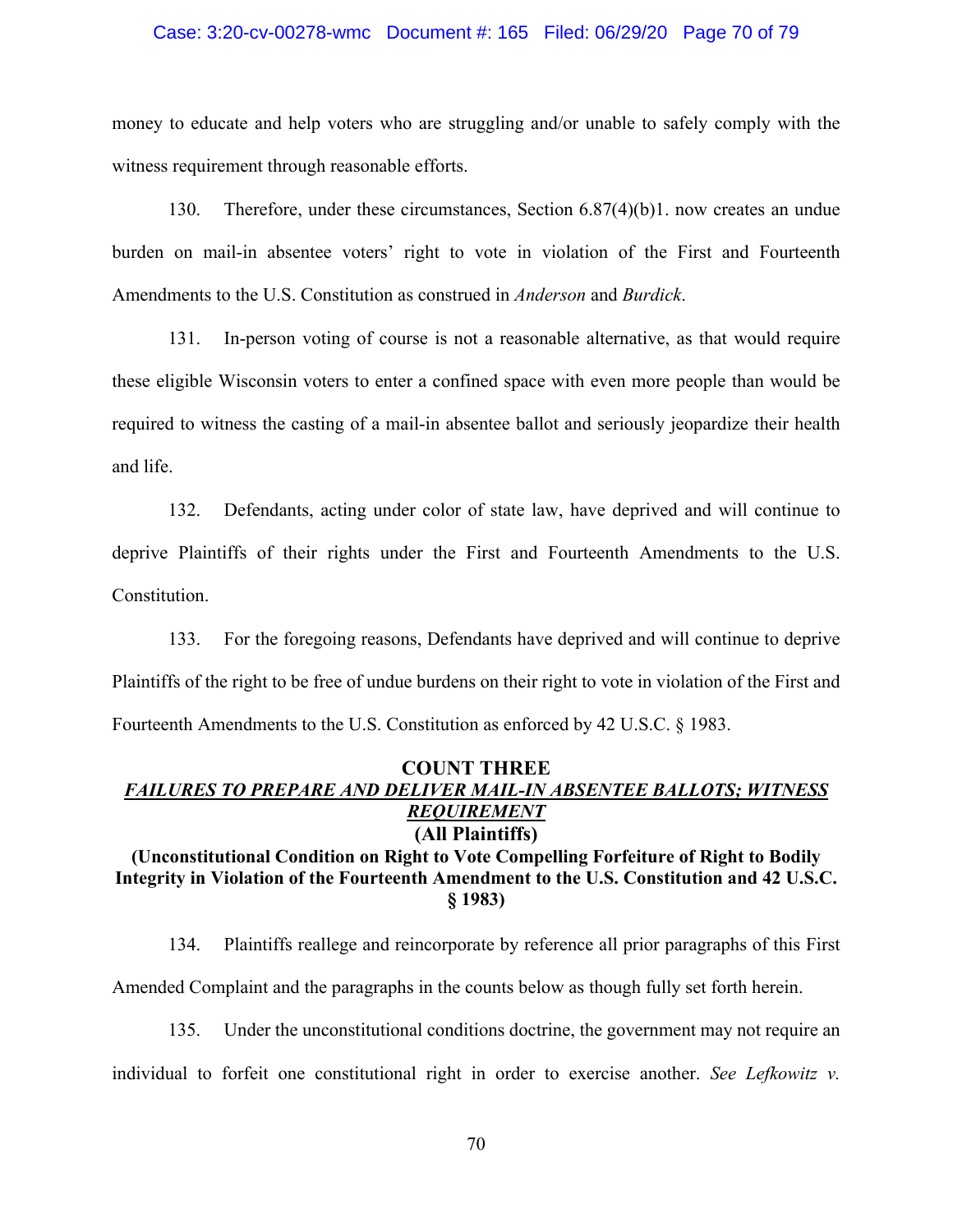## Case: 3:20-cv-00278-wmc Document #: 165 Filed: 06/29/20 Page 71 of 79

*Cunningham*, 431 U.S. 801 (1977); *Simmons v. United States*, 390 U.S. 377, 394 (1968); *Howard v. Walker*, 406 F.3d 114, 129 (2d Cir. 2005); *Bourgeois v. Peters*, 387 F.3d 1303, 1324 (11th Cir. 2004); *Green v. Brigano*, 123 F.3d 917, 921 (6th Cir. 1997).

136. "[W]hen a condition on a government benefit burdens a constitutional right, it generally triggers the same scrutiny as a direct penalty would." *McCabe v. Sharrett*, 12 F.3d 1558, 1562 (11th Cir. 1994). Government actions that threaten the right to bodily integrity are subject to strict scrutiny. *See Kallstrom v. City of Columbus*, 136 F.3d 1055, 1064 (6th Cir. 1998). The Supreme Court has invalidated voting requirements or conditions that require the forfeiture of another fundamental right. *See Dunn v. Blumstein*, 405 U.S. 330, 342 (1972) (finding that durational residency requirement for voter registration placed unconstitutional condition on fundamental right to interstate travel) ("Durational residence laws impermissibly condition and penalize the right to travel by imposing their prohibitions on only those persons who have recently exercised that right. In the present case, such laws force a person who wishes to travel and change residences to choose between travel and the basic right to vote. Absent a compelling state interest, a State may not burden the right to travel in this way." (internal citation and footnotes omitted)).

137. The Fourteenth Amendment guarantees the right to bodily integrity, and this right is violated if government officials are deliberately indifferent to the violation of the plaintiff's bodily integrity. *See Missouri v. McNeely*, 569 U.S. 141, 159 (2013); *Guertin v. State*, 912 F.3d 907, 919 (6th Cir. 2019). "Involuntarily subjecting nonconsenting individuals to foreign substances with no known therapeutic value . . . is a classic example of invading the core of the bodily integrity protection." *Guertin*, 912 F.3d at 921–22.

138. Because of Defendants' failure to provide them with a fail-safe option if their absentee ballots do not arrive in the mail on time Plaintiffs Katherine Kohlbeck, Diane Fergot,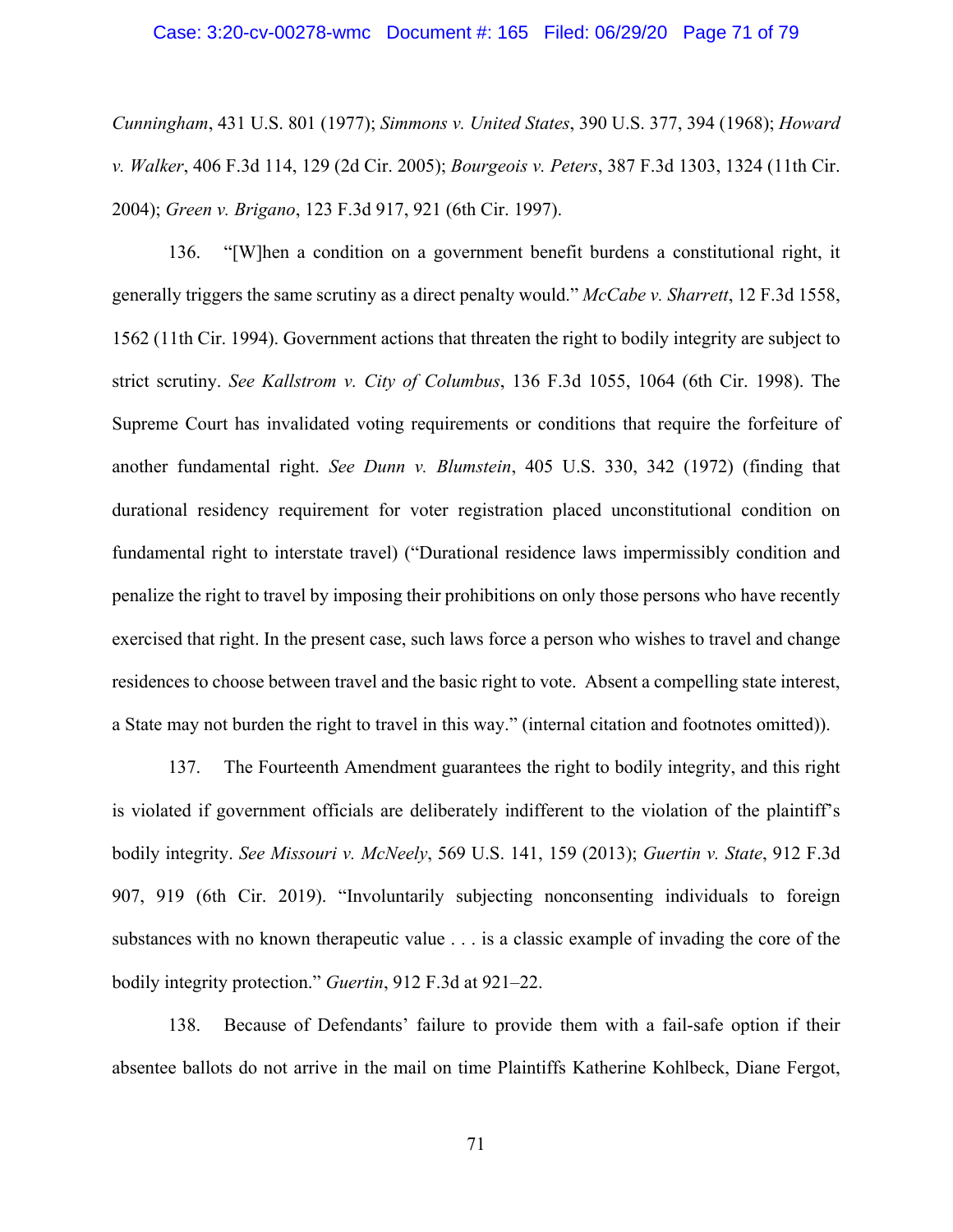## Case: 3:20-cv-00278-wmc Document #: 165 Filed: 06/29/20 Page 72 of 79

Gary Fergot, Bonibet Bahr Olsan, and Sheila Jozwik were all disenfranchised in the April 7 election and stand to be disenfranchised again in the November general election, and Plaintiff Gregg Jozwik was forced to risk exposure to the novel coronavirus by voting in person. Without a fail-safe option, they must either lose their right to vote or vote in person which threatens them with a violation of their bodily integrity. In-person voting would require these Wisconsin voters to enter a confined space with many people, risking contracting COVID-19.

139. By failing to provide a fail-safe option for voters who request but do not receive an absentee ballot in the mail and by requiring Plaintiffs Claire Whelan and Sylvia Gear to engage a witness to observe the voting of their mail-in ballots and to sign the certification, which cannot be reasonably and safely accomplished, Defendants effectively require Plaintiffs to choose between a severe risk to their right to bodily integrity and losing their right to vote.

140. Organizational Plaintiffs LWVWI and Wisconsin Alliance are also injured because they have diverted and will continue to divert resources, staff time, and money to educate and help voters who do not receive a requested absentee ballot in the mail and to educate and help voters who are struggling and/or unable to safely comply with the witness requirement through reasonable efforts. Additionally, Plaintiffs Whelan and Gear are members of LWVWI and Wisconsin Alliance, respectively.

141. Because in-person voting and the witness requirement both severely threaten to violate Plaintiffs' bodily integrity by subjecting them to the significant risk of contracting COVID-19, Defendants force Plaintiffs to forfeit their right to bodily integrity in order to exercise their right to vote. Should Plaintiffs exercise their right to vote under these circumstances, Defendants will have knowingly subjected Plaintiffs to a foreign substance—the novel coronavirus that causes COVID-19—without a therapeutic basis or Plaintiffs' consent.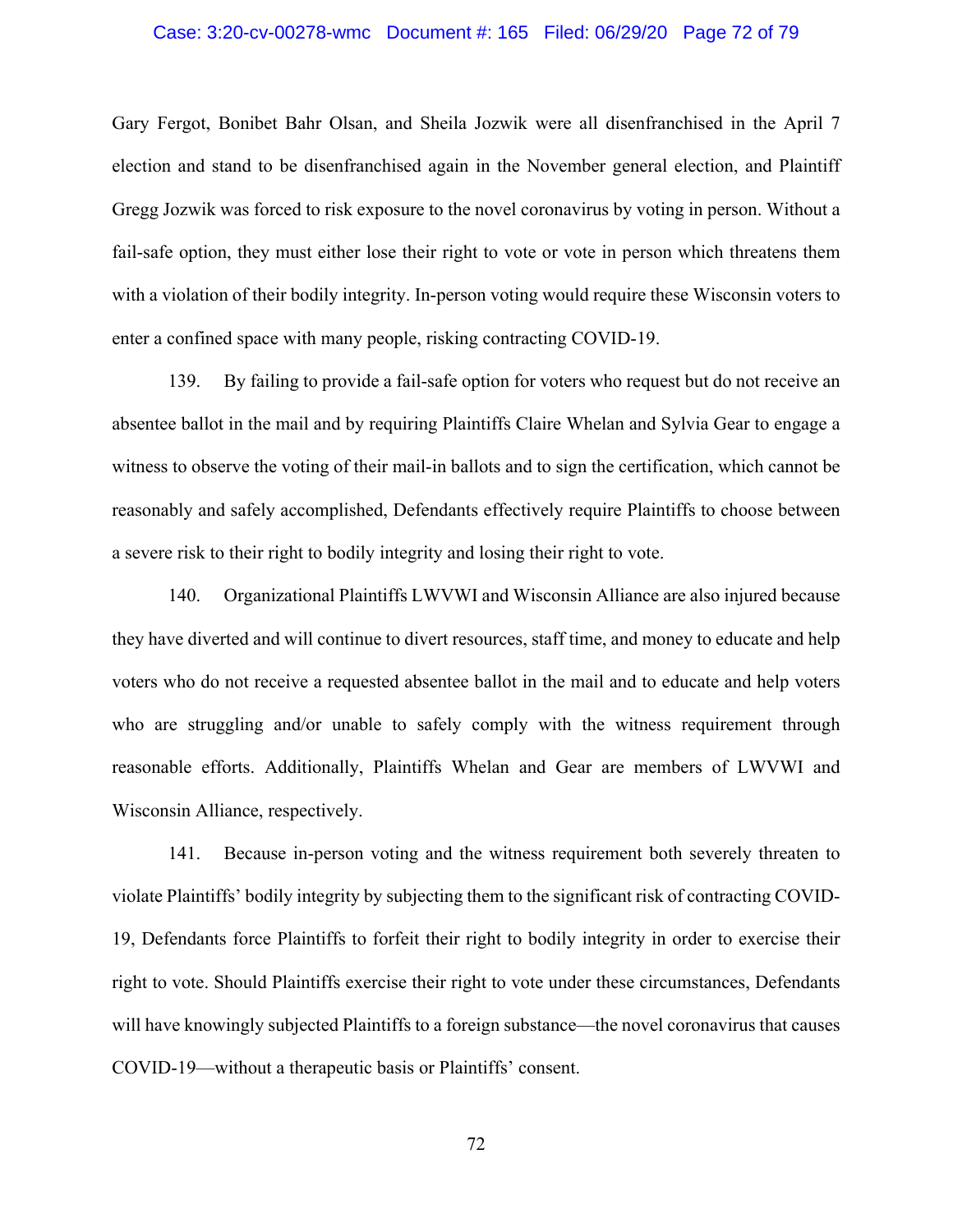## Case: 3:20-cv-00278-wmc Document #: 165 Filed: 06/29/20 Page 73 of 79

142. Defendants, acting under color of state law, have deprived and will continue to deprive Plaintiffs of their rights under the Fourteenth Amendment to the U.S. Constitution, by requiring them to forfeit their right to bodily integrity in order to exercise their right to vote.

143. For the foregoing reasons, Defendants have deprived and will continue to deprive Plaintiffs of the right to be free of unconstitutional conditions on their rights to vote in violation of the Fourteenth Amendment to the U.S. Constitution as enforced by 42 U.S.C. § 1983.

# **COUNT FOUR** *FAILURE TO PREPARE AND DELIVER MAIL-IN ABSENTEE BALLOTS; WITNESS REQUIREMENT* **(Plaintiffs Katherine Kohlbeck, Diane Fergot, Claire Whelan, and League of Women Voters of Wisconsin) (Failure to Provide Reasonable Modifications in Violation of Title II of the Americans with Disabilities Act, 42 U.S.C. §§ 12131, et seq.)**

144. Plaintiffs reallege and reincorporate by reference all prior paragraphs of this First Amended Complaint and the paragraphs in the counts below as though fully set forth herein.

145. Under Title II of the Americans with Disabilities Act, state and local governments must not impose requirements on participation in public services, programs, or activities, including exercise of the fundamental right to vote, that screen out individuals with disabilities from fully and equally enjoying those services and programs and must make reasonable modifications in policies, practices, or procedures, including voting and election procedures, when the modifications are necessary to avoid discrimination on the basis of disability.

146. "The obligation to make 'reasonable modifications' parallels the obligations to make 'reasonable accommodations' in the context of Titles I and III." *Lacy v. Cook Cty.*, 897 F.3d 847, 853 (7th Cir. 2018). To accommodate a disability in the employment context is to "make some change that will enable [a] disabled person to work." *Vande Zande v. Wis. Dep't of Admin.*, 44 F.3d 538, 542 (7th Cir. 1995). To accommodate a disability in the context of a public service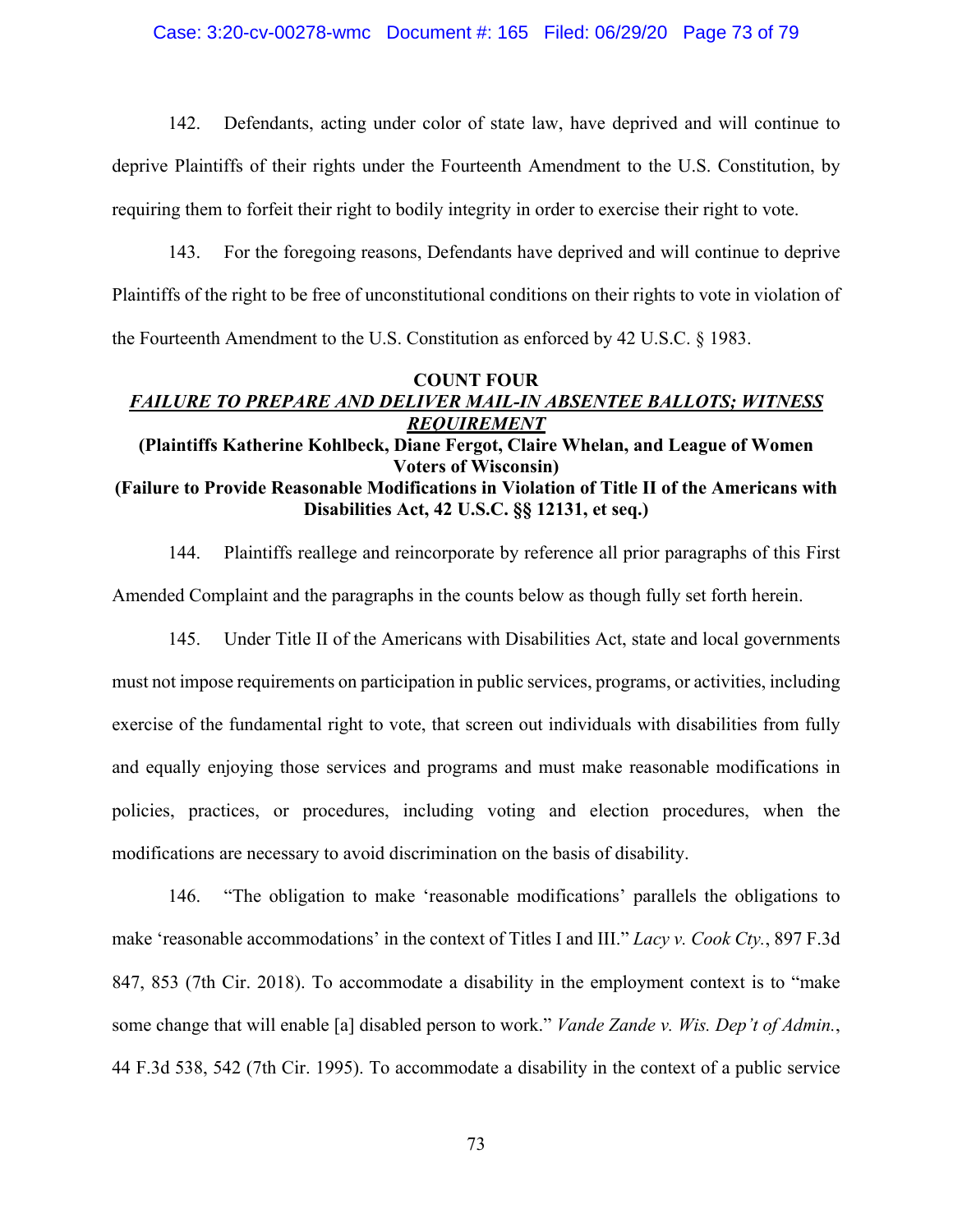# Case: 3:20-cv-00278-wmc Document #: 165 Filed: 06/29/20 Page 74 of 79

requires a modification that would enable a disabled person to "participat[e] in or [enjoy the] benefits of services, programs, or activities of a public entity." 42 U.S.C.S. § 12132.

147. The CDC has deemed that individuals who suffer from the impairments that Plaintiffs Katherine Kohlbeck, Diane Fergot, and Claire Whelan possess are at higher risk for severe illness from COVID-19. Because of these high risks, Plaintiffs Katherine Kohlbeck, Diane Fergot, and Claire Whelan are substantially affected and unable to enjoy at least one major life activity: exercising their fundamental right to vote. Additionally, Claire Whelan's chronic asthma substantially limits the operation of her respiratory function, a major bodily function and a major life activity.

148. Individuals who suffer a significant medical vulnerability that places them at high risk of serious bodily injury or death should they be forced to vote in person or secure a witness including Plaintiffs Katherine Kohlbeck, Diane Fergot, and Claire Whelan, whose health conditions put them at high risk of severe illness or death should they contract COVID-19—have a disability within the meaning of the ADA.

149. Plaintiffs Katherine Kohlbeck, Diane Fergot, and Claire Whelan's medical conditions substantially affect their major life activities because they cannot safely exercise their fundamental right to vote without risking their lives. Plaintiffs Katherine Kohlbeck, Diane Fergot, and Claire Whelan must be afforded reasonable fail-safe options if their absentee ballots do not arrive in the mail on time and provided some relief from the witness requirement.

150. Plaintiffs Katherine Kohlbeck, Diane Fergot, and Claire Whelan are unable to reasonably and safely obtain a witness signature without ignoring the CDC's guidelines and putting themselves at risk of contracting COVID-19 and suffering serious health consequences, including death. Plaintiffs Katherine Kohlbeck, Diane Fergot, and Claire Whelan would be unable

74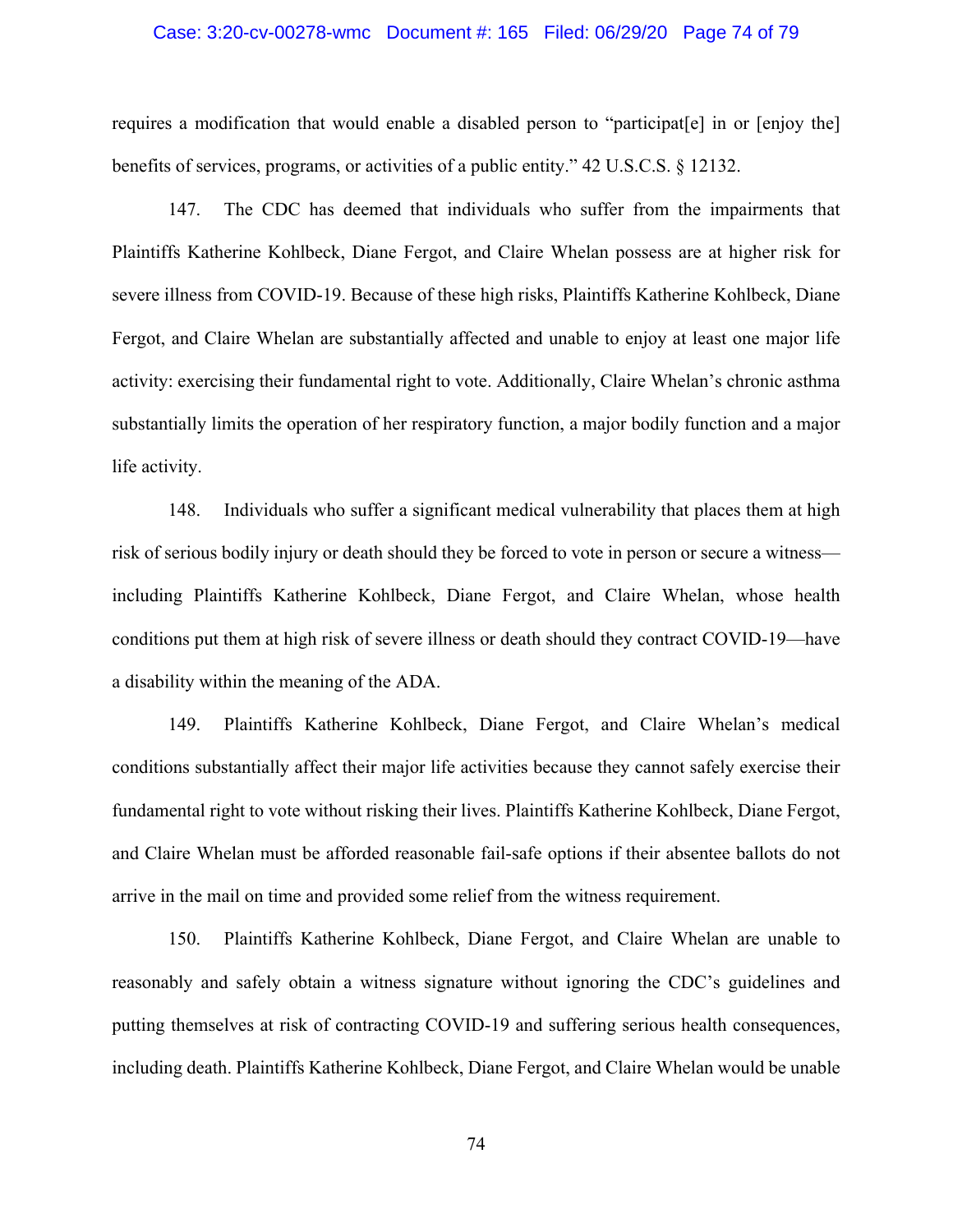### Case: 3:20-cv-00278-wmc Document #: 165 Filed: 06/29/20 Page 75 of 79

to safely vote by absentee ballot through reasonable efforts unless they are afforded relief from the witness requirement.

151. Defendants' failure and refusal to ensure that Plaintiffs with disabilities are given the ability to vote without risks of serious illness or death constitute a failure to make a reasonable modification for those, such as Plaintiffs Katherine Kohlbeck, Diane Fergot, and Claire Whelan, whose health conditions limit their ability to have contact with others during this public health emergency created by COVID-19, in violation of the ADA.

152. The failure to provide a reasonable modification for these voters constitutes a condition on access to the ballot box that has the effect of screening out such individuals from participating in the November 3, 2020 general election, in violation of Title II of the Americans with Disabilities Act.

153. For the foregoing reasons, Defendants, acting under color of state law, have deprived and will continue to deprive Plaintiffs of their statutory rights under the ADA as enforced by 42 U.S.C. § 1983.

# **PRAYER FOR RELIEF**

Plaintiffs respectfully request that this Court:

(a) Assume jurisdiction over this matter;

(b) Declare that the lack of a fail-safe option for voters who previously and timely requested a mail-in absentee ballot by mail delivery but who do not receive that ballot in the mail in time to cast it such that it will be counted in the November general election, and Wis. Stat. § 6.87(3)(d) to the extent it still restricts electronic access and downloading of mail-in absentee ballots to military and overseas voters, violate the First and Fourteenth Amendments to the U.S. Constitution and Title II of the Americans with Disabilities Act, as enforced through 42 U.S.C. § 1983;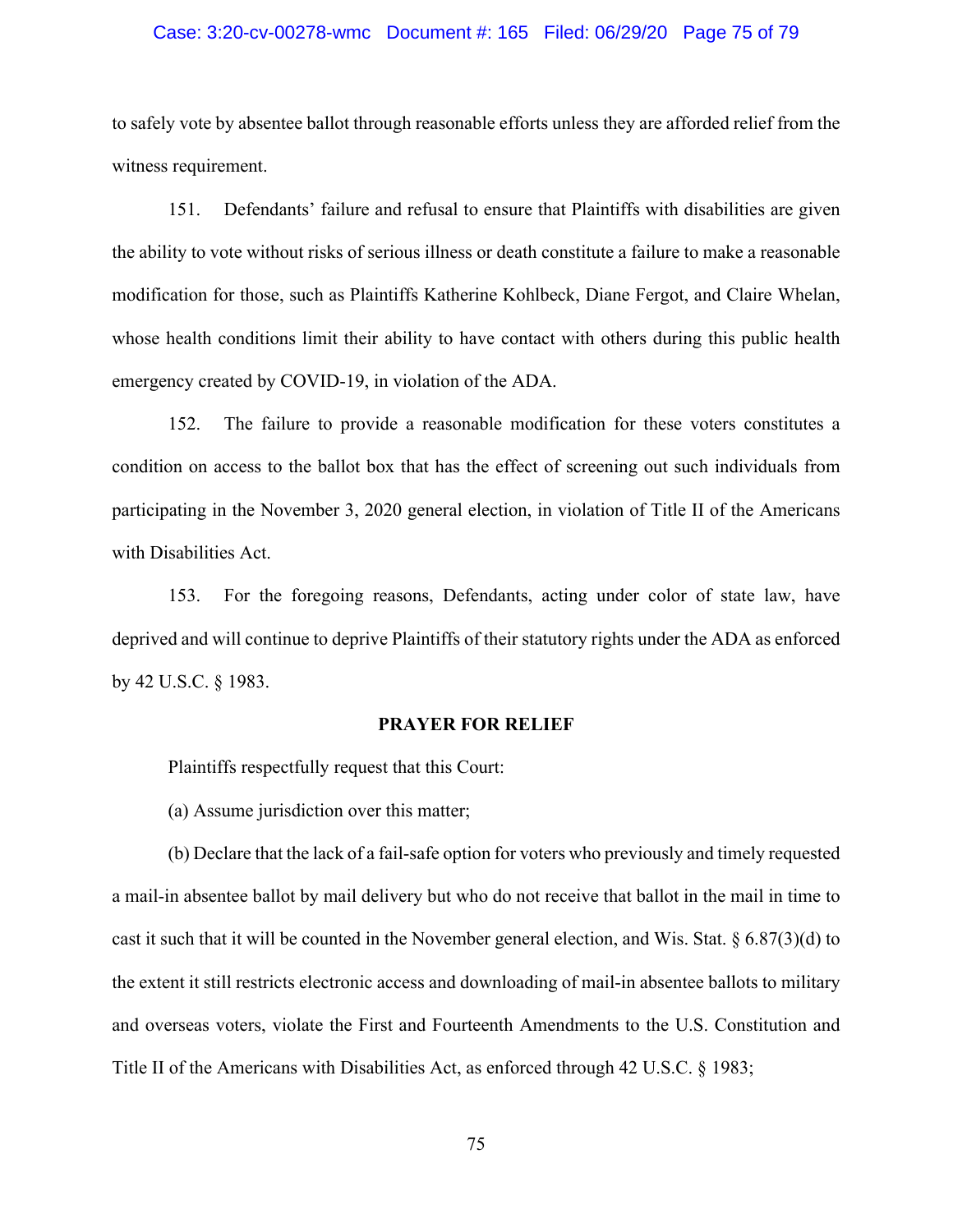#### Case: 3:20-cv-00278-wmc Document #: 165 Filed: 06/29/20 Page 76 of 79

(c) Preliminarily and permanently enjoining Wis. Stat.  $\S$  6.87(3)(d) to the extent it still restricts electronic access and downloading of mail-in absentee ballots to military and overseas voters;

(d) To remedy the constitutional and federal statutory violations caused by the lack of a fail-safe option for voters who previously and timely requested a mail-in absentee ballot by mail delivery but who do not receive that ballot in the mail, for the November general election, order:

> 1. Defendants to permit voters who previously and timely requested a mail-in absentee ballot by mail delivery but who do not receive that ballot in the mail, to request via email, myvote.wi.gov, or Form EL-121, the statewide uniform absentee ballot application, that a mail-in absentee ballot and its certificate envelope be made available to such voters for online access and downloading, e.g. through myvote.wi.gov, and/or emailed to such voters;

> 2. Defendants to make mail-in absentee ballots available for online access and downloading, e.g. through myvote.wi.gov, and/or email mail-in absentee ballots, upon request via email, myvote.wi.gov, or Form EL-121, the statewide uniform absentee ballot application, to voters who previously and timely requested a mailin absentee ballot by mail delivery but who do not receive that ballot in the mail;

> 3. Defendants to process and count mail-in absentee ballots that were accessed online and downloaded, e.g. through myvote.wi.gov, and/or emailed to voters that are timely returned in any way permitted under Wisconsin law or court orders by voters who previously and timely requested a mail-in absentee ballot by mail delivery but do not receive that ballot in the mail; and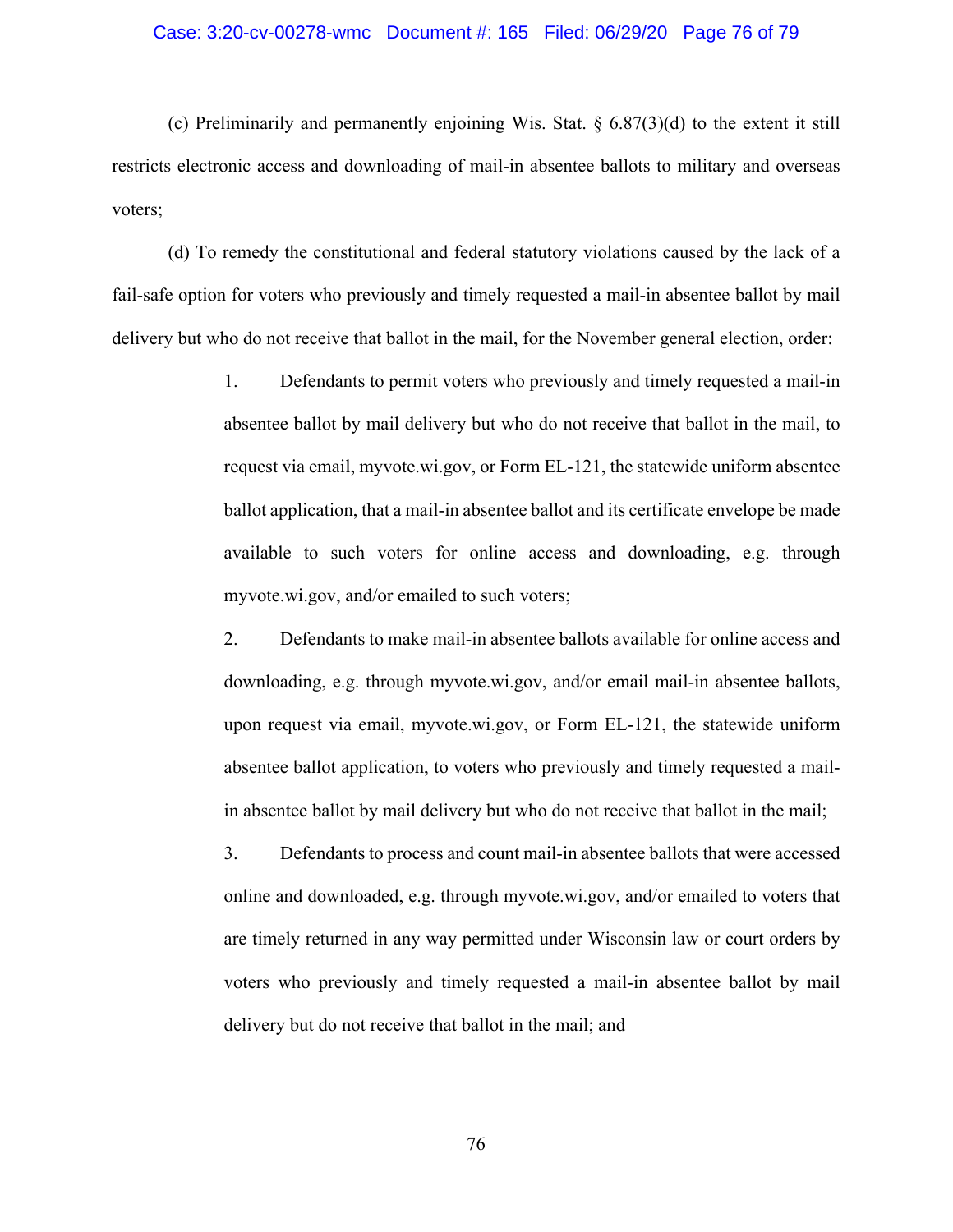# Case: 3:20-cv-00278-wmc Document #: 165 Filed: 06/29/20 Page 77 of 79

4. Preliminary and permanent injunctive relief prohibiting Defendants from rejecting and/or refusing to count mail-in absentee ballots that were accessed online and downloaded, e.g. through myvote.wi.gov, and/or emailed to voters that are timely returned in any way permitted under Wisconsin law or court orders by voters who previously and timely requested a mail-in absentee ballot by mail delivery but do not receive that ballot in the mail;

(e) In the alternative or in addition to the relief outlined in subsection (c), for the November general election, order:

> 1. Defendants to permit voters who previously and timely requested an absentee ballot by mail delivery, to download, vote, and return in any way permitted under Wisconsin law or court orders the Federal Write-in Absentee Ballot;

> 2. Defendants to process and count Federal Write-in Absentee Ballots that are timely returned in any way permitted under Wisconsin law or court orders by voters who previously and timely requested a mail-in absentee ballot by mail delivery; and

> 3. Preliminary and permanent injunctive relief prohibiting Defendants from rejecting and/or refusing to count Federal Write-in Absentee Ballots cast by voters who previously and timely requested a mail-in absentee ballot by mail delivery and that are timely returned in any way permitted under Wisconsin law or court orders, but only if they are postmarked or dropped off at a municipal clerk's office on or after the seventh day before Election Day through the deadline for returning absentee ballots;

> > 77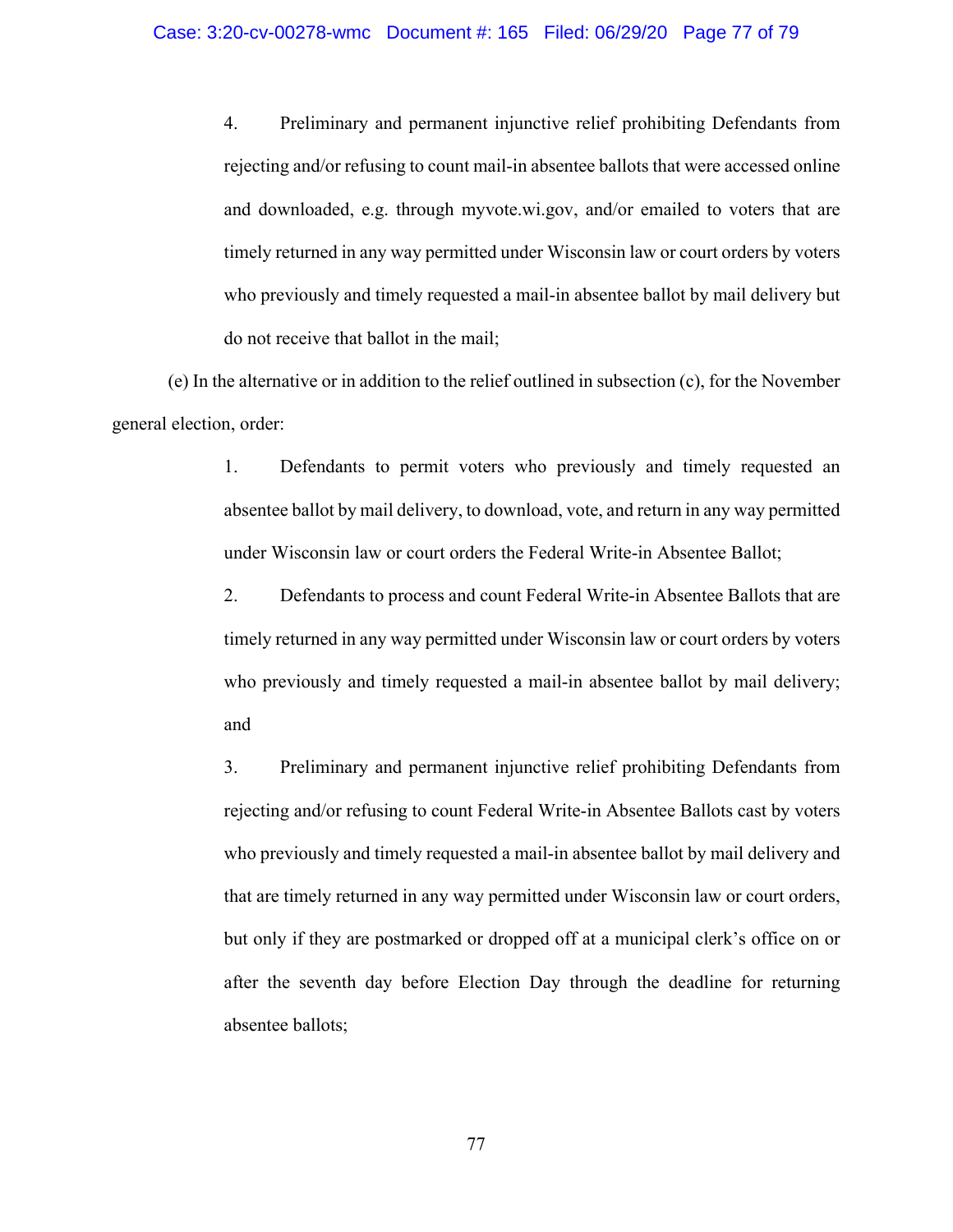### Case: 3:20-cv-00278-wmc Document #: 165 Filed: 06/29/20 Page 78 of 79

(f) Declare that Wis. Stat.  $\S$  6.87(4)(b)1. violates, in part, the First and Fourteenth Amendments to the U.S. Constitution and Title II of the Americans with Disabilities Act, as enforced through 42 U.S.C. § 1983, for the November general election;

(g) To remedy the constitutional and federal statutory violations caused by enforcement of the witness requirement, Wis. Stat.  $\S 6.87(4)(b)1$ ., without reasonable modification during the course of the COVID-19 pandemic, preliminarily and permanently enjoin Defendants from enforcing Wis. Stat. § 6.87(4)(b)1., in part, for the November general election and from rejecting and/or refusing to process and count an absentee mail-in ballot cast in the November general election on the basis that it lack a witness signature on the certificate envelope, if the mail-in absentee voter signs a certification on the absentee ballot certificate envelope or on a pre-printed insert to be enclosed with the absentee ballot, that affirms that the voter was unable to safely obtain a witness certification through reasonable efforts, provided that the ballot is otherwise valid;

(h) In the alternative or in addition to the relief outlined in subsection (f), preliminarily and permanently enjoin Defendants from enforcing Wis. Stat. § 6.87(4)(b)1., in part, for the November 3, 2020 general election and from rejecting and/or refusing to process and count an absentee mailin ballot cast in the November general election on the basis that it lacks a witness signature on the certificate envelope, if the witness observes the voter casting the ballot remotely, *e.g.* by videoconference or through a glass window, and the voter records in writing on the absentee ballot certificate envelope or on a pre-printed insert to be enclosed with the absentee ballot the full name of the witness who witnessed the voting of the ballot and enough of the witness's address to identify the correct residential address and contact that witness, provided that the ballot is otherwise valid;

(i) Retain jurisdiction to monitor Defendants' compliance with this Court's judgment;